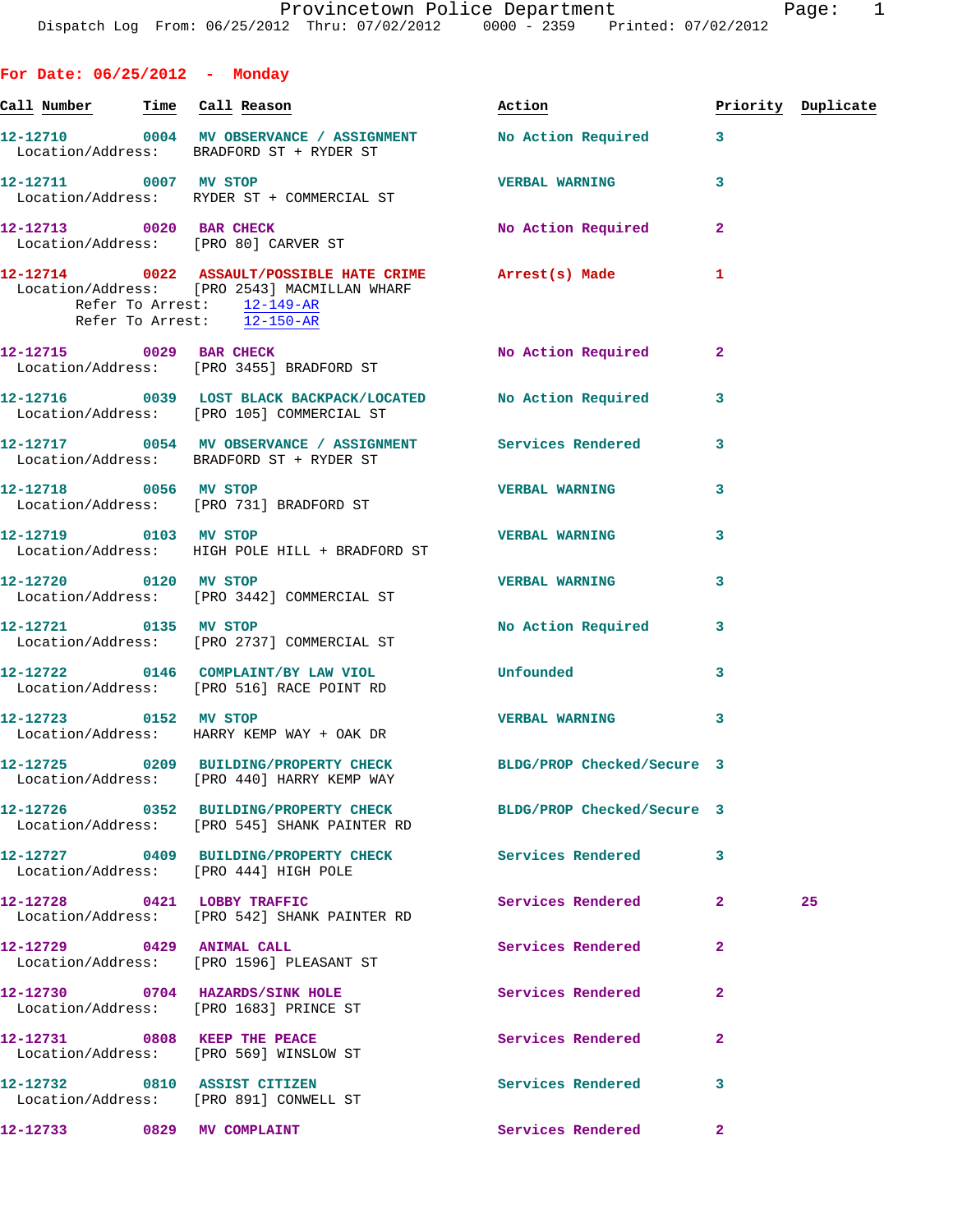|                                                                    | Provincetown Police Department<br>Dispatch Log From: 06/25/2012 Thru: 07/02/2012 0000 - 2359 Printed: 07/02/2012 |                          |                |
|--------------------------------------------------------------------|------------------------------------------------------------------------------------------------------------------|--------------------------|----------------|
|                                                                    | Location/Address: BANGS ST + COMMERCIAL ST                                                                       |                          |                |
|                                                                    | 12-12734 0832 SERVICE CALL<br>Location/Address: [PRO 2914] WINTHROP PL                                           | Services Rendered        | 3              |
| 12-12735 0902 MV STOP                                              | Location/Address: ROUTE 6 + SANDY HILL LN                                                                        | <b>VERBAL WARNING</b>    | 3              |
|                                                                    | 12-12736 0908 MEDICAL EMERGENCY<br>Location/Address: ALDEN ST + BRADFORD ST                                      | <b>Services Rendered</b> | 1              |
|                                                                    | 12-12737 0914 ANIMAL CALL/DEAD SQUIRREL Services Rendered<br>Location/Address: [PRO 113] COMMERCIAL ST           |                          | $\overline{a}$ |
|                                                                    | 12-12738 0917 ALARM - GENERAL<br>Location/Address: [PRO 569] WINSLOW ST                                          | Services Rendered        | 1              |
|                                                                    | 12-12739 0934 MEDICAL EMERGENCY<br>Location/Address: [PRO 1437] TREMONT ST                                       | <b>Services Rendered</b> | 1              |
| 12-12740 0944 TRESPASS                                             | Location/Address: [PRO 3259] MACMILLAN WHARF                                                                     | <b>Services Rendered</b> | 2              |
| 12-12741 1000 FOLLOW UP                                            | Location/Address: [PRO 3296] SHANK PAINTER RD                                                                    | SPOKEN TO                | $\mathbf{2}$   |
|                                                                    | 12-12742 1001 MV OBSERVANCE / ASSIGNMENT Services Rendered<br>Location/Address: [PRO 1645] HARRY KEMP            |                          | 3              |
| 12-12743 1008 MV STOP                                              | Location/Address: [PRO 3350] HARRY KEMP WAY                                                                      | Citation/Warning Issued  | 3              |
|                                                                    | 12-12744 1046 FOLLOW UP<br>Location/Address: [PRO 569] WINSLOW ST                                                | Services Rendered        | $\mathbf{2}$   |
| 12-12745 1102 AIRCRAFT                                             | Location/Address: [PRO 516] RACE POINT RD                                                                        | SPOKEN TO                | 2              |
|                                                                    | $12 - 12746$ 1116 ASSAULT<br>Location/Address: [PRO 3259] MACMILLAN WHARF                                        | Investigated             | 1              |
| 12-12747 1153 MV STOP                                              | Location/Address: [PRO 64] BRADFORD ST EXT                                                                       | <b>VERBAL WARNING</b>    | 3              |
| 12-12748 1158 MV STOP                                              | Location/Address: [PRO 716] BRADFORD ST                                                                          | <b>VERBAL WARNING</b>    | 3              |
| 12-12749 1211 POLE FIRE                                            | Location/Address: [PRO 2818] CONWELL ST                                                                          | Services Rendered        | 1              |
| 12-12750 1213 ALARM - FIRE                                         | Location/Address: [PRO 1887] BRADFORD ST                                                                         | <b>Services Rendered</b> | 1              |
| 12-12751 1215 ALARM - FIRE<br>Location/Address: [PRO 80] CARVER ST |                                                                                                                  | SPOKEN TO                | 1              |
| 12-12752 1220 HAZARDS<br>Location/Address: CONWELL ST + ROUTE 6    |                                                                                                                  | Services Rendered        | $\mathbf{2}$   |
| 12-12753 1228 ALARM - FIRE                                         | Location/Address: [PRO 577] WINTHROP ST                                                                          | SPOKEN TO                | 1              |
| 12-12754 1309 HAZARDS                                              | Location/Address: CONWELL ST + ROUTE 6                                                                           | SPOKEN TO                | 2              |
| 12-12755 1331 FIRE, CO ALARM                                       | Location/Address: [PRO 2207] SHANK PAINTER RD                                                                    | SPOKEN TO                | 1              |
|                                                                    | 12-12756 1336 ANIMAL CALL/LOOSE DOG<br>Location/Address: [PRO 3072] STANDISH ST                                  | Services Rendered        | $\mathbf{2}$   |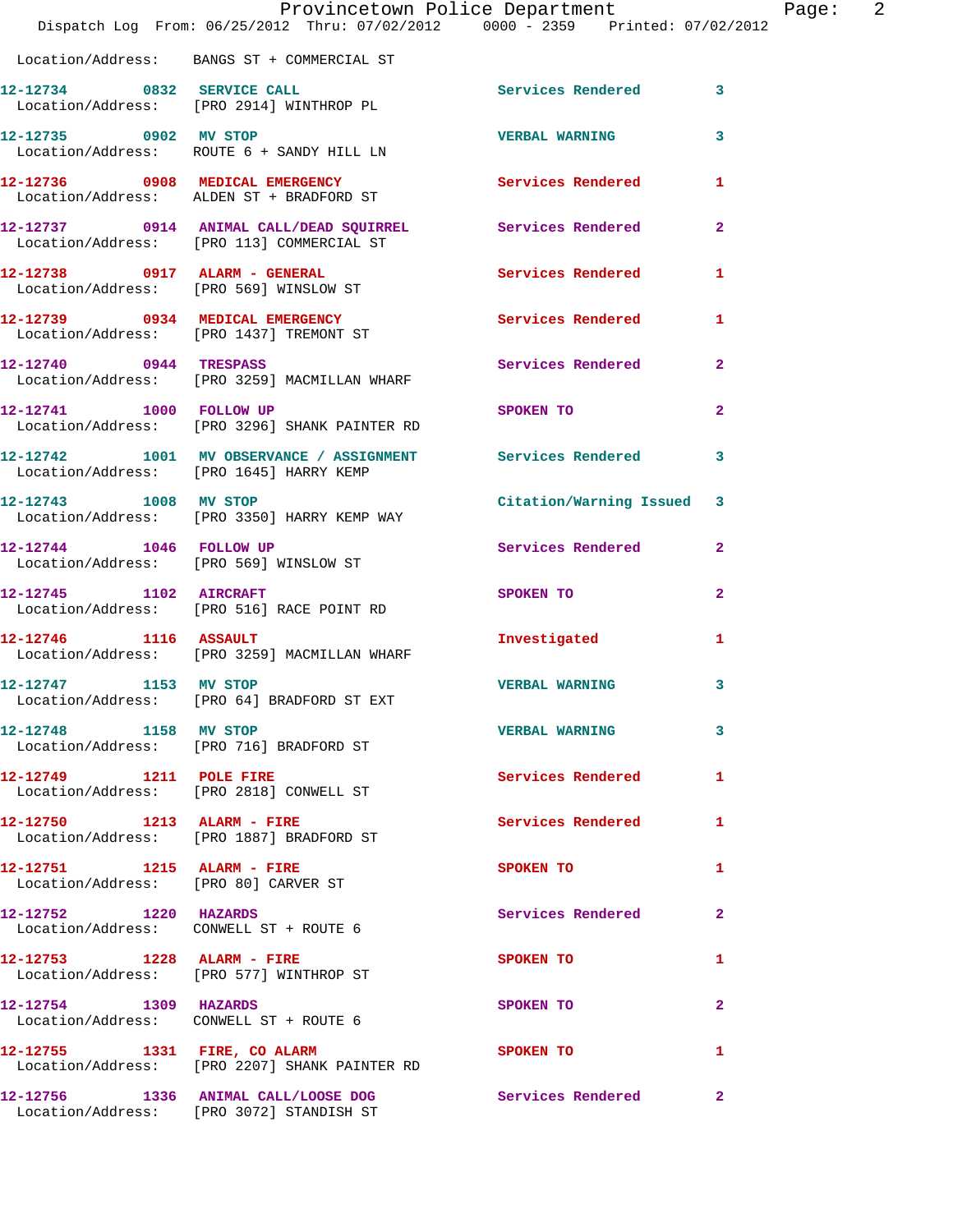| 12-12757 1405 MV STOP                                             | Location/Address: [PRO 2277] BRADFORD ST                                               | <b>VERBAL WARNING</b>      | 3              |
|-------------------------------------------------------------------|----------------------------------------------------------------------------------------|----------------------------|----------------|
|                                                                   | 12-12759 1440 ANIMAL CALL/FOUND DOG<br>Location/Address: [PRO 2474] BRADFORD ST        | Services Rendered          | $\overline{2}$ |
| 12-12758   1446   COMPLAINT                                       | Location/Address: [PRO 3066] COMMERCIAL ST                                             | SPOKEN TO                  | 3              |
| 12-12760 1458 BIKE ACCIDENT<br>Location/Address: COURT ST         |                                                                                        | No Action Required         | $\mathbf{2}$   |
|                                                                   | 12-12761 1508 FOLLOW UP<br>Location/Address: [PRO 3443] COMMERCIAL ST                  | FOLLOW UP                  | $\mathbf{2}$   |
| 12-12762 1532 ASSIST CITIZEN                                      | Location/Address: [PRO 595] BRADFORD ST                                                | Services Rendered          | 3              |
|                                                                   | 12-12763 1648 LOST WALLET<br>Location/Address: [PRO 526] RYDER ST EXT                  | <b>Services Rendered</b>   | 3              |
| 12-12765 1718 AIRCRAFT                                            | Location/Address: [PRO 516] RACE POINT RD                                              | <b>Services Rendered</b>   | $\mathbf{2}$   |
|                                                                   | 12-12764 1720 ALARM - GENERAL<br>Location/Address: [PRO 1952] COMMERCIAL ST            | <b>Services Rendered</b>   | 1              |
| 12-12767 1823 MV COMPLAINT                                        | Location/Address: [PRO 3259] MACMILLAN WHARF                                           | Services Rendered          | $\overline{2}$ |
|                                                                   | 12-12766 1854 SPEED DOLLY/LOCK MISSING<br>Location/Address: [PRO 542] SHANK PAINTER RD | Services Rendered          | 3              |
| 12-12769 1941 MV COMPLAINT                                        | Location/Address: [PRO 542] SHANK PAINTER RD                                           | Services Rendered          | $\overline{2}$ |
| Location/Address: [PRO 2521] ROUTE 6                              | 12-12770 1956 MV OBSERVANCE / ASSIGNMENT                                               | Services Rendered          | 3              |
| 12-12771 2004 MV STOP<br>Location/Address: ROUTE 6 + SNAIL RD     |                                                                                        | <b>VERBAL WARNING</b>      | 3              |
|                                                                   | 12-12772 2101 BUILDING/PROPERTY CHECK<br>Location/Address: [PRO 182] COMMERCIAL ST     | BLDG/PROP Checked/Secure 3 |                |
|                                                                   | 12-12773 2103 BUILDING/PROPERTY CHECK<br>Location/Address: [PRO 175] COMMERCIAL ST     | BLDG/PROP Checked/Secure 3 |                |
| 12-12774 2108 MV DISABLED<br>Location/Address: [PRO 2519] ROUTE 6 |                                                                                        | Services Rendered          | $\mathbf{2}$   |
|                                                                   | 12-12775 2135 BUILDING/PROPERTY CHECK<br>Location/Address: [PRO 306] COMMERCIAL ST     | BLDG/PROP Checked/Secure 3 |                |
|                                                                   | 12-12776 2218 BUILDING/PROPERTY CHECK<br>Location/Address: [PRO 2206] COMMERCIAL ST    | BLDG/PROP Checked/Secure 3 |                |
| 12-12777 2221 FOUND KEYS                                          | Location/Address: [PRO 210] COMMERCIAL ST                                              | Services Rendered          | 3              |
|                                                                   | 12-12778 2223 BUILDING/PROPERTY CHECK<br>Location/Address: [PRO 1646] WINSLOW ST       | BLDG/PROP Checked/Secure 3 |                |
| Location/Address: STANDISH ST                                     | 12-12779 2247 PARKING COMPLAINT / GENERAL Services Rendered                            |                            | 3              |
| Location/Address: [PRO 3259] MACMILLAN                            | 12-12780 2333 BUILDING/PROPERTY CHECK                                                  | BLDG/PROP Checked/Secure 3 |                |
| 12-12781 2344 GENERAL INFO/POWER                                  |                                                                                        | No Action Required         | 3              |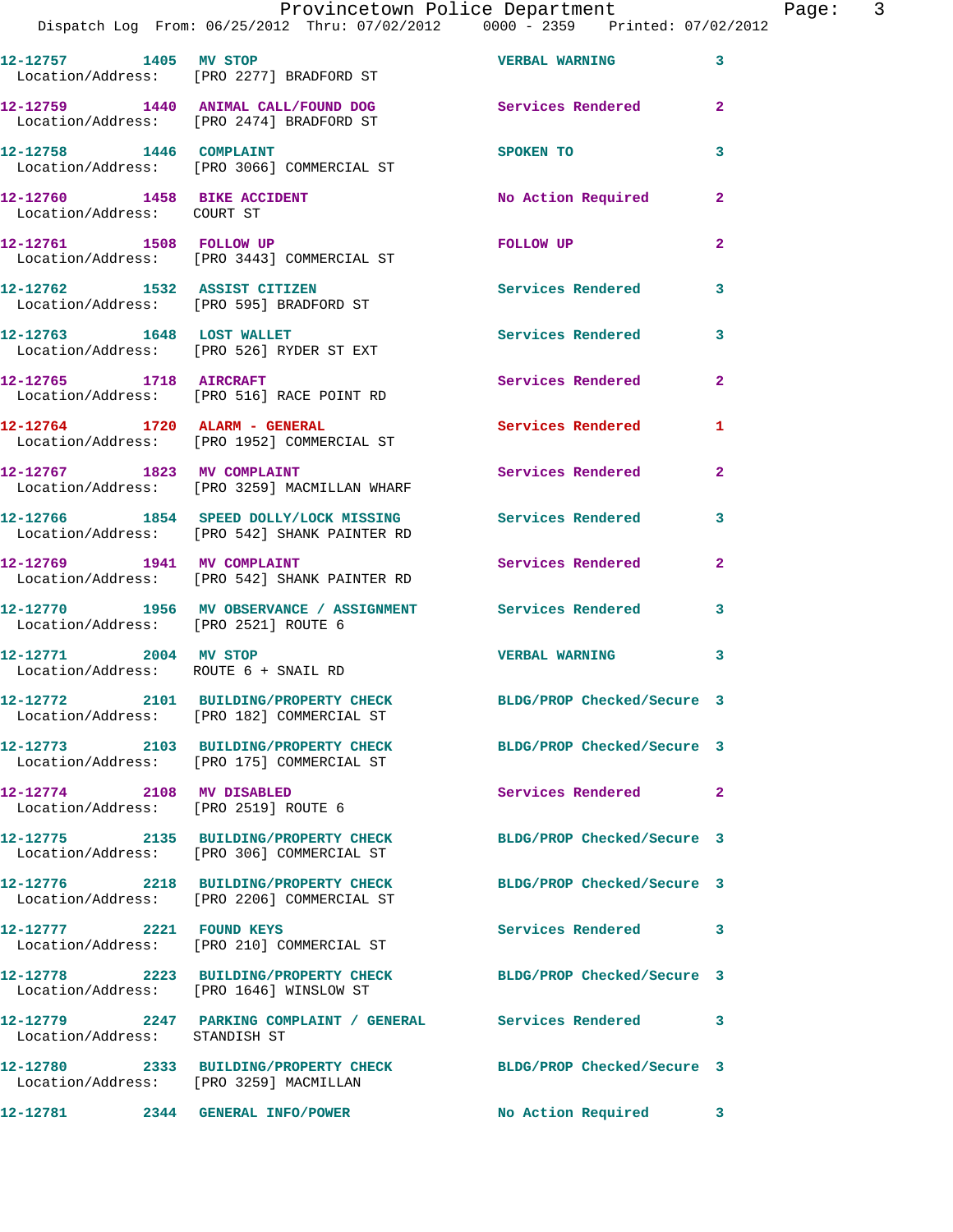**For Date: 06/26/2012 - Tuesday**

|                                                       | 12-12782 0031 ASSIST AGENCY / MUTUAL AID<br>Location/Address: [PRO 542] SHANK PAINTER RD                         | No Action Required 3       |                |    |
|-------------------------------------------------------|------------------------------------------------------------------------------------------------------------------|----------------------------|----------------|----|
|                                                       | 12-12783 0042 MV OBSERVANCE / ASSIGNMENT NO Action Required 3<br>Location/Address: COMMERCIAL ST + RYDER ST      |                            |                |    |
| Location/Address: [PRO 571] ALDEN ST                  | 12-12784 0046 BUILDING/PROPERTY CHECK BLDG/PROP Checked/Secure 3                                                 |                            |                |    |
| 12-12785 0052 ASSAULT                                 | Location/Address: [PRO 208] COMMERCIAL ST                                                                        | Investigated               | 1              |    |
|                                                       | 12-12786 0114 PARK, WALK & TALK<br>Location/Address: [PRO 105] COMMERCIAL ST                                     | No Action Required         | $\overline{2}$ |    |
|                                                       | 12-12787 0115 PARK, WALK & TALK<br>Location/Address: RYDER ST + COMMERCIAL ST                                    | No Action Required         | $\overline{a}$ |    |
| 12-12788 0129 GENERAL INFO                            |                                                                                                                  | No Action Required         | 3              |    |
|                                                       | 12-12789 0143 BUILDING/PROPERTY CHECK BLDG/PROP Checked/Secure 3<br>Location/Address: [PRO 146] COMMERCIAL ST    |                            |                |    |
|                                                       | 12-12790 0148 BUILDING/PROPERTY CHECK BLDG/PROP Checked/Secure 3<br>Location/Address: [PRO 208] COMMERCIAL ST    |                            |                |    |
|                                                       | 12-12791 0217 BUILDING/PROPERTY CHECK BLDG/PROP Checked/Secure 3<br>Location/Address: [PRO 569] WINSLOW ST       |                            |                |    |
|                                                       | 12-12792 0218 BUILDING/PROPERTY CHECK BLDG/PROP Checked/Secure 3<br>Location/Address: [PRO 444] HIGH POLE HILL   |                            |                |    |
|                                                       | 12-12793 0222 BUILDING/PROPERTY CHECK BLDG/PROP Checked/Secure 3<br>Location/Address: [PRO 516] RACE POINT RD    |                            |                |    |
|                                                       | 12-12795 0235 BUILDING/PROPERTY CHECK BLDG/PROP Checked/Secure 3<br>Location/Address: [PRO 16] BRADFORD ST       |                            |                |    |
|                                                       | 12-12796 0258 BUILDING/PROPERTY CHECK BLDG/PROP Checked/Secure 3<br>Location/Address: [PRO 208] COMMERCIAL ST    |                            |                |    |
| 12-12797 0302 GENERAL INFO                            |                                                                                                                  | No Action Required 3       |                |    |
|                                                       | 12-12798 0337 BUILDING/PROPERTY CHECK BLDG/PROP Checked/Secure 3<br>Location/Address: [PRO 545] SHANK PAINTER RD |                            |                |    |
|                                                       | 12-12799 0443 BUILDING/PROPERTY CHECK<br>Location/Address: [PRO 3030] TIN PAN ALLEY RD                           | BLDG/PROP Checked/Secure 3 |                |    |
|                                                       | 12-12800 0510 BUILDING/PROPERTY CHECK<br>Location/Address: [PRO 175] COMMERCIAL ST                               | BLDG/PROP Checked/Secure 3 |                |    |
| Location/Address: [PRO 3287] ROUTE 6                  | 12-12801 0513 BUILDING/PROPERTY CHECK                                                                            | BLDG/PROP Checked/Secure 3 |                |    |
|                                                       | 12-12802 0600 AIRCRAFT-FLIGHT COV.<br>Location/Address: [PRO 516] RACE POINT RD                                  | Services Rendered          | $\mathbf{2}$   |    |
|                                                       | 12-12803 0607 LANDLORD/TENANT<br>Location/Address: [PRO 542] SHANK PAINTER RD                                    | No Action Required         | 2              |    |
|                                                       | 12-12804 0619 INFO SERVICES - LOBBY<br>Location/Address: [PRO 542] SHANK PAINTER RD                              | <b>Services Rendered</b>   | $\mathbf{2}$   | 28 |
| 12-12805 0653 HAZARDS<br>Location/Address: CONWELL ST |                                                                                                                  | <b>GONE ON ARRIVAL</b>     | $\mathbf{2}$   |    |
|                                                       |                                                                                                                  |                            | 3              |    |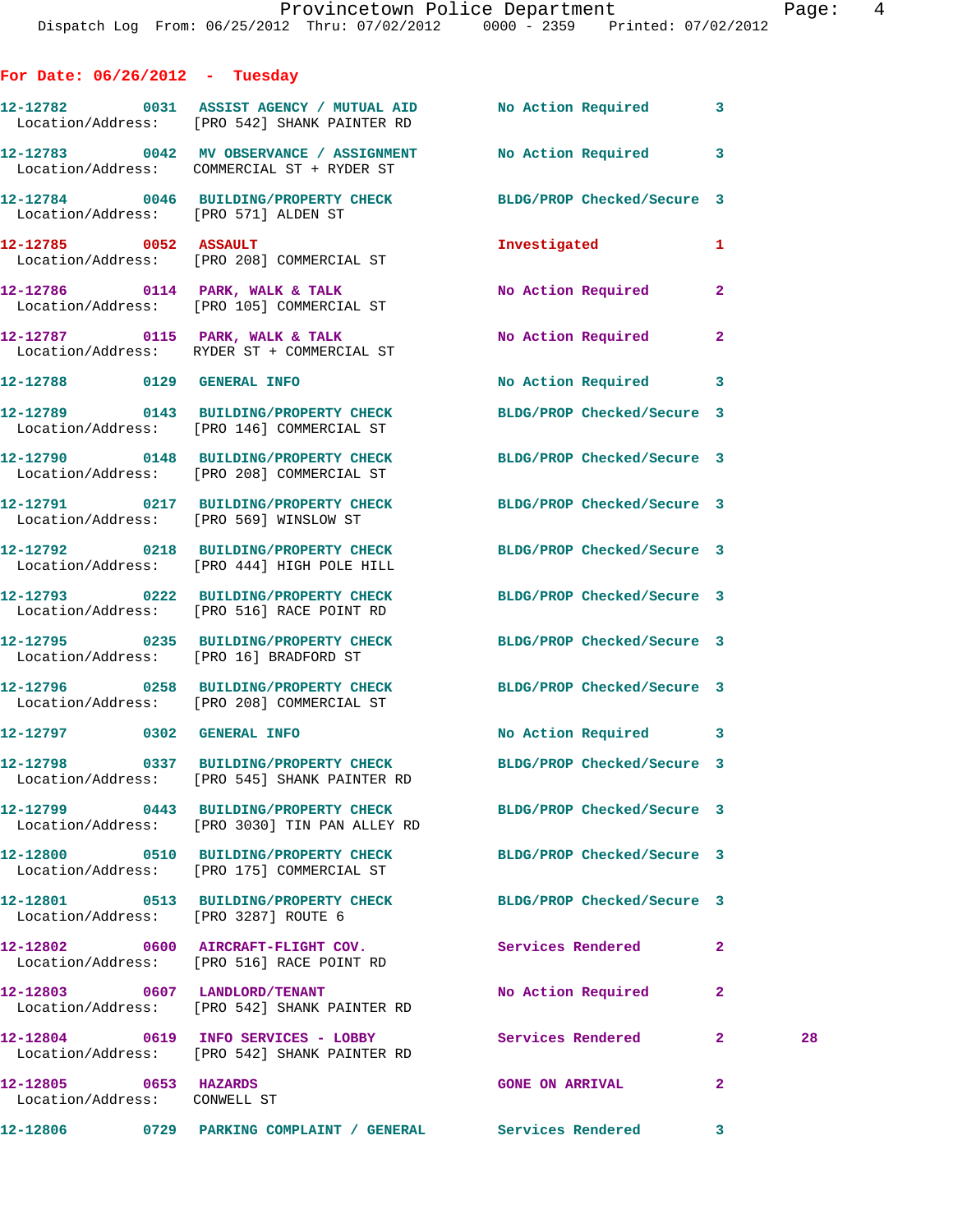|                                                                  | Dispatch Log From: 06/25/2012 Thru: 07/02/2012 0000 - 2359 Printed: 07/02/2012                                     | Provincetown Police Department Page: 5    |              |
|------------------------------------------------------------------|--------------------------------------------------------------------------------------------------------------------|-------------------------------------------|--------------|
|                                                                  | Location/Address: [PRO 744] BRADFORD ST                                                                            |                                           |              |
|                                                                  | 12-12807 0802 FLIGHT COVERAGE<br>Location/Address: [PRO 546] ROUTE 6                                               | Services Rendered 2                       |              |
| Location/Address: [PRO 3287] ROUTE 6                             | 12-12808 0840 BUILDING/PROPERTY CHECK BLDG/PROP Checked/Secure 3                                                   |                                           |              |
|                                                                  | 12-12809 0849 GENERAL INFO                                                                                         | Services Rendered 3                       |              |
|                                                                  | 12-12810     0900 ASSIST CITIZEN<br>Location/Address:   [PRO 208] COMMERCIAL ST                                    | Services Rendered                         | 3            |
| Location/Address: [PRO 571] ALDEN ST                             | 12-12811 0913 BUILDING/PROPERTY CHECK BLDG/PROP Checked/Secure 3                                                   |                                           |              |
|                                                                  | 12-12812 0918 MV OBSERVANCE / ASSIGNMENT Services Rendered 3<br>Location/Address: HOWLAND ST + HARRY KEMP WAY      |                                           |              |
|                                                                  | 12-12813 0957 PARKING COMPLAINT / GENERAL Services Rendered 3<br>Location/Address: [PRO 2542] COMMERCIAL ST        |                                           |              |
|                                                                  | 12-12814 1006 MV STOP<br>Location/Address: [PRO 941] HANCOCK ST                                                    | <b>VERBAL WARNING</b>                     | 3            |
|                                                                  | 12-12815 1018 BUILDING/PROPERTY CHECK BLDG/PROP Checked/Secure 3<br>Location/Address: [PRO 2500] COMMERCIAL ST     |                                           |              |
|                                                                  | 12-12816 1019 BUILDING/PROPERTY CHECK BLDG/PROP Checked/Secure 3<br>Location/Address: [PRO 2206] COMMERCIAL ST     |                                           |              |
|                                                                  | 12-12817 1020 STREET SWEEP TOW<br>Location/Address: [PRO 2041] COMMERCIAL ST                                       | <b>Vehicle Towed</b>                      | 3            |
|                                                                  | 12-12818 1030 FOLLOW UP<br>Location/Address: [PRO 208] COMMERCIAL ST                                               | Could Not Locate                          | $\mathbf{2}$ |
| 12-12819    1039    AIRCRAFT                                     | Location/Address: [PRO 516] RACE POINT RD                                                                          | <b>Services Rendered</b>                  | $\mathbf{2}$ |
|                                                                  | 12-12820 1047 STREET SWEEP TOW<br>Location/Address: [PRO 1627] COMMERCIAL ST                                       | <b>Vehicle Towed</b>                      | $\mathbf{3}$ |
|                                                                  | 12-12821 1056 STREET SWEEP TOW<br>Location/Address: [PRO 1627] COMMERCIAL ST                                       | <b>Vehicle Towed</b>                      | 3            |
|                                                                  | 12-12822 1101 STREET SWEEP TOW<br>Location/Address: [PRO 820] COMMERCIAL ST                                        | <b>Vehicle Towed</b><br>$\sim$ 3 $\sim$ 3 |              |
|                                                                  | 12-12823 1109 STREET SWEEP TOW<br>Location/Address: [PRO 1549] COMMERCIAL ST                                       | Vehicle Towed 3                           |              |
|                                                                  | 12-12824 1128 BUILDING/PROPERTY CHECK BLDG/PROP Checked/Secure 3<br>Location/Address: [PRO 3318] CEMETERY RD       |                                           |              |
| 12-12825 1204 MV COMPLAINT<br>Location/Address: COMMERCIAL ST    |                                                                                                                    | Services Rendered 2                       |              |
| 12-12826 1324 ANIMAL CALL<br>Location/Address: [PRO 1026] OAK DR |                                                                                                                    | Services Rendered                         | $\mathbf{2}$ |
| 12-12827 1325 COMPLAINT                                          | Location/Address: [PRO 3430] COMMERCIAL ST                                                                         | Could Not Locate                          | 3            |
|                                                                  | 12-12828   1329   PARKING COMPLAINT / GENERAL   Services Rendered<br>Location/Address: [PRO 656] COOK ST + COOK ST |                                           | $\mathbf{3}$ |
|                                                                  | 12-12829 1430 COMPLAINT - STREET PERFORMERS Services Rendered<br>Location/Address: [PRO 3304] COMMERCIAL ST        |                                           | 3            |
| 12-12830   1444 MV COMPLAINT                                     |                                                                                                                    | Services Rendered                         | $\mathbf{2}$ |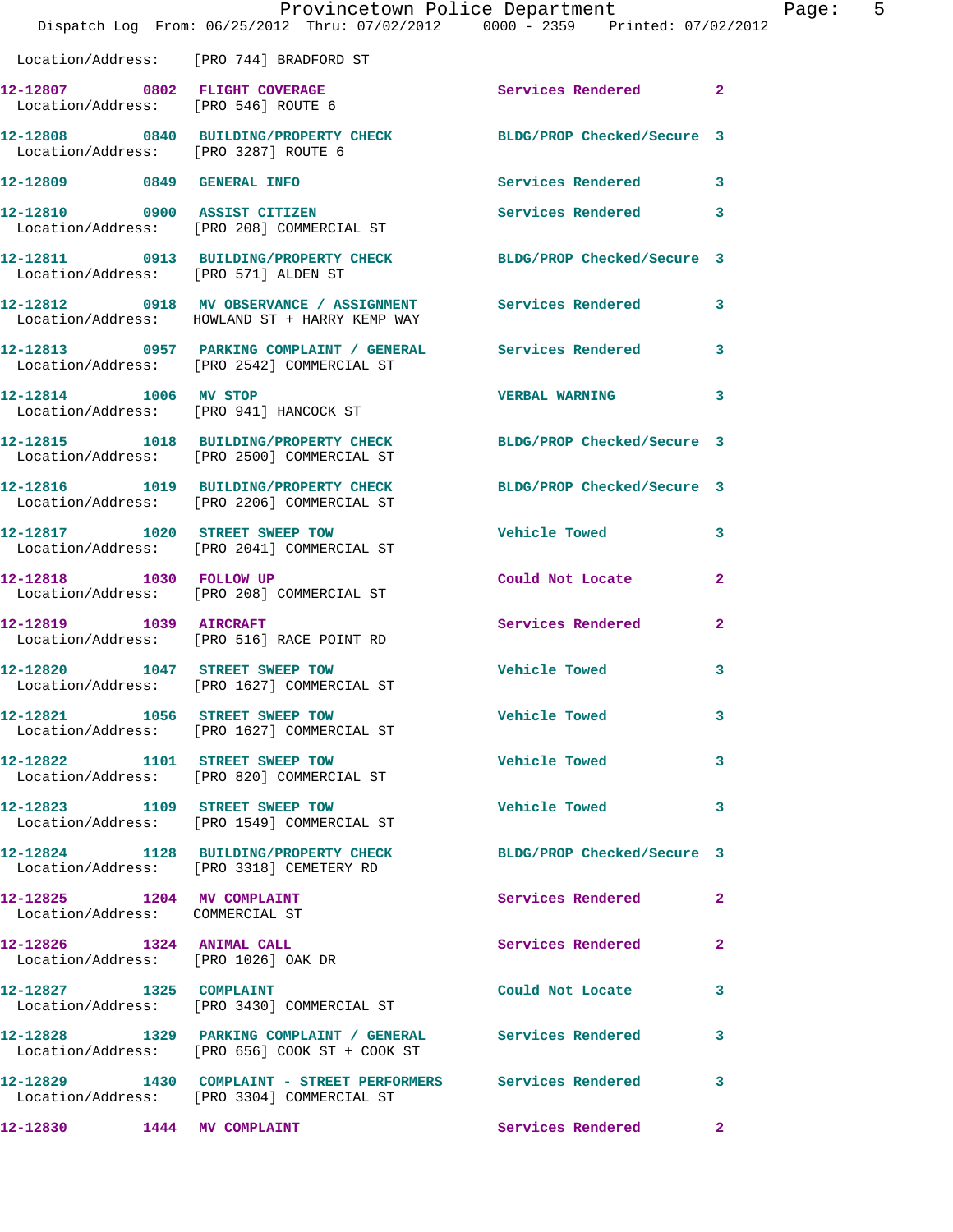|                                                              | Dispatch Log From: 06/25/2012 Thru: 07/02/2012 0000 - 2359 Printed: 07/02/2012                                 | Provincetown Police Department Page: 6 |              |
|--------------------------------------------------------------|----------------------------------------------------------------------------------------------------------------|----------------------------------------|--------------|
| Location/Address: [PRO 414] CONWELL ST                       |                                                                                                                |                                        |              |
| Refer To Accident: 12-32-AC                                  | 12-12831 1458 MV ACCIDENT<br>Location/Address: BRADFORD ST + STANDISH ST                                       | No Action Required 1                   |              |
|                                                              | 12-12833 1509 COMPLAINT<br>Location/Address: [PRO 2539] RYDER ST EXT                                           | SPOKEN TO                              | 3            |
|                                                              | 12-12832 1517 MV ACCIDENT<br>Location/Address: [PRO 290] COMMERCIAL ST                                         | <b>Services Rendered</b>               | $\mathbf{1}$ |
|                                                              | 12-12834 1553 AIRCRAFT<br>Location/Address: [PRO 516] RACE POINT RD                                            | Services Rendered                      | $\mathbf{2}$ |
|                                                              | 12-12835 1635 FIRE, OTHER<br>Location/Address: [PRO 1892] SHANK PAINTER RD                                     | Services Rendered                      | 1            |
| 12-12836 1659 911 GENERAL<br>Location/Address: COMMERCIAL ST |                                                                                                                | Services Rendered                      | 1            |
|                                                              | 12-12837 1700 SERVICE CALL/FIX BACK DOOR Services Rendered<br>Location/Address: [PRO 542] SHANK PAINTER RD     |                                        | 3            |
|                                                              | 12-12838 1810 PARKING COMPLAINT / GENERAL Services Rendered 3<br>Location/Address: HOWLAND ST + COMMERCIAL ST  |                                        |              |
|                                                              | 12-12839 1833 ASSIST CITIZEN<br>Location/Address: [PRO 726] BRADFORD ST                                        | Services Rendered                      | 3            |
| 12-12840 1923 MV STOP                                        | Location/Address: [PRO 2513] ROUTE 6                                                                           | VERBAL WARNING 3                       |              |
| Location/Address: [PRO 512] PRINCE ST                        | 12-12841 2005 BUILDING/PROPERTY CHECK BLDG/PROP Checked/Secure 3                                               |                                        |              |
|                                                              | 12-12842 2050 BUILDING/PROPERTY CHECK BLDG/PROP Checked/Secure 3<br>Location/Address: [PRO 175] COMMERCIAL ST  |                                        |              |
|                                                              | 12-12843 2108 BUILDING/PROPERTY CHECK BLDG/PROP Checked/Secure 3<br>Location/Address: [PRO 182] COMMERCIAL ST  |                                        |              |
|                                                              | 12-12844 2108 BUILDING/PROPERTY CHECK<br>Location/Address: [PRO 306] COMMERCIAL ST                             | BLDG/PROP Checked/Secure 3             |              |
| 12-12845 2115 MV STOP                                        | Location/Address: [PRO 42] BRADFORD ST                                                                         | Citation/Warning Issued 3              |              |
|                                                              | 12-12846 2136 BUILDING/PROPERTY CHECK<br>Location/Address: [PRO 519] RACE POINT RD                             | BLDG/PROP Checked/Secure 3             |              |
|                                                              | 12-12847 2140 BUILDING/PROPERTY CHECK BLDG/PROP Checked/Secure 3<br>Location/Address: [PRO 105] COMMERCIAL ST  |                                        |              |
| 12-12848 2147 MV STOP                                        | Location: [PRO 3431] LOPES SQUARE                                                                              | VERBAL WARNING 3                       |              |
|                                                              | 12-12849 2150 MV OBSERVANCE / ASSIGNMENT Services Rendered<br>Location/Address: [PRO 2577] BRADFORD ST         |                                        | 3            |
|                                                              | 12-12850 2151 BUILDING/PROPERTY CHECK BLDG/PROP Checked/Secure 3<br>Location/Address: [PRO 1989] COMMERCIAL ST |                                        |              |
|                                                              | 12-12851 2206 MV STOP<br>Location/Address: STANDISH AVE + BRADFORD ST                                          | <b>VERBAL WARNING</b>                  | 3            |
| 12-12852 2232 MV STOP                                        | Location/Address: [PRO 3456] RYDER ST EXT                                                                      | <b>VERBAL WARNING</b>                  | 3            |
| 12-12853 2259 FIREWORKS                                      | Location/Address: [PRO 2539] RYDER ST                                                                          | Could Not Locate                       | 2            |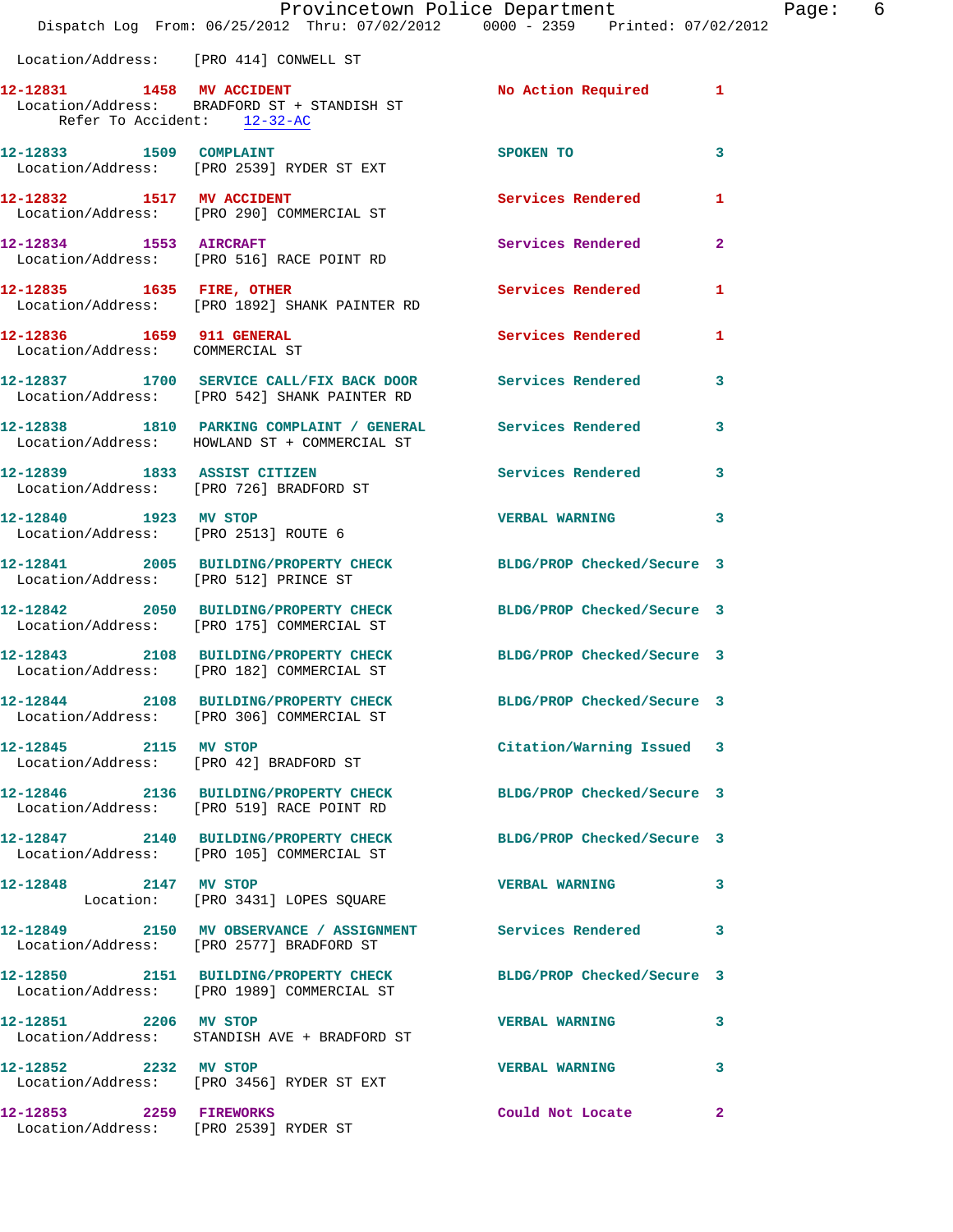|                                                       | Dispatch Log From: 06/25/2012 Thru: 07/02/2012 0000 - 2359 Printed: 07/02/2012                                       | Provincetown Police Department |              | Page: 7 |  |
|-------------------------------------------------------|----------------------------------------------------------------------------------------------------------------------|--------------------------------|--------------|---------|--|
|                                                       |                                                                                                                      |                                |              |         |  |
|                                                       | 12-12854 2331 LOBBY TRAFFIC<br>Location/Address: [PRO 542] SHANK PAINTER RD                                          | Services Rendered 2            |              | 30      |  |
|                                                       | 12-12855 2335 BUILDING/PROPERTY CHECK BLDG/PROP Checked/Secure 3<br>Location/Address: [PRO 440] HARRY KEMP WAY       |                                |              |         |  |
|                                                       | 12-12856 2337 BUILDING/PROPERTY CHECK BLDG/PROP Checked/Secure 3<br>Location/Address: [PRO 2543] MACMILLAN           |                                |              |         |  |
|                                                       | 12-12857 2353 MV OBSERVANCE / ASSIGNMENT Services Rendered 3<br>Location/Address: HOWLAND ST + BRADFORD ST           |                                |              |         |  |
| For Date: $06/27/2012$ - Wednesday                    |                                                                                                                      |                                |              |         |  |
| 12-12858 0003 MV STOP<br>Location/Address: HOWLAND ST |                                                                                                                      | <b>VERBAL WARNING</b>          | 3            |         |  |
| 12-12859 0007 MV STOP                                 | Location/Address: [PRO 1796] BRADFORD ST                                                                             | <b>VERBAL WARNING</b>          | $\mathbf{3}$ |         |  |
|                                                       | 12-12860 0017 MV OBSERVANCE / ASSIGNMENT Services Rendered<br>Location/Address: BRADFORD ST + STANDISH AVE           |                                | 3            |         |  |
| Location/Address: [PRO 571] ALDEN ST                  | 12-12861 0024 BUILDING/PROPERTY CHECK BLDG/PROP Checked/Secure 3                                                     |                                |              |         |  |
|                                                       | 12-12862 0037 MV STOP<br>Location: [PRO 3431] LOPES SQUARE                                                           | Citation/Warning Issued 3      |              |         |  |
|                                                       | 12-12864 0129 SUSPICIOUS ACTIVITY<br>Location/Address: HARRY KEMP WAY + OAK DR                                       | Could Not Locate               | $\mathbf{2}$ |         |  |
|                                                       | 12-12865 0145 BUILDING/PROPERTY CHECK<br>Location/Address: [PRO 3318] CEMETERY RD                                    | BLDG/PROP Checked/Secure 3     |              |         |  |
|                                                       | 12-12866 0159 BUILDING/PROPERTY CHECK BLDG/PROP Checked/Secure 3<br>Location/Address: [PRO 516] RACE POINT RD        |                                |              |         |  |
|                                                       | 12-12867 0205 BUILDING/PROPERTY CHECK BLDG/PROP Checked/Secure 3<br>Location/Address: [PRO 2483] COMMERCIAL ST       |                                |              |         |  |
|                                                       | 12-12868 0223 BUILDING/PROPERTY CHECK BLDG/PROP Checked/Secure 3<br>Location/Address: [PRO 488] MAYFLOWER AVE        |                                |              |         |  |
|                                                       | 12-12869 0223 BUILDING/PROPERTY CHECK BLDG/PROP Checked/Secure 3<br>Location/Address: [PRO 569] WINSLOW ST           |                                |              |         |  |
|                                                       | 12-12870 0254 BUILDING/PROPERTY CHECK BLDG/PROP Checked/Secure 3<br>Location/Address: [PRO 530] SHANK PAINTER RD     |                                |              |         |  |
|                                                       | 12-12871 0308 BUILDING/PROPERTY CHECK BLDG/PROP Checked/Secure 3<br>Location/Address: [PRO 545] SHANKPAINTER RD      |                                |              |         |  |
|                                                       | 12-12872 0430 BUILDING/PROPERTY CHECK BLDG/PROP Checked/Secure 3<br>Location/Address: [PRO 512] PRINCE ST            |                                |              |         |  |
| Location/Address: [PRO 3287] ROUTE 6                  | 12-12873 0509 BUILDING/PROPERTY CHECK BLDG/PROP Checked/Secure 3                                                     |                                |              |         |  |
|                                                       | 12-12874 0512 BUILDING/PROPERTY CHECK BLDG/PROP Checked/Secure 3<br>Location/Address: [PRO 175] COMMERCIAL ST        |                                |              |         |  |
| Location/Address: ROUTE 6 + SNAIL RD                  | 12-12876               0513     MV  OBSERVANCE  /  ASSIGNMENT                  Services  Rendered                  3 |                                |              |         |  |
|                                                       | 12-12877 0600 FLIGHT COVERAGE<br>Location/Address: [PRO 516] RACE POINT RD                                           | Services Rendered              | 2            |         |  |
|                                                       | 12-12878 0631 BUILDING/PROPERTY CHECK BLDG/PROP Checked/Secure 3                                                     |                                |              |         |  |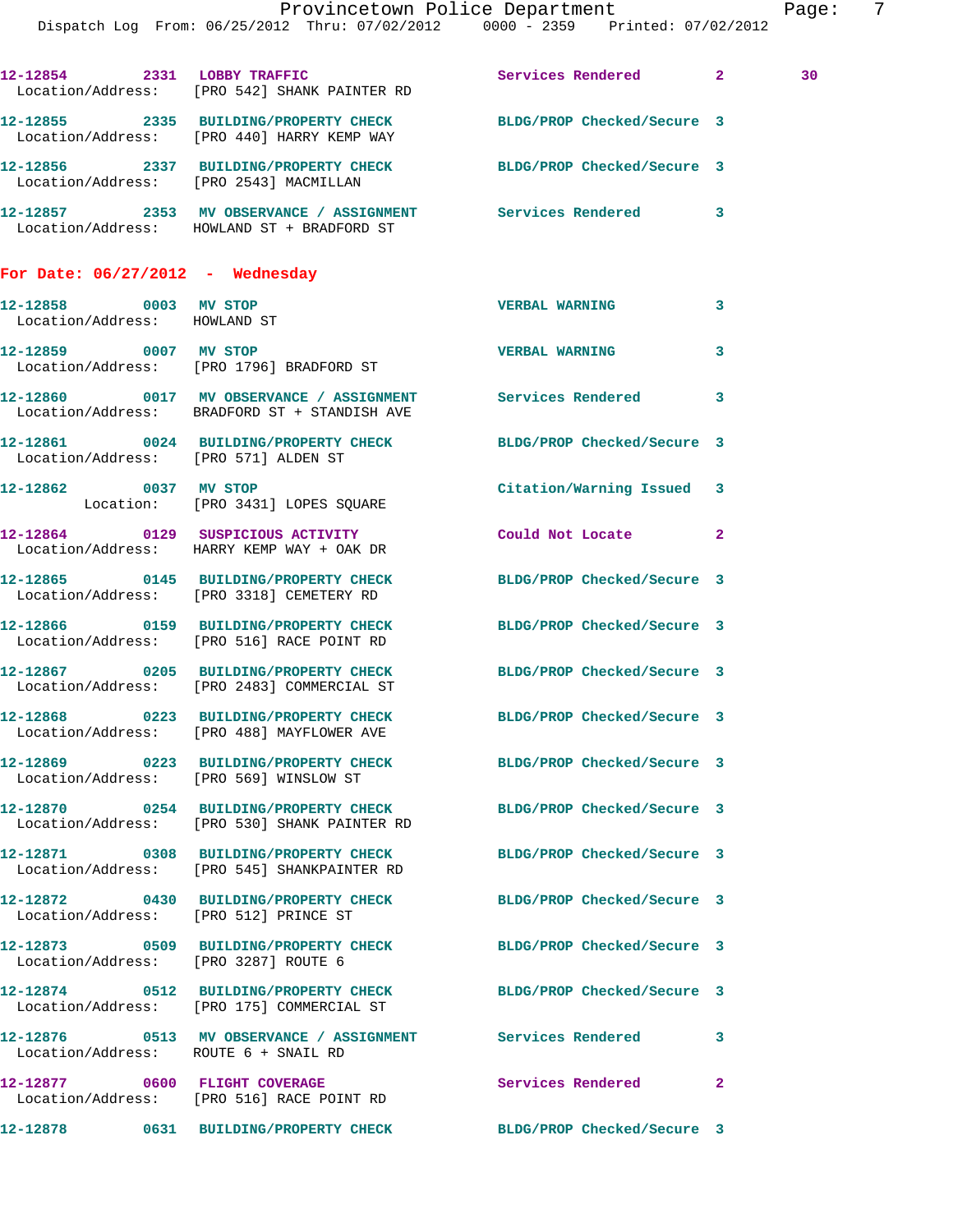|                                                                   | Provincetown Police Department<br>Dispatch Log From: 06/25/2012 Thru: 07/02/2012 0000 - 2359 Printed: 07/02/2012  |                            |                |
|-------------------------------------------------------------------|-------------------------------------------------------------------------------------------------------------------|----------------------------|----------------|
|                                                                   | Location/Address: [PRO 3317] CEMETERY RD                                                                          |                            |                |
| Location/Address: [PRO 3287] ROUTE 6                              | 12-12879 0744 BUILDING/PROPERTY CHECK BLDG/PROP Checked/Secure 3                                                  |                            |                |
|                                                                   | 12-12880 0752 FLIGHT COVERAGE<br>Location/Address: [PRO 516] RACE POINT RD                                        | Services Rendered          | $\overline{2}$ |
|                                                                   | 12-12881 0829 911 GENERAL<br>Location/Address: [PRO 515] RACE POINT RD                                            | Services Rendered          | 1              |
|                                                                   | 12-12883 0847 DUMPSTER IN LOPES SQ<br>Location: [PRO 3431] LOPES SQUARE                                           | <b>Services Rendered</b>   | $\overline{a}$ |
|                                                                   | 12-12884 0853 FLIGHT COVERAGE<br>Location/Address: [PRO 516] RACE POINT RD                                        | Services Rendered          | $\overline{2}$ |
|                                                                   | 12-12885 0857 FOUND DOG/ORLEANS<br>Location/Address: [PRO 524] COMMERCIAL ST                                      | Services Rendered          | $\mathbf{2}$   |
|                                                                   | 12-12886 0925 PARKING QUESTION<br>Location/Address: [PRO 3628] COMMERCIAL ST                                      | SPOKEN TO                  | 3              |
|                                                                   | 12-12887 0945 BUILDING/PROPERTY CHECK<br>Location/Address: [PRO 3318] CEMETERY RD                                 | BLDG/PROP Checked/Secure 3 |                |
|                                                                   | 12-12888 0957 ASSIST CITIZEN<br>Location/Address: [PRO 1550] COMMERCIAL ST                                        | SPOKEN TO                  | 3              |
|                                                                   | 12-12889 1024 FOUND AUDI KEY<br>Location/Address: [PRO 230] COMMERCIAL ST                                         | <b>Services Rendered</b>   | 3              |
| 12-12890 1031 ANIMAL CALL                                         | Location/Address: [PRO 2478] BRADFORD ST                                                                          | No Action Required         | $\overline{2}$ |
|                                                                   | 12-12891    1046    ALARM - GENERAL<br>Location/Address: [PRO 306] COMMERCIAL ST                                  | <b>Services Rendered</b>   | 1              |
| Location/Address: [PRO 3721] ALDEN ST                             | 12-12892 1059 196 ON THE AIR/DETAIL Services Rendered                                                             |                            | 3              |
|                                                                   | 12-12893 1110 PARKING COMPLAINT / GENERAL Citation/Warning Issued 3<br>Location/Address: [PRO 2758] COMMERCIAL ST |                            |                |
| 12-12894 1121 ANIMAL CALL<br>Location/Address: [PRO 2513] ROUTE 6 |                                                                                                                   | Could Not Locate           | 2              |
| Location/Address: [PRO 2521] ROUTE 6                              | 12-12895 1131 MV OBSERVANCE / ASSIGNMENT Services Rendered                                                        |                            | 3              |
|                                                                   | 12-12896 1137 DELIVERY COMPLAINT<br>Location/Address: [PRO 3456] RYDER ST EXT                                     | Services Rendered          | 3              |
| 12-12897 1149 MV STOP<br>Location/Address: [PRO 2479] ROUTE 6     |                                                                                                                   | No Action Required         | 3              |
| 12-12898 1156 MV STOP                                             | Location/Address: [PRO 539] SHANK PAINTER RD                                                                      | <b>VERBAL WARNING</b>      | 3              |
|                                                                   | 12-12899 1215 ASSIST CITIZEN<br>Location/Address: [PRO 542] SHANK PAINTER RD                                      | Services Rendered          | 3              |
| 12-12900 1223 ANIMAL CALL                                         | Location/Address: [PRO 3296] SHANK PAINTER RD                                                                     | <b>GONE ON ARRIVAL</b>     | $\overline{2}$ |
|                                                                   | 12-12901 1227 MEDICAL EMERGENCY<br>Location/Address: [PRO 112] COMMERCIAL ST                                      | Transported to Hospital    | 1              |
|                                                                   | 12-12902 1247 MEDICAL EMERGENCY<br>Location/Address: [PRO 2540] RACE POINT RD                                     | Transported to Hospital 1  |                |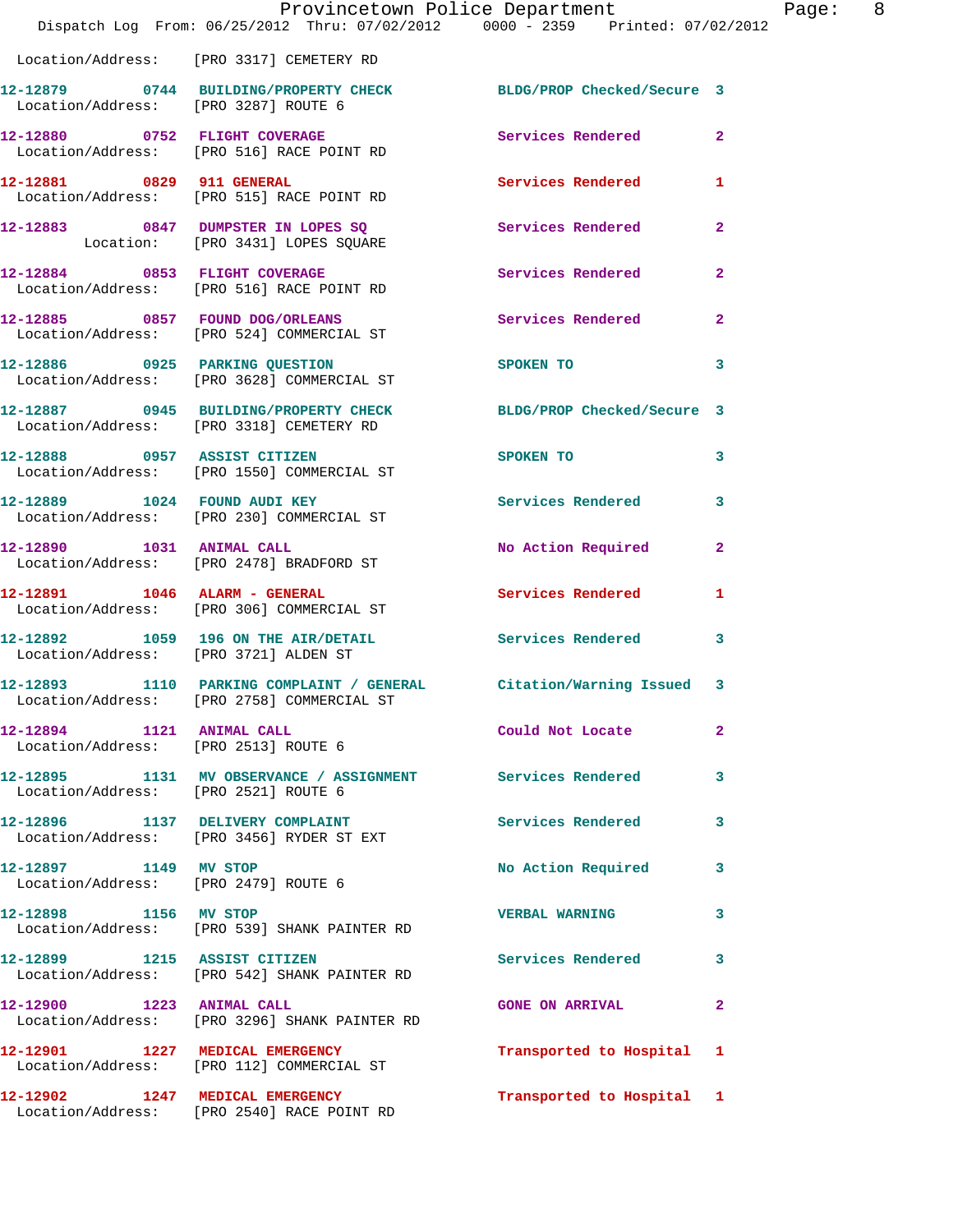|                                                           | Dispatch Log From: 06/25/2012 Thru: 07/02/2012   0000 - 2359   Printed: 07/02/2012                                 | Provincetown Police Department                                                                                | Page: 9      |  |
|-----------------------------------------------------------|--------------------------------------------------------------------------------------------------------------------|---------------------------------------------------------------------------------------------------------------|--------------|--|
|                                                           | 12-12903 1257 MV ACCIDENT<br>Location/Address: [PRO 2758] COMMERCIAL ST                                            | Services Rendered 1                                                                                           |              |  |
|                                                           | 12-12904 1300 COMPLAINT - STREET PERFORMERS SPOKEN TO<br>Location/Address: [PRO 3094] COMMERCIAL ST                |                                                                                                               | 3            |  |
|                                                           | 12-12905 1301 PARKING COMPLAINT / GENERAL Services Rendered 3<br>Location/Address: [PRO 3456] RYDER ST EXT         |                                                                                                               |              |  |
| Refer To Accident: 12-33-AC                               | 12-12906 1339 MV ACCIDENT<br>Location/Address: [PRO 526] RYDER ST EXT                                              | <b>Services Rendered</b>                                                                                      | 1            |  |
|                                                           | 12-12907 1357 ALARM - FIRE<br>Location/Address: [PRO 1671] MASONIC PL                                              | Services Rendered 1                                                                                           |              |  |
|                                                           | 12-12908 1411 FOUND MA ID<br>Location/Address: [PRO 542] SHANK PAINTER RD                                          | Services Rendered 3                                                                                           |              |  |
|                                                           | 12-12909 1428 MEDICAL EMERGENCY <b>NETER AREA</b> PATIENT REFUSAL<br>Location/Address: [PRO 3296] SHANK PAINTER RD |                                                                                                               | 1            |  |
|                                                           | 12-12910 1542 MEDICAL EMERGENCY<br>Location/Address: [PRO 1086] PRINCE ST                                          | Transported to Hospital 1                                                                                     |              |  |
|                                                           | 12-12911 1548 MEDICAL EMERGENCY<br>Location/Address: [PRO 440] HARRY KEMP WAY                                      | Transported to Hospital 1                                                                                     |              |  |
|                                                           | 12-12912 1557 BUILDING/PROPERTY CHECK BLDG/PROP Checked/Secure 3<br>Location/Address: [PRO 2483] COMMERCIAL ST     |                                                                                                               |              |  |
|                                                           | 12-12913 1558 911/ SWIMMER DISTRESSED Services Rendered 1<br>Location/Address: [PRO 106] COMMERCIAL ST             |                                                                                                               |              |  |
| 12-12914   1649   COMPLAINT                               | Location/Address: [PRO 3137] RACE POINT RD                                                                         | SPOKEN TO AND TO A STATE OF THE STATE OF THE STATE OF THE STATE OF THE STATE OF THE STATE OF THE STATE OF THE | 3            |  |
| Location/Address: COMMERCIAL ST                           | 12-12915 1709 BUILDING/PROPERTY CHECK BLDG/PROP Checked/Secure 3                                                   |                                                                                                               |              |  |
| 12-12916 1732 COMPLAINT                                   | Location/Address: [PRO 573] WINSLOW ST                                                                             | Services Rendered 3                                                                                           |              |  |
|                                                           | 12-12917 1737 COMPLAINT<br>Location/Address: [PRO 2728] COMMERCIAL ST                                              | <b>Services Rendered</b>                                                                                      | 3            |  |
|                                                           | 12-12918 1742 PLANE OFF RUNWAY<br>Location/Address: [PRO 516] RACE POINT RD                                        | Investigated                                                                                                  | $\mathbf{1}$ |  |
| 12-12919 1806 911 MISDIAL<br>Location/Address: NELSON AVE |                                                                                                                    | <b>Services Rendered</b>                                                                                      | 1            |  |
|                                                           | 12-12920 1824 COMPLAINT/HARASSMENT<br>Location/Address: [PRO 542] SHANK PAINTER RD                                 | <b>SPOKEN TO</b>                                                                                              | 3            |  |
|                                                           | 12-12921 1854 ASSIST AGENCY / MUTUAL AID Services Rendered<br>Location/Address: [PRO 2499] RACE POINT RD           |                                                                                                               | 3            |  |
|                                                           | 12-12922 1917 MV COMPLAINT<br>Location/Address: [PRO 105] COMMERCIAL ST                                            | Vehicle Towed                                                                                                 | $\mathbf{2}$ |  |
| Location/Address: COMMERCIAL ST                           | 12-12923 1924 FOUND BLACKBERRY/RETURNED No Action Required                                                         |                                                                                                               | 3            |  |
| Location: COMMERCIAL ST                                   | 12-12924 1946 FOUND BLACK PURSE No Action Required 3                                                               |                                                                                                               |              |  |
|                                                           | 12-12925 1956 SERVE RESTRAINING ORDER Could Not Locate<br>Location/Address: [PRO 377] COMMERCIAL ST                |                                                                                                               | 2            |  |
|                                                           | 12-12926 1958 BUILDING/PROPERTY CHECK                                                                              | BLDG/PROP Checked/Secure 3                                                                                    |              |  |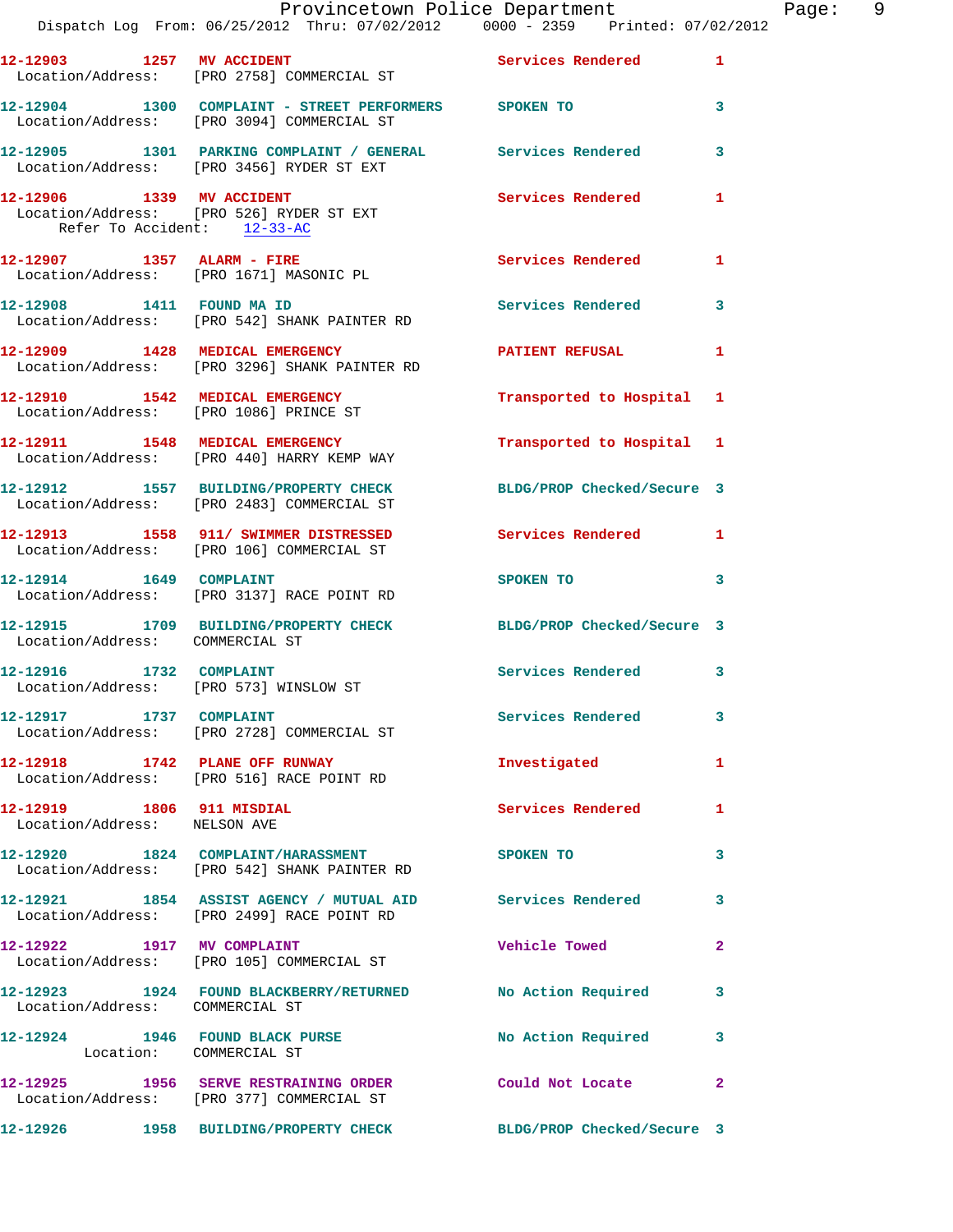|                                                    |                                                                                                                  | Provincetown Police Department |              | Page: 10 |  |
|----------------------------------------------------|------------------------------------------------------------------------------------------------------------------|--------------------------------|--------------|----------|--|
|                                                    | Dispatch Log From: 06/25/2012 Thru: 07/02/2012 0000 - 2359 Printed: 07/02/2012                                   |                                |              |          |  |
|                                                    | Location/Address: [PRO 175] COMMERCIAL ST                                                                        |                                |              |          |  |
|                                                    | 12-12927 2025 MV STOP<br>Location/Address: RYDER ST + COMMERCIAL ST                                              | VERBAL WARNING 3               |              |          |  |
|                                                    | 12-12928 2032 BUILDING/PROPERTY CHECK BLDG/PROP Checked/Secure 3<br>Location/Address: [PRO 526] RYDER ST EXT     |                                |              |          |  |
|                                                    | 12-12929 2054 BUILDING/PROPERTY CHECK BLDG/PROP Checked/Secure 3<br>Location/Address: [PRO 182] COMMERCIAL ST    |                                |              |          |  |
|                                                    | 12-12930 2055 BUILDING/PROPERTY CHECK BLDG/PROP Checked/Secure 3<br>Location/Address: [PRO 1638] COMMERCIAL ST   |                                |              |          |  |
|                                                    | 12-12931 2057 BUILDING/PROPERTY CHECK BLDG/PROP Checked/Secure 3<br>Location/Address: [PRO 519] RACE POINT RD    |                                |              |          |  |
| 12-12932 2059 MV STOP                              | Location/Address: RYDER ST + COMMERCIAL ST                                                                       | <b>VERBAL WARNING 3</b>        |              |          |  |
|                                                    | 12-12933 2108 LOST IPHONE 4<br>Location/Address: [PRO 542] SHANK PAINTER RD                                      | No Action Required 3           |              |          |  |
|                                                    | 12-12934 2112 FOUND CANADIAN PASSPORT Services Rendered 3<br>Location/Address: [PRO 542] SHANK PAINTER RD        |                                |              |          |  |
|                                                    | 12-12935 2120 MV COMPLAINT<br>Location/Address: ROUTE 6 + CONWELL ST                                             | <b>GONE ON ARRIVAL</b>         | $\mathbf{2}$ |          |  |
|                                                    | 12-12936 2132 BUILDING/PROPERTY CHECK BLDG/PROP Checked/Secure 3<br>Location/Address: [PRO 105] COMMERCIAL ST    |                                |              |          |  |
| Location/Address: [PRO 2513] ROUTE 6               | 12-12937 2134 MV OBSERVANCE / ASSIGNMENT Services Rendered                                                       |                                | 3            |          |  |
|                                                    | 12-12938 2137 ROUTE 6 CLOSED 2000 Services Rendered 1<br>Location/Address: [PRO 542] SHANK PAINTER RD            |                                |              |          |  |
| Location/Address: [PRO 2521] ROUTE 6               | 12-12939 2142 MV STOP                                                                                            | VERBAL WARNING 3               |              |          |  |
|                                                    | 12-12940 2149 MV HIT AND RUN<br>Location/Address: [PRO 3296] SHANK PAINTER RD                                    | SPOKEN TO                      |              |          |  |
| 12-12941 2347 MV STOP                              |                                                                                                                  | <b>VERBAL WARNING</b>          | 3            |          |  |
| For Date: $06/28/2012$ - Thursday                  |                                                                                                                  |                                |              |          |  |
|                                                    | 12-12942 0002 INFO SERVICES - LOBBY Services Rendered 2<br>Location/Address: [PRO 542] SHANK PAINTER RD          |                                |              | 26       |  |
|                                                    | 12-12944 0140 BUILDING/PROPERTY CHECK BLDG/PROP Checked/Secure 3<br>Location/Address: [PRO 444] HIGH POLE        |                                |              |          |  |
|                                                    | 12-12945 0222 SPEED DOLLY ASSIGNMENT<br>Location/Address: WEST VINE ST + BRADFORD ST                             | No Action Required             | 3            |          |  |
|                                                    | 12-12946 0315 BUILDING/PROPERTY CHECK BLDG/PROP Checked/Secure 3<br>Location/Address: [PRO 2543] MACMILLAN WHARF |                                |              |          |  |
| 12-12947 0327 MV STOP<br>Location/Address: ROUTE 6 |                                                                                                                  | <b>VERBAL WARNING</b>          | 3            |          |  |
|                                                    | 12-12948 0331 NOISE COMPLAINT<br>Location/Address: [PRO 149] COMMERCIAL ST                                       | SPOKEN TO                      | 3            |          |  |
|                                                    | 12-12949 0346 BUILDING/PROPERTY CHECK BLDG/PROP Checked/Secure 3<br>Location/Address: [PRO 2206] COMMERCIAL ST   |                                |              |          |  |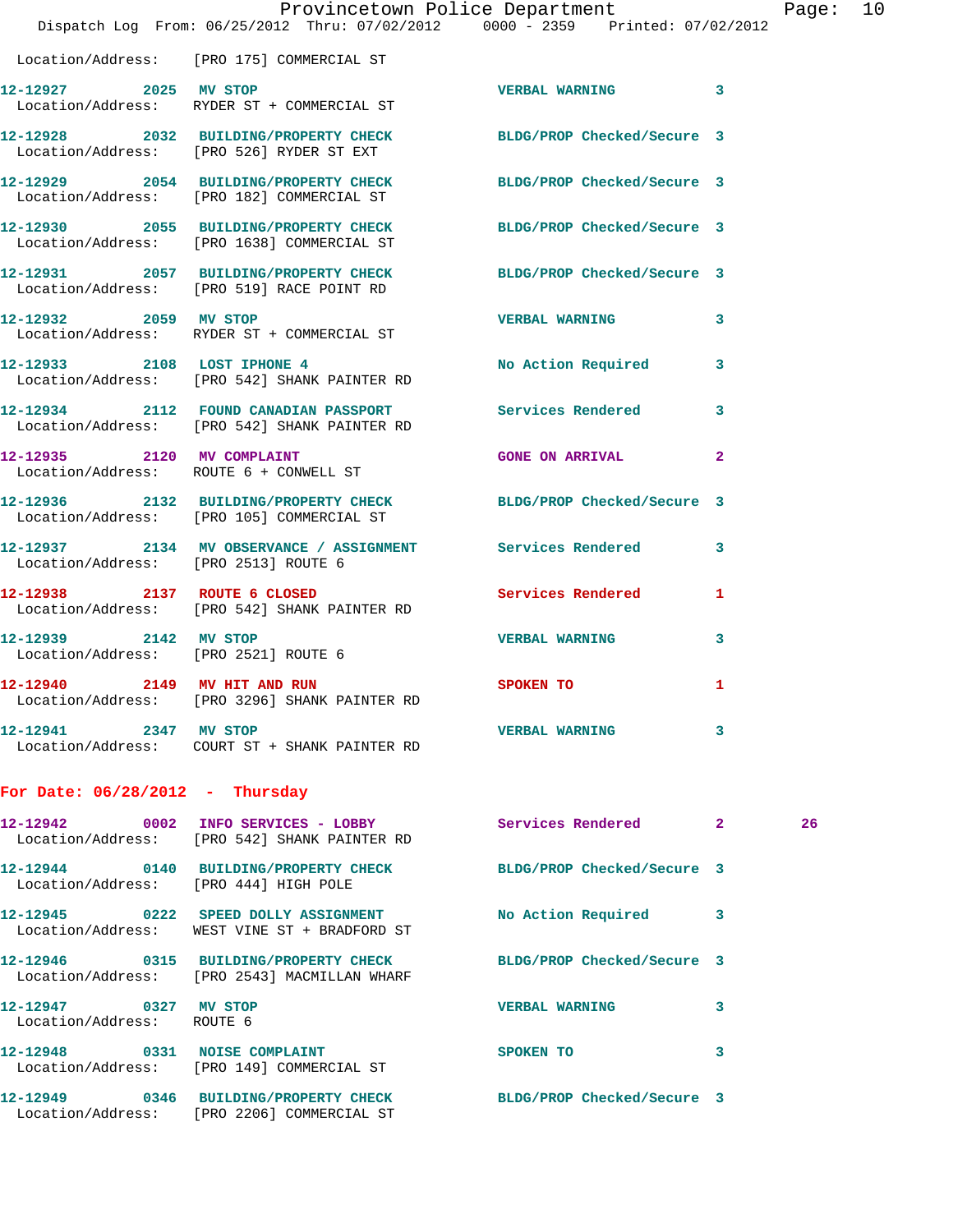|                                                                 | Dispatch Log From: 06/25/2012 Thru: 07/02/2012 0000 - 2359 Printed: 07/02/2012                                    | Provincetown Police Department       |                | Page: 11 |  |
|-----------------------------------------------------------------|-------------------------------------------------------------------------------------------------------------------|--------------------------------------|----------------|----------|--|
|                                                                 | 12-12950 0401 NOISE COMPLAINT<br>Location/Address: [PRO 149] COMMERCIAL ST                                        | No Action Required 3                 |                |          |  |
|                                                                 | 12-12951 0424 BUILDING/PROPERTY CHECK BLDG/PROP Checked/Secure 3<br>Location/Address: [PRO 3317] CEMETERY RD      |                                      |                |          |  |
|                                                                 | 12-12952 0429 BUILDING/PROPERTY CHECK BLDG/PROP Checked/Secure 3<br>Location/Address: [PRO 3030] TIN PAN ALLEY RD |                                      |                |          |  |
|                                                                 | 12-12953 0452 MEDICAL EMERGENCY<br>Location/Address: [PRO 1581] MECHANIC ST                                       | Transported to Hospital 1            |                |          |  |
|                                                                 | 12-12954 0505 BUILDING/PROPERTY CHECK BLDG/PROP Checked/Secure 3<br>Location/Address: [PRO 2543] MACMILLAN        |                                      |                |          |  |
|                                                                 | 12-12955 0507 BUILDING/PROPERTY CHECK BLDG/PROP Checked/Secure 3<br>Location/Address: [PRO 3163] WINTHROP ST      |                                      |                |          |  |
| Location/Address: MASONIC PL                                    | 12-12957 0519 ASSIST AGENCY / SEWER DEPT Taken to Family/Guardian 3                                               |                                      |                |          |  |
|                                                                 | 12-12956 0522 BUILDING/PROPERTY CHECK BLDG/PROP Checked/Secure 3<br>Location/Address: [PRO 175] COMMERCIAL ST     |                                      |                |          |  |
| 12-12958 0604 MV STOP<br>Location/Address: BRADFORD ST          |                                                                                                                   | Citation/Warning Issued 3            |                |          |  |
|                                                                 | 12-12959 0624 911 GENERAL/TTY TEST CALL No Action Required<br>Location/Address: [PRO 542] SHANK PAINTER RD        |                                      | -1             |          |  |
|                                                                 | 12-12960 0643 FOUND SET OF KEYS<br>Location/Address: [PRO 569] WINSLOW ST                                         | No Action Required 3                 |                |          |  |
|                                                                 | 12-12961 0820 FOLLOW UP<br>Location/Address: [PRO 165] COMMERCIAL ST                                              | Services Rendered                    | $\mathbf{2}$   |          |  |
|                                                                 | 12-12963 0829 ASSIST CITIZEN<br>Location/Address: [PRO 542] SHANK PAINTER RD                                      | SPOKEN TO AND TO A THE SPOKEN TO     | 3              |          |  |
|                                                                 | 12-12964 0833 MEDICAL EMERGENCY<br>Location/Address: [PRO 2692] COMMERCIAL ST                                     | Services Rendered                    | 1              |          |  |
| 12-12965 0851 MEDICAL EMERGENCY<br>Location/Address: HOWLAND ST |                                                                                                                   | Services Rendered 1                  |                |          |  |
|                                                                 | 12-12966 0900 PARK, WALK & TALK<br>Location/Address: [PRO 433] RYDER ST EXT                                       | Services Rendered                    | $\overline{2}$ |          |  |
|                                                                 | 12-12967 0911 ASSIST CITIZEN<br>Location/Address: [PRO 2315] CONWELL ST                                           | Services Rendered 3                  |                |          |  |
|                                                                 | 12-12968 0922 BUILDING/PROPERTY CHECK BLDG/PROP Checked/Secure 3<br>Location/Address: [PRO 3317] CEMETERY RD      |                                      |                |          |  |
|                                                                 | 12-12969 0922 BUILDING/PROPERTY CHECK BLDG/PROP Checked/Secure 3<br>Location/Address: [PRO 3318] CEMETERY RD      |                                      |                |          |  |
|                                                                 | 12-12970 0939 ALARM SYSTEM WORK<br>Location/Address: [PRO 3619] COMMERCIAL ST                                     | <b>Services Rendered</b>             | -1             |          |  |
|                                                                 | 12-12971 0949 ANIMAL CALL<br>Location/Address: [PRO 951] HOLWAY AVE                                               | Services Rendered                    | $\mathbf{2}$   |          |  |
|                                                                 | 12-12972 0959 FIRE, OTHER<br>Location/Address: [PRO 1671] MASONIC PL                                              | SPOKEN TO THE STATE OF THE SPOKEN TO | 1              |          |  |
| 12-12973 1004 911 GENERAL                                       | Location/Address: [PRO 1177] COURT ST                                                                             | Services Rendered                    | $\mathbf{1}$   |          |  |
| 12-12974 1010 ANIMAL CALL                                       |                                                                                                                   | Services Rendered 2                  |                |          |  |

Location/Address: [PRO 3317] CEMETERY RD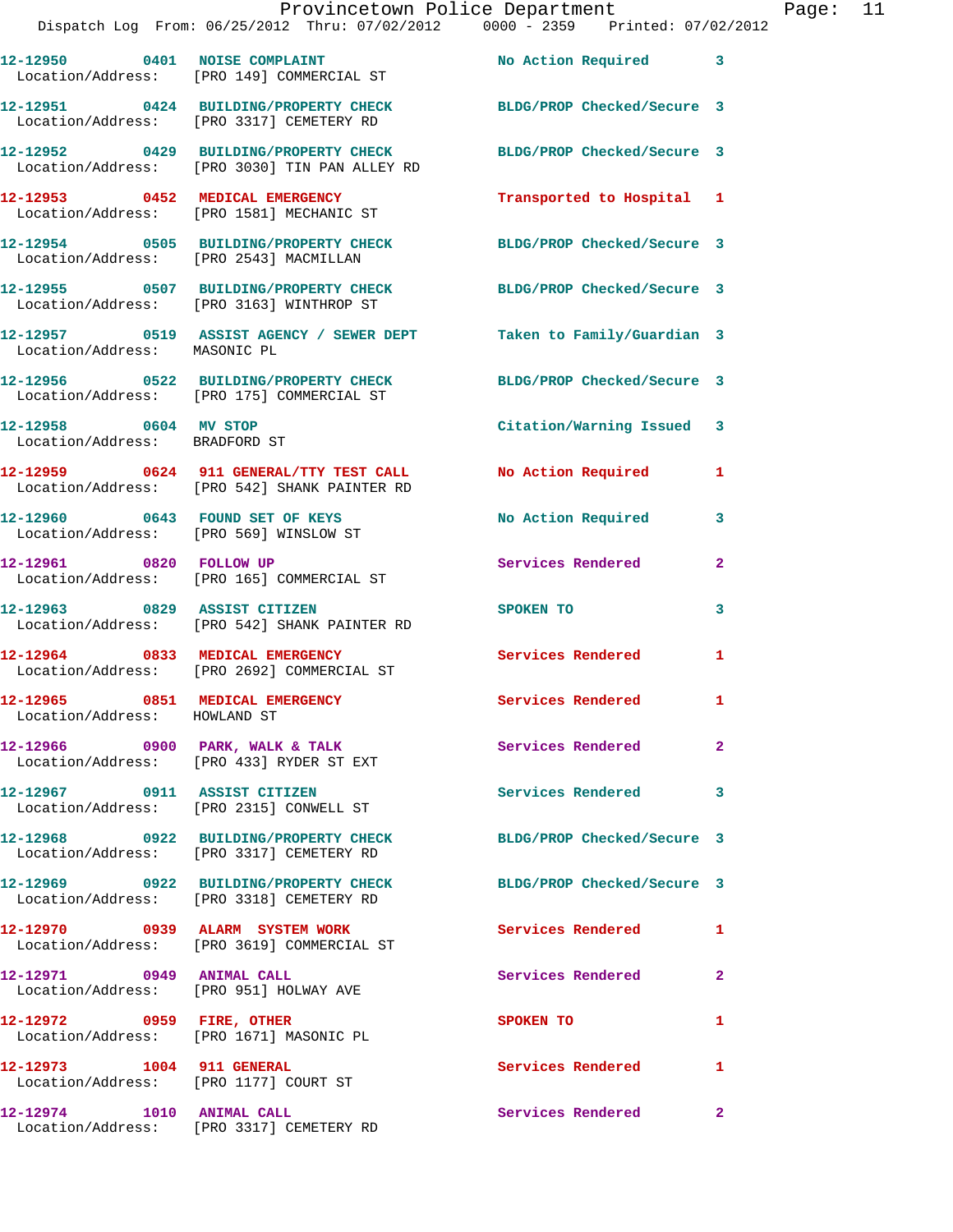Dispatch Log From: 06/25/2012 Thru: 07/02/2012 0000 - 2359 Printed: 07/02/2012

| 12-12975 1015 STREET SWEEP TOW<br>Location/Address: [PRO 115] COMMERCIAL ST<br>12-12976 1020 MV STOP  | <b>Vehicle Towed</b>     | 3            |    |
|-------------------------------------------------------------------------------------------------------|--------------------------|--------------|----|
|                                                                                                       |                          |              |    |
| Location/Address: HOWLAND ST + BRADFORD ST                                                            | No Action Required       | 3            |    |
| 12-12977 1024 STREET SWEEP TOW<br>Location/Address: [PRO 115] COMMERCIAL ST                           | <b>Vehicle Towed</b>     | 3            |    |
| 12-12978 1026 MV STOP<br>Location/Address: HOWLAND ST                                                 | <b>VERBAL WARNING</b>    | 3            |    |
| 12-12979 1031 MV VS BLDG<br>Location/Address: [PRO 1671] MASONIC PL<br>Refer To Accident: 12-34-AC    | <b>Services Rendered</b> | 1            |    |
| 12-12980 1039 MV COMPLAINT<br>Location/Address: [PRO 746] BRADFORD ST                                 | <b>Vehicle Towed</b>     | $\mathbf{2}$ |    |
| 12-12981 1129 MEDICAL EMERGENCY<br>Location/Address: SHANKPAINTER RD                                  | SPOKEN TO                | 1            |    |
| 12-12982 1155 MEDICAL EMERGENCY<br>Location/Address: [PRO 3259] MACMILLAN WHARF                       | Services Rendered        | 1            |    |
| 12-12983 1219 MEDICAL EMERGENCY<br>Location/Address: [PRO 196] COMMERCIAL ST                          | Services Rendered        | 1            |    |
| 12-12984 1221 MEDICAL EMERGENCY<br>Location/Address: [PRO 515] RACE POINT RD                          | <b>Services Rendered</b> | 1.           | -3 |
| 12-12985 1240 LOST KEYS<br>Location/Address: [PRO 542] SHANK PAINTER RD                               | Services Rendered        | 3            |    |
| 12-12986 1252 FLIGHT COVERAGE<br>Location/Address: [PRO 516] RACE POINT RD                            | Services Rendered        | $\mathbf{2}$ |    |
| 12-12987 1304 911 GENERAL<br>Location/Address: [PRO 1249] RACE POINT RD                               | <b>GONE ON ARRIVAL</b>   | 1            |    |
| 12-12988 1309 MV COMPLAINT<br>Location/Address: ROUTE 6 + BERRY LN                                    | SPOKEN TO                | $\mathbf{2}$ |    |
| 12-12990 1319 FOUND CAMERA/RETURNED Services Rendered<br>Location/Address: [PRO 542] SHANK PAINTER RD |                          | 3            |    |
| 12-12989 1322 MV DISABLED<br>Location/Address: [PRO 2736] COMMERCIAL ST                               | SPOKEN TO                | $\mathbf{2}$ |    |
| 12-12991 1325 COMPLAINT - STREET PERFORMERS SPOKEN TO<br>Location/Address: [PRO 3292] COMMERCIAL ST   |                          | 3            |    |
| 12-12992 1334 COMPLAINT<br>Location/Address: [PRO 484] MASONIC PL                                     | No Action Required       | 3            |    |
| 12-12993 1344 SHOPLIFTING<br>Location/Address: [PRO 274] COMMERCIAL ST                                | No Action Required       | 3            |    |
| 12-12994 1404 MEDICAL EMERGENCY<br>Location/Address: [PRO 312] COMMERCIAL ST                          | Transported to Hospital  | 1            |    |
| 12-12995 1411 FLIGHT COVERAGE<br>Location/Address: [PRO 516] RACE POINT RD                            | Services Rendered        | $\mathbf{2}$ |    |
| 12-12996 1455 911 ABANDONED<br>Location/Address: [PRO 515] RACE POINT RD                              | Services Rendered        | 1            |    |
| 12-12997 1518 911 ABANDONED<br>Location/Address: [PRO 415] CONWELL ST                                 | SPOKEN TO                | 1            |    |
|                                                                                                       |                          |              |    |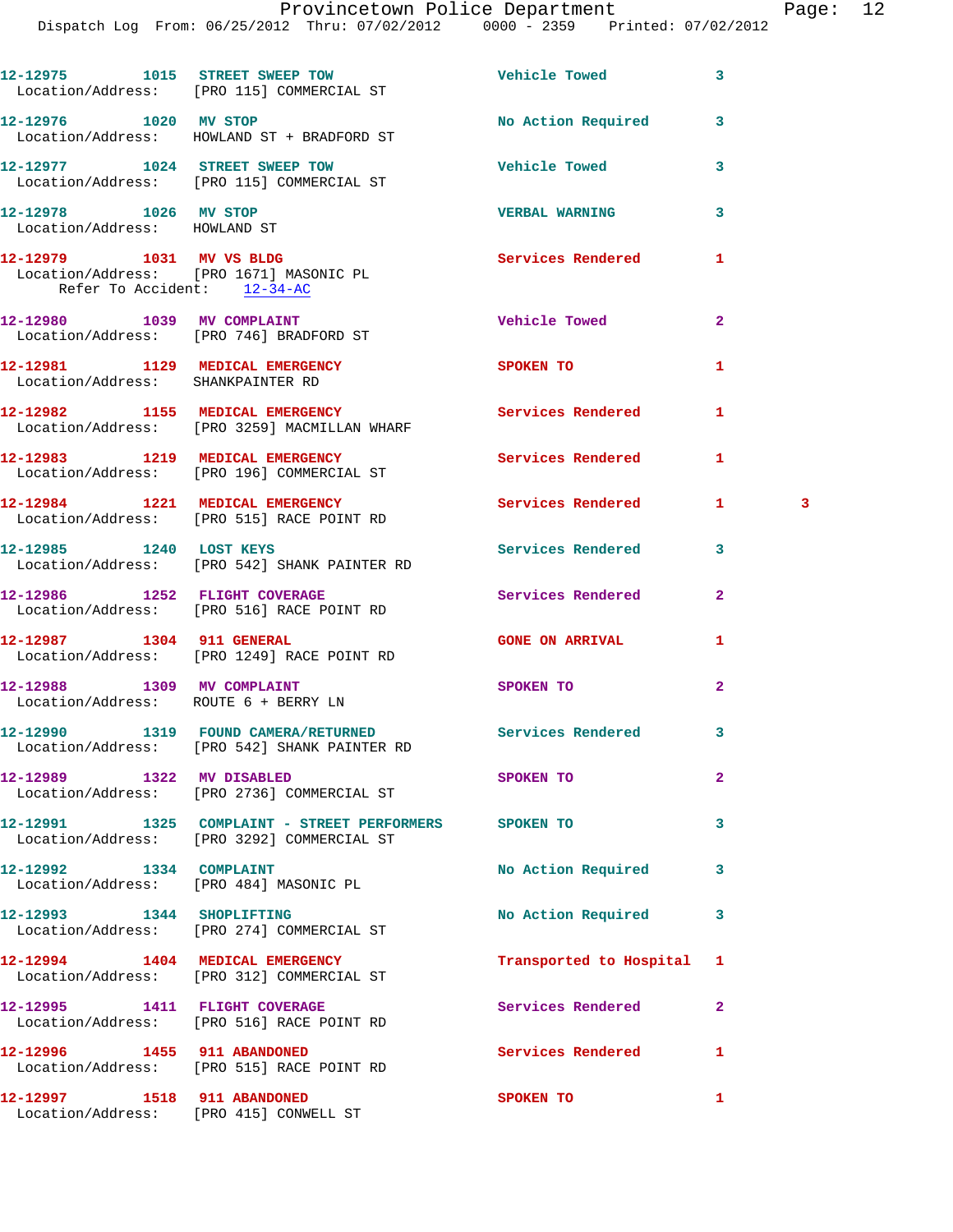## Provincetown Police Department Page: 13

Dispatch Log From: 06/25/2012 Thru: 07/02/2012 0000 - 2359 Printed: 07/02/2012

| 12-12998 1530 MV STOP<br>Location/Address: CAPTAIN BERTIE RD            |                                                                                                                 | <b>VERBAL WARNING</b>      | 3              |
|-------------------------------------------------------------------------|-----------------------------------------------------------------------------------------------------------------|----------------------------|----------------|
|                                                                         | 12-12999 1536 PARK, WALK & TALK<br>Location/Address: [PRO 106] COMMERCIAL ST                                    | <b>Services Rendered</b>   | $\overline{2}$ |
| 12-13000 1537 MV ACCIDENT                                               | Location/Address: [PRO 526] RYDER ST EXT                                                                        | <b>SPOKEN TO</b>           | $\mathbf{1}$   |
|                                                                         | 12-13001 1605 SERVE RESTRAINING ORDER<br>Location/Address: [PRO 377] COMMERCIAL ST                              | <b>GONE ON ARRIVAL</b>     | $\mathbf{2}$   |
| 12-13002 1606 HARASSMENT                                                | Location/Address: [PRO 542] SHANK PAINTER RD                                                                    | SPOKEN TO                  | $\overline{a}$ |
| 12-13003 1639 911 ABANDONED                                             | Location/Address: [PRO 440] HARRY KEMP WAY                                                                      | Services Rendered          | 1              |
|                                                                         | 12-13004 1707 MV OBSERVANCE / ASSIGNMENT Services Rendered<br>Location/Address: ALDEN ST + BRADFORD ST          |                            | 3              |
|                                                                         | 12-13005 1746 FOUND HONDA KEY W/I WANT YOU No Action Required<br>Location/Address: [PRO 542] SHANK PAINTER RD   |                            | 3              |
|                                                                         | 12-13006 1756 PARKING COMPLAINT / GENERAL Services Rendered<br>Location/Address: [PRO 2404] COMMERCIAL ST       |                            | 3              |
|                                                                         | 12-13007 1844 SERVE HARASSMENT ORDER<br>Location/Address: [PRO 377] COMMERCIAL ST                               | <b>GONE ON ARRIVAL</b>     | $\overline{a}$ |
|                                                                         | 12-13009 1854 SERVE HARASSMENT ORDER<br>Location/Address: [PRO 377] COMMERCIAL ST                               | SPOKEN TO                  | $\overline{2}$ |
|                                                                         | 12-13010 1902 MEDICAL EMERGENCY<br>Location/Address: [PRO 440] HARRY KEMP WAY                                   | Transported to Hospital 1  |                |
| 12-13011 1911 TURTLE HIT BY CAR<br>Location/Address: [PRO 2580] ROUTE 6 |                                                                                                                 | Services Rendered          | $\mathbf{2}$   |
|                                                                         | 12-13012 1933 A598 OUT OF SERVICE<br>Location/Address: [PRO 1892] SHANK PAINTER RD                              | <b>Services Rendered</b>   | 1              |
| 12-13013 1943 MV STOP<br>Location/Address: ATLANTIC AVE                 |                                                                                                                 | <b>VERBAL WARNING</b>      | 3              |
| 12-13014 1945 MV COMPLAINT                                              | Location: HERRING COVE NORTH                                                                                    | Services Rendered          | $\mathbf{2}^-$ |
| 12-13015 1949 MV STOP                                                   | Location/Address: [PRO 2490] PROVINCELANDS RD                                                                   | <b>VERBAL WARNING</b>      | 3              |
| 12-13016 1954 ASSIST CITIZEN                                            | Location/Address: [PRO 1952] COMMERCIAL ST                                                                      | <b>Services Rendered</b>   | 3              |
| 12-13017 2020 ANIMAL CALL                                               | Location/Address: [PRO 526] RYDER ST EXT                                                                        | <b>Services Rendered</b>   | $\mathbf{2}$   |
| Location/Address: [PRO 444] HIGH POLE                                   | 12-13018 2027 BUILDING/PROPERTY CHECK                                                                           | BLDG/PROP Checked/Secure 3 |                |
|                                                                         | 12-13019 2030 PARKING COMPLAINT / GENERAL Services Rendered<br>Location/Address: WEST VINE ST + BRADFORD ST EXT |                            | 3              |
| Location/Address: [PRO 2513] ROUTE 6                                    | 12-13020 2038 MV OBSERVANCE / ASSIGNMENT Services Rendered                                                      |                            | 3              |
| 12-13021 2041 MV STOP                                                   | Location/Address: [PRO 2521] ROUTE 6                                                                            | <b>VERBAL WARNING</b>      | 3              |
|                                                                         | 12-13022 2049 BUILDING/PROPERTY CHECK<br>Location/Address: [PRO 182] COMMERCIAL ST                              | BLDG/PROP Checked/Secure 3 |                |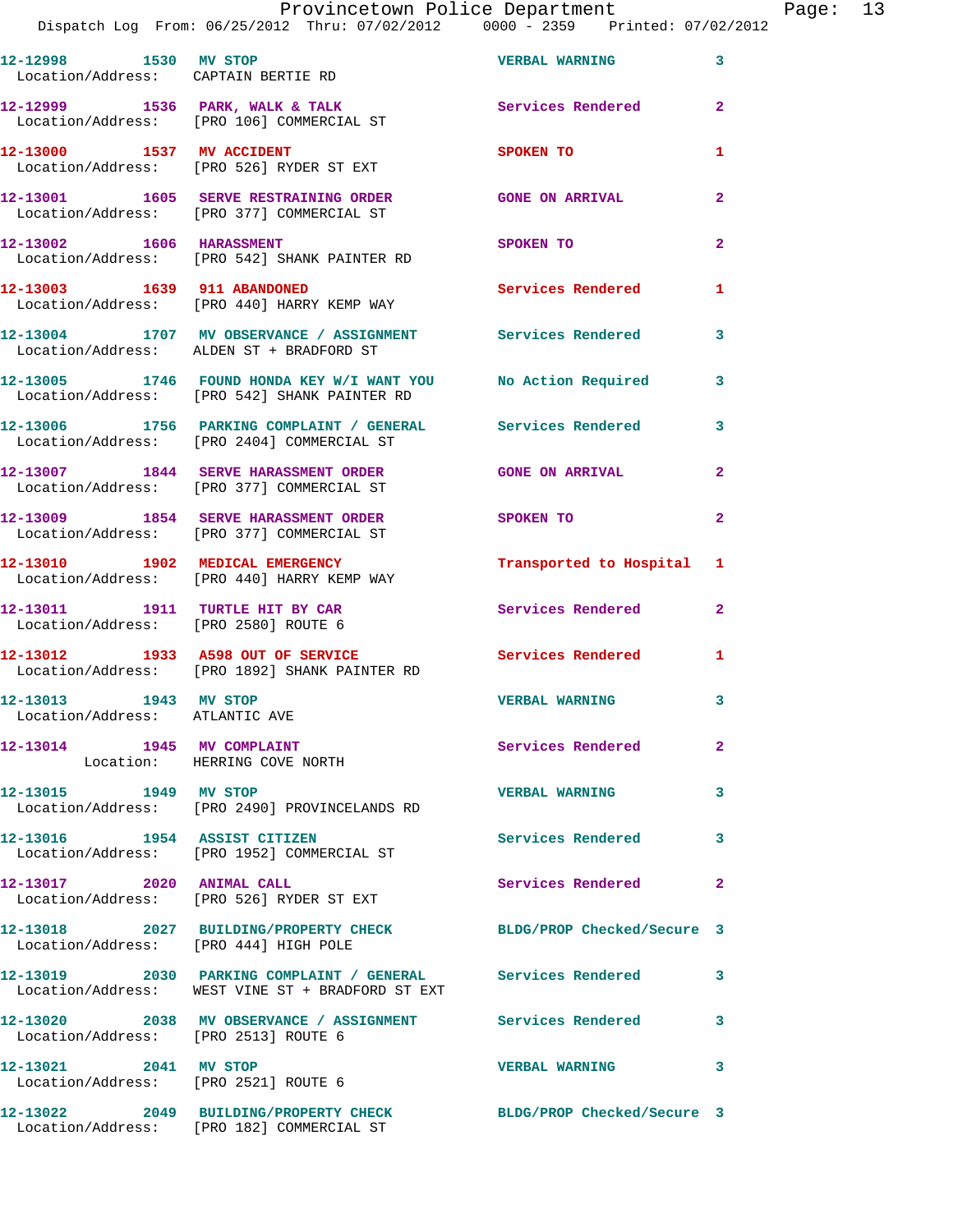|                                                               | 12-13023 2053 BUILDING/PROPERTY CHECK<br>Location/Address: [PRO 2500] COMMERCIAL ST                           | BLDG/PROP Checked/Secure 3 |                         |
|---------------------------------------------------------------|---------------------------------------------------------------------------------------------------------------|----------------------------|-------------------------|
| 12-13024 2056 MV STOP<br>Location/Address: [PRO 521] ROUTE 6  |                                                                                                               | <b>VERBAL WARNING</b>      | $\mathbf{3}$            |
|                                                               | 12-13025 2102 BUILDING/PROPERTY CHECK<br>Location/Address: [PRO 175] COMMERCIAL ST                            | BLDG/PROP Checked/Secure 3 |                         |
|                                                               | 12-13026 2105 BUILDING/PROPERTY CHECK BLDG/PROP Checked/Secure 3<br>Location/Address: [PRO 105] COMMERCIAL ST |                            |                         |
| 12-13027 2107 MV STOP                                         | Location/Address: [PRO 606] CONWELL ST                                                                        | VERBAL WARNING             | 3                       |
|                                                               | 12-13028 2112 BUILDING/PROPERTY CHECK BLDG/PROP Checked/Secure 3<br>Location/Address: [PRO 2] ALDEN ST        |                            |                         |
| 12-13029 2116 MV STOP                                         | Location/Address: [PRO 37] BRADFORD ST                                                                        | <b>VERBAL WARNING</b>      | $\overline{\mathbf{3}}$ |
|                                                               | 12-13030 2120 BUILDING/PROPERTY CHECK<br>Location/Address: [PRO 1638] COMMERCIAL ST                           | BLDG/PROP Checked/Secure 3 |                         |
|                                                               | 12-13031 2127 BUILDING/PROPERTY CHECK<br>Location/Address: [PRO 2206] COMMERCIAL ST                           | BLDG/PROP Checked/Secure 3 |                         |
| Location/Address: [PRO 564] BAYBERRY                          | 12-13032 2128 BUILDING/PROPERTY CHECK                                                                         | BLDG/PROP Checked/Secure 3 |                         |
|                                                               | 12-13033 2132 BUILDING/PROPERTY CHECK<br>Location/Address: [PRO 105] COMMERCIAL ST                            | BLDG/PROP Checked/Secure 3 |                         |
|                                                               | 12-13034 2136 BUILDING/PROPERTY CHECK<br>Location/Address: [PRO 3609] COMMERCIAL ST                           | BLDG/PROP Checked/Secure 3 |                         |
| 12-13035 2140 FIRE, OTHER                                     | Location/Address: [PRO 542] SHANK PAINTER RD                                                                  | No Action Required         | 1                       |
| 12-13036 2152 VERBAL DISPUTE<br>Location/Address: ALLERTON ST |                                                                                                               | <b>GONE ON ARRIVAL</b>     | 1                       |
| 12-13037 2205 FIREWORKS<br>Location/Address: COMMERCIAL ST    |                                                                                                               | <b>GONE ON ARRIVAL</b>     | 1                       |
| 12-13038 2228 MV STOP<br>Location/Address: ROUTE 6            |                                                                                                               | <b>VERBAL WARNING</b>      |                         |
| Location/Address: [PRO 571] ALDEN ST                          | 12-13039 2320 BUILDING/PROPERTY CHECK                                                                         | BLDG/PROP Checked/Secure 3 |                         |
|                                                               | 12-13040 2321 LOST DRIVER'S LICENSE<br>Location/Address: [PRO 165] COMMERCIAL ST                              | Services Rendered          | 3                       |
| 12-13041 2326 MV STOP                                         | Location/Address: BRADFORD ST + CENTER ST                                                                     | <b>VERBAL WARNING</b>      | 3                       |
| 12-13042 2334 MV STOP                                         | Location/Address: [PRO 606] CONWELL ST                                                                        | <b>VERBAL WARNING</b>      | 3                       |
| Location/Address: [PRO 2543] MACMILLAN                        | 12-13043 2344 BUILDING/PROPERTY CHECK                                                                         | BLDG/PROP Checked/Secure 3 |                         |
| For Date: $06/29/2012$ - Friday                               |                                                                                                               |                            |                         |
|                                                               | 12-13044 0018 BUILDING/PROPERTY CHECK                                                                         | BLDG/PROP Checked/Secure 3 |                         |

**12-13046 0144 MV STOP VERBAL WARNING 3** 

Location/Address: [PRO 444] HIGH POLE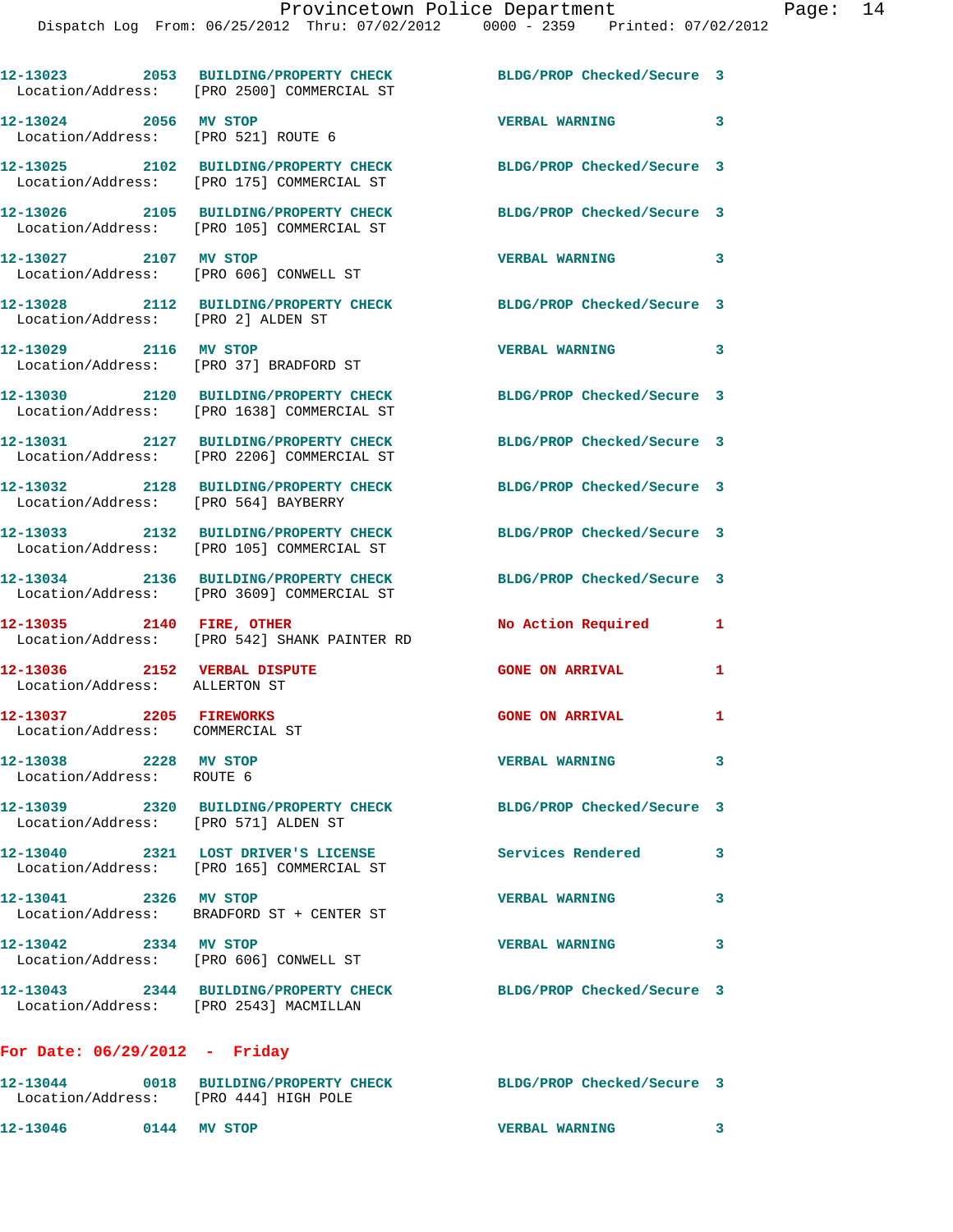|                                        | Dispatch Log From: 06/25/2012 Thru: 07/02/2012 0000 - 2359 Printed: 07/02/2012                                    | Provincetown Police Department |              | Page: 15 |  |
|----------------------------------------|-------------------------------------------------------------------------------------------------------------------|--------------------------------|--------------|----------|--|
|                                        | Location/Address: BRADFORD ST + COTTAGE ST                                                                        |                                |              |          |  |
|                                        | 12-13047 0218 SPEED DOLLY ASSIGNMENT Services Rendered 3<br>Location/Address: BRADFORD ST + HOWLAND ST            |                                |              |          |  |
|                                        | 12-13048 0219 BUILDING/PROPERTY CHECK BLDG/PROP Checked/Secure 3<br>Location/Address: [PRO 516] RACE POINT RD     |                                |              |          |  |
|                                        | 12-13049 0219 BUILDING/PROPERTY CHECK BLDG/PROP Checked/Secure 3<br>Location/Address: [PRO 16] BRADFORD ST        |                                |              |          |  |
| Location/Address: [PRO 569] WINSLOW ST | 12-13050 0224 BUILDING/PROPERTY CHECK BLDG/PROP Checked/Secure 3                                                  |                                |              |          |  |
|                                        | 12-13051 0230 BUILDING/PROPERTY CHECK BLDG/PROP Checked/Secure 3<br>Location/Address: [PRO 488] MAYFLOWER AVE     |                                |              |          |  |
|                                        | 12-13052 0237 ALARM - GENERAL<br>Location/Address: [PRO 3193] COMMERCIAL ST                                       | Services Rendered 1            |              |          |  |
|                                        | 12-13053 0259 DOMESTIC DISTURBANCE/ASSAULT Peace Restored 1<br>Location/Address: [PRO 399] COMMERCIAL ST          |                                |              |          |  |
|                                        | 12-13054 0310 BUILDING/PROPERTY CHECK BLDG/PROP Checked/Secure 3<br>Location/Address: [PRO 3030] TIN PAN ALLEY RD |                                |              |          |  |
|                                        | 12-13055 0443 BUILDING/PROPERTY CHECK BLDG/PROP Checked/Secure 3<br>Location/Address: [PRO 545] SHANKPAINTER RD   |                                |              |          |  |
|                                        | 12-13056 0449 LOBBY TRAFFIC<br>Location/Address: [PRO 542] SHANK PAINTER RD                                       | Services Rendered 2            |              | 30       |  |
| Location/Address: [PRO 3440] ROUTE 6   | 12-13057 0500 MV OBSERVANCE / ASSIGNMENT Services Rendered 3                                                      |                                |              |          |  |
| Location/Address: [PRO 2543] MACMILLAN | 12-13058 0506 BUILDING/PROPERTY CHECK                                                                             | BLDG/PROP Checked/Secure 3     |              |          |  |
|                                        | 12-13059 0752 BUILDING/PROPERTY CHECK BLDG/PROP Checked/Secure 3<br>Location/Address: [PRO 1646] WINSLOW ST       |                                |              |          |  |
| 12-13060                               | 0801 MV OBSERVANCE / ASSIGNMENT Services Rendered<br>Location/Address: [PRO 3338] SHANKPAINTER RD                 |                                | $\mathbf{3}$ |          |  |
| Location/Address: [PRO 2521] ROUTE 6   | 12-13061 0854 MV OBSERVANCE / ASSIGNMENT No Action Required                                                       |                                | 3            |          |  |
|                                        | 12-13062 0856 SEAL ON BEACH<br>Location/Address: [PRO 2675] COMMERCIAL ST                                         | Services Rendered              | $\mathbf{2}$ |          |  |
|                                        | 12-13063 0858 PARKING COMPLAINT / GENERAL GONE ON ARRIVAL 3<br>Location/Address: [PRO 3496] COMMERCIAL ST         |                                |              | 1        |  |
| Location/Address: CAPTAIN BERTIE RD    | 12-13064 0901 LANDLORD/TENANT                                                                                     | Services Rendered              | $\mathbf{2}$ |          |  |
|                                        | 12-13065 0907 ASSIST CITIZEN<br>Location/Address: [PRO 542] SHANK PAINTER RD                                      | SPOKEN TO                      | 3            |          |  |
|                                        | 12-13066 0918 ANIMAL CALL<br>Location/Address: [PRO 75] CAPTAIN BERTIE RD                                         | Services Rendered              | $\mathbf{2}$ |          |  |
|                                        | 12-13067 0926 ASSIST AGENCY / MUTUAL AID Services Rendered 3<br>Location/Address: [PRO 542] SHANK PAINTER RD      |                                |              |          |  |
|                                        | 12-13068 0935 FOLLOW UP<br>Location/Address: [PRO 16] BRADFORD ST                                                 | Services Rendered              | $\mathbf{2}$ |          |  |
|                                        | 12-13069 0942 MV OBSERVANCE / ASSIGNMENT No Action Required 3<br>Location/Address: HOWLAND ST + BRADFORD ST       |                                |              |          |  |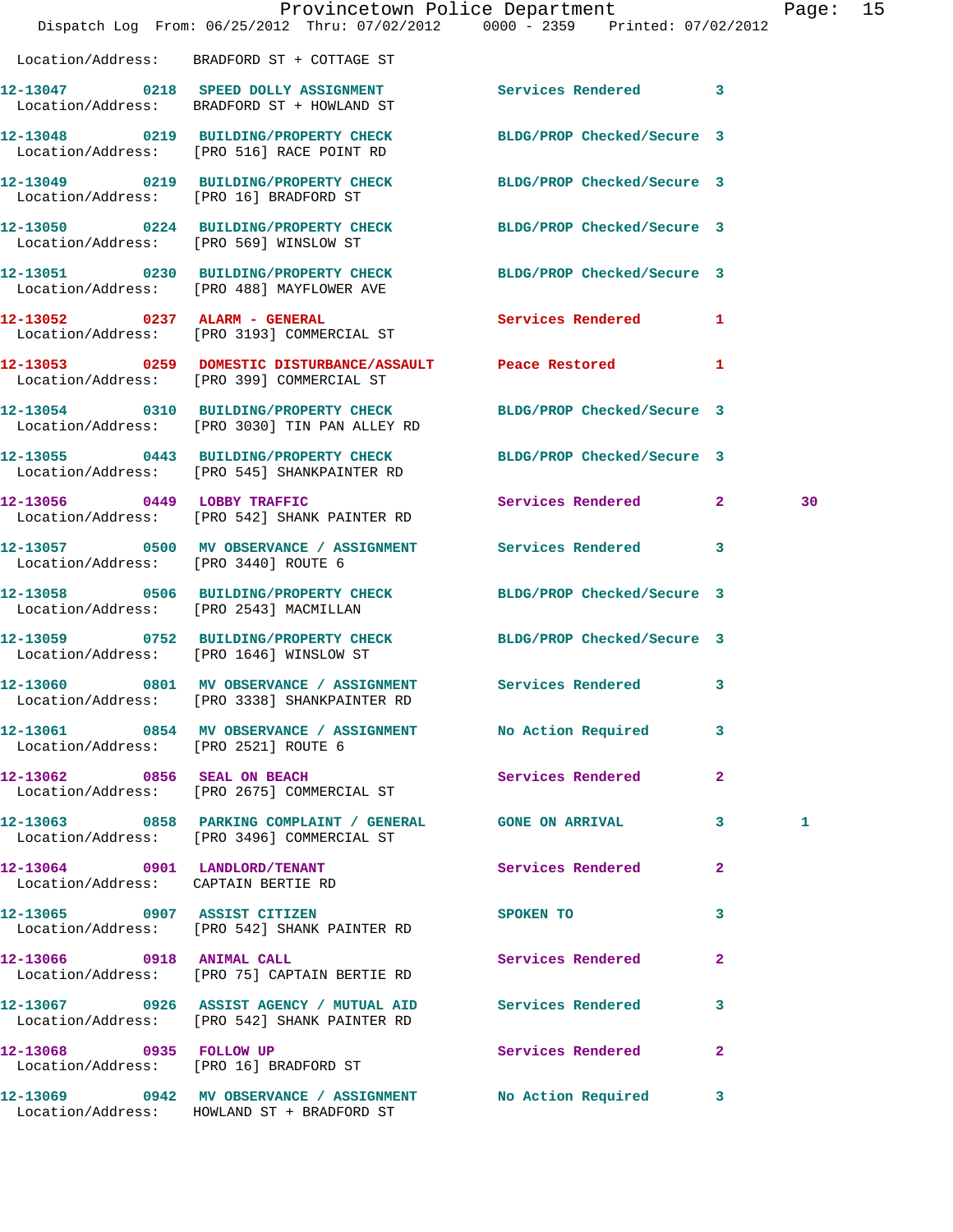|                                 | Provincetown Police Department Page: 16<br>Dispatch Log From: 06/25/2012 Thru: 07/02/2012                0000 - 2359   Printed: 07/02/2012 |                                                                                                                |              |  |
|---------------------------------|--------------------------------------------------------------------------------------------------------------------------------------------|----------------------------------------------------------------------------------------------------------------|--------------|--|
|                                 | 12-13070 0956 MV STOP CONTROL TO BE VERBAL WARNING 3<br>Location/Address: HOWLAND ST + BRADFORD ST                                         |                                                                                                                |              |  |
|                                 | 12-13071 0959 LOST EYEGLASSES Services Rendered 3<br>Location/Address: [PRO 542] SHANK PAINTER RD                                          |                                                                                                                |              |  |
| Refer To Accident: 12-35-AC     | 12-13072 1028 MV ACCIDENT<br>Location/Address: NICKERSON ST + COMMERCIAL ST                                                                | Investigated                                                                                                   | $\mathbf{1}$ |  |
|                                 | 12-13073 1032 LOST EMS STAIR CHAIR/FOUND Services Rendered 3<br>Location/Address: [PRO 1892] SHANK PAINTER RD                              |                                                                                                                |              |  |
|                                 | 12-13074 1114 PARKING COMPLAINT / GENERAL Citation/Warning Issued 3<br>Location/Address: [PRO 2804] COMMERCIAL ST                          |                                                                                                                |              |  |
|                                 | 12-13075 1208 SHOPLIFTING<br>Location/Address: [PRO 2660] COMMERCIAL ST                                                                    | Investigated                                                                                                   | 3            |  |
|                                 | 12-13076 1239 FOUND YELLOW LAB Citation/Warning Issued 2<br>Location/Address: [PRO 1953] COMMERCIAL ST                                     |                                                                                                                |              |  |
|                                 | 12-13077 1306 STOLEN WALLET<br>Location/Address: [PRO 526] RYDER ST EXT                                                                    | SPOKEN TO THE SPOKEN OF THE SPOKEN OF THE SPOKEN OF THE SPOKEN OF THE SPOKEN OF THE SPOKEN OF THE SPOKEN OF TH | $\mathbf{2}$ |  |
|                                 | 12-13078 1310 MEDICAL EMERGENCY<br>Location/Address: [PRO 542] SHANK PAINTER RD                                                            | Transported to Hospital 1                                                                                      |              |  |
|                                 | 12-13079 1332 PARKING COMPLAINT / GENERAL Vehicle Towed<br>Location/Address: [PRO 526] RYDER ST EXT                                        |                                                                                                                | 3            |  |
|                                 | 12-13080 1348 FOLLOW UP<br>Location/Address: [PRO 2660] COMMERCIAL ST                                                                      | SPOKEN TO AND TO A STATE OF THE STATE OF THE STATE OF THE STATE OF THE STATE OF THE STATE OF THE STATE OF THE  | $\mathbf{2}$ |  |
| Location/Address: COMMERCIAL ST | 12-13081 1348 FOUND VISA CARD No Action Required                                                                                           |                                                                                                                | 3            |  |
|                                 | 12-13082 1402 A599 OUT OF SERVICE<br>Location/Address: [PRO 1892] SHANK PAINTER RD                                                         | No Action Required 1                                                                                           |              |  |
|                                 | 12-13083 1406 MEDICAL EMERGENCY<br>Location/Address: [PRO 440] HARRY KEMP WAY                                                              | Transported to Hospital 1                                                                                      |              |  |
|                                 | 12-13084 1414 PARKING COMPLAINT / GENERAL Services Rendered 3<br>Location/Address: [PRO 2755] COMMERCIAL ST                                |                                                                                                                |              |  |
|                                 | 12-13085 1453 MEDICAL EMERGENCY<br>Location/Address: [PRO 2315] CONWELL ST                                                                 | PATIENT REFUSAL                                                                                                | $\mathbf{1}$ |  |
| 12-13086 1507 MV STOP           | Location/Address: SHANK PAINTER RD + PROVINCE RD                                                                                           | VERBAL WARNING 3                                                                                               |              |  |
|                                 | 12-13087 1513 PARK, WALK & TALK 1988 Services Rendered<br>Location/Address: [PRO 516] RACE POINT RD                                        |                                                                                                                | $\mathbf{2}$ |  |
| 12-13088 1514 SHOPLIFTING       | Location/Address: [PRO 3314] COMMERCIAL ST                                                                                                 | Services Rendered 3                                                                                            |              |  |
|                                 | 12-13089 1548 MV COMPLAINT<br>Location/Address: [PRO 2931] COMMERCIAL ST                                                                   | Vehicle Towed <b>Seat 1996</b>                                                                                 | $\mathbf{2}$ |  |
|                                 | 12-13092 1557 BOAT/HARBORMASTER<br>Location/Address: [PRO 2543] MACMILLAN WHARF                                                            | Investigated                                                                                                   | $\mathbf{2}$ |  |
|                                 | 12-13090 1601 BUILDING/PROPERTY CHECK BLDG/PROP Checked/Secure 3<br>Location/Address: [PRO 356] COMMERCIAL ST                              |                                                                                                                |              |  |
| 12-13091 1603 ANIMAL CALL       | Location/Address: [PRO 1019] NICKERSON ST                                                                                                  | No Action Required 2                                                                                           |              |  |
| 12-13094 1614 LOST SUNGLASSES   |                                                                                                                                            | Services Rendered 3                                                                                            |              |  |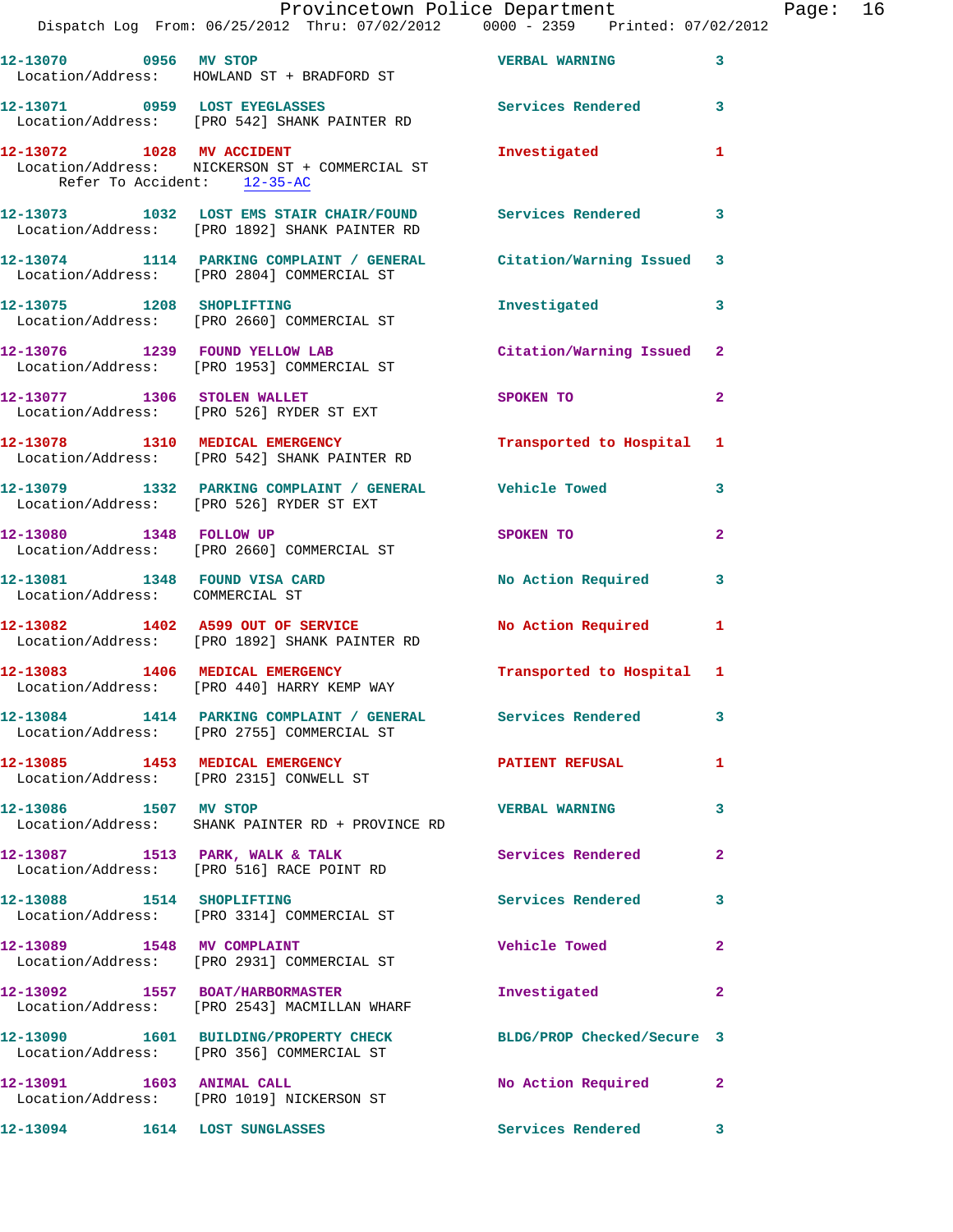|                                                  | Provincetown Police Department                                                                               |                            |                |
|--------------------------------------------------|--------------------------------------------------------------------------------------------------------------|----------------------------|----------------|
|                                                  | Dispatch Log From: 06/25/2012 Thru: 07/02/2012 0000 - 2359 Printed: 07/02/2012                               |                            |                |
|                                                  | Location/Address: [PRO 542] SHANK PAINTER RD                                                                 |                            |                |
|                                                  | 12-13093 1624 MV OBSERVANCE / ASSIGNMENT Services Rendered<br>Location/Address: [PRO 391] COMMERCIAL ST      |                            | 3              |
| 12-13095 1629 MV STOP                            | Location/Address: [PRO 539] SHANK PAINTER RD                                                                 | <b>VERBAL WARNING</b>      | 3              |
|                                                  | 12-13096 1629 MV OBSERVANCE / ASSIGNMENT<br>Location/Address: BRADFORD ST + STANDISH ST                      | No Action Required         | 3              |
|                                                  | 12-13097 1637 BUILDING/PROPERTY CHECK BLDG/PROP Checked/Secure 3<br>Location/Address: [PRO 3317] CEMETERY RD |                            |                |
|                                                  | 12-13098 1637 BUILDING/PROPERTY CHECK<br>Location/Address: [PRO 3318] CEMETERY RD                            | BLDG/PROP Checked/Secure 3 |                |
| 12-13099 1644 MV STOP                            | Location/Address: COMMERCIAL ST + GOSNOLD ST                                                                 | <b>VERBAL WARNING</b>      | 3              |
| 12-13100 1705 HAZARDS                            | Location/Address: [PRO 595] BRADFORD ST                                                                      | Services Rendered          | $\overline{a}$ |
| 12-13101 1707 MV STOP                            | Location/Address: BRADFORD ST + JOHNSON ST                                                                   | Citation/Warning Issued    | 3              |
| 12-13102 1712 COMPLAINT                          | Location/Address: [PRO 105] COMMERCIAL ST                                                                    | <b>VERBAL WARNING</b>      | 3              |
| 12-13104 1725 MV STOP                            |                                                                                                              | <b>VERBAL WARNING</b>      | 3              |
| 12-13105 1727 FIRE , BRUSH                       | Location/Address: [PRO 208] COMMERCIAL ST                                                                    | <b>Services Rendered</b>   | 1              |
| Location/Address: HARBOR HILL RD                 | 12-13106 1732 MEDICAL EMERGENCY                                                                              | Transported to Hospital    | 1              |
|                                                  | Location/Address: [PRO 440] HARRY KEMP WAY                                                                   |                            |                |
|                                                  | 12-13107 1752 ASSIST AGENCY / MUTUAL AID Services Rendered<br>Location/Address: [PRO 515] RACE POINT RD      |                            | 3              |
| 12-13108<br>Location/Address: [PRO 3287] ROUTE 6 | 1757 PARK, WALK & TALK                                                                                       | Services Rendered          | 2              |
| Location/Address: [PRO 575] WINSLOW ST           | 12-13109 1759 BUILDING/PROPERTY CHECK BLDG/PROP Checked/Secure 3                                             |                            |                |
| 12-13110 1806 MV STOP                            | Location/Address: COMMERCIAL ST + PLEASANT ST                                                                | Citation/Warning Issued    | 3              |
|                                                  | 12-13111 1903 COMPLAINT - STREET PERFORMERS SPOKEN TO<br>Location/Address: [PRO 306] COMMERCIAL ST           |                            | 3              |
|                                                  | 12-13112 1935 POSSIBLE COUNTERFEIT BILL Services Rendered<br>Location/Address: [PRO 2818] CONWELL ST         |                            | $\overline{a}$ |
| Location/Address: ROUTE 6 + HOWLAND ST           | 12-13113 1956 MV OBSERVANCE / ASSIGNMENT Services Rendered                                                   |                            | 3              |
| 12-13114 1958 MV STOP                            | Location/Address: [PRO 1778] SHANK PAINTER RD                                                                | Citation/Warning Issued    | 3              |
| 12-13115 1959 MV STOP                            | Location/Address: [PRO 2818] CONWELL ST                                                                      | <b>VERBAL WARNING</b>      | 3              |
|                                                  | 12-13116 2027 BUILDING/PROPERTY CHECK<br>Location/Address: [PRO 182] COMMERCIAL ST                           | BLDG/PROP Checked/Secure 3 |                |
|                                                  | 12-13117 2028 BUILDING/PROPERTY CHECK BLDG/PROP Checked/Secure 3                                             |                            |                |

Location/Address: [PRO 3292] COMMERCIAL ST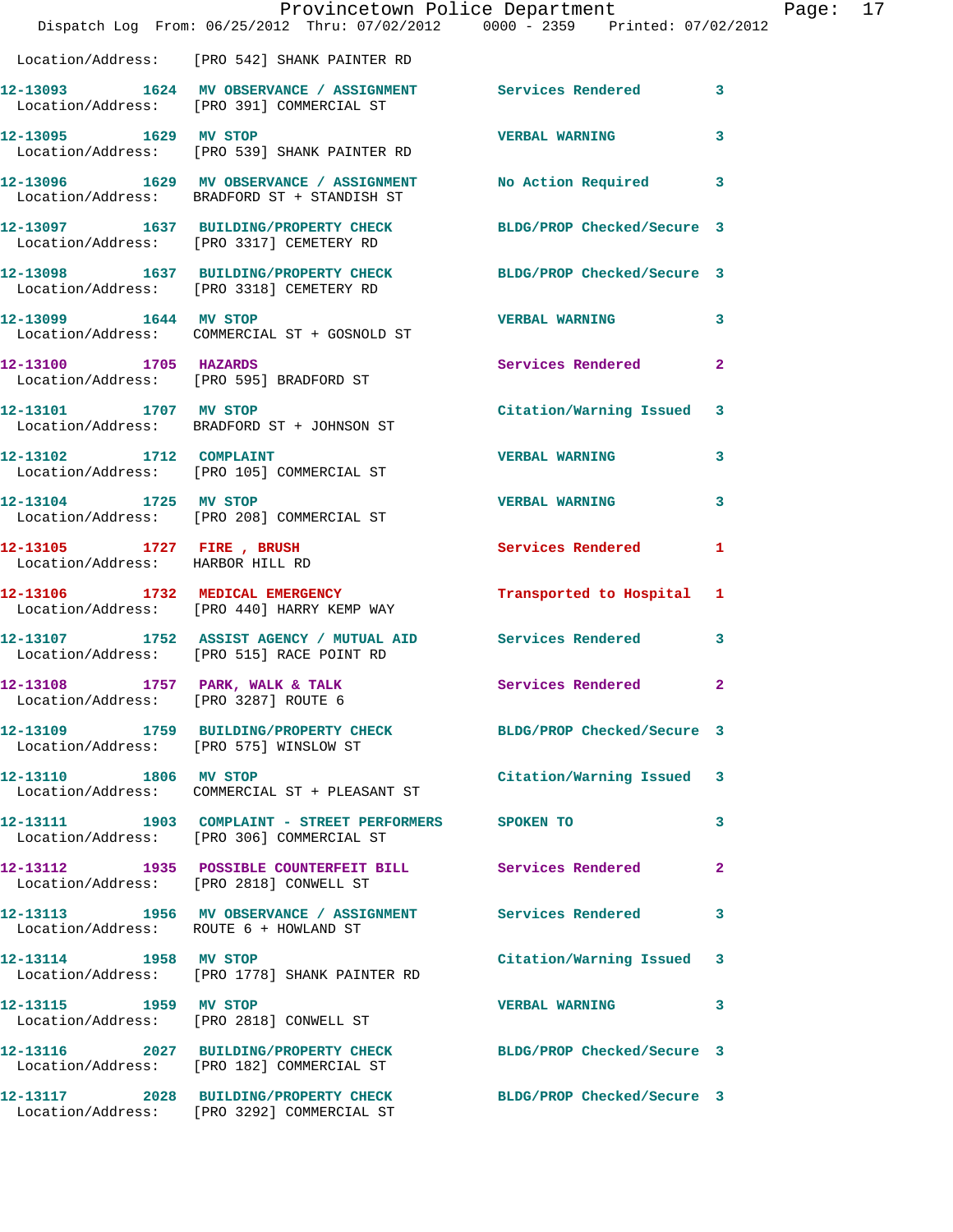|                                                              | Provincetown Police Department Fage: 18<br>Dispatch Log From: 06/25/2012 Thru: 07/02/2012 0000 - 2359 Printed: 07/02/2012 |                                                                                                                |              |
|--------------------------------------------------------------|---------------------------------------------------------------------------------------------------------------------------|----------------------------------------------------------------------------------------------------------------|--------------|
|                                                              | 12-13134 2030 911 TTY TEST CALL Services Rendered 1<br>Location/Address: [PRO 542] SHANK PAINTER RD                       |                                                                                                                |              |
| 12-13118 2037 MV STOP                                        | Location/Address: HARRY KEMP WAY + CONWELL ST                                                                             | <b>VERBAL WARNING</b> 3                                                                                        |              |
|                                                              | 12-13121 2037 MV COMPLAINT<br>Location/Address: WEST VINE ST + BRADFORD ST                                                | SPOKEN TO THE STATE OF THE STATE OF THE STATE OF THE STATE OF THE STATE OF THE STATE OF THE STATE OF THE STATE | $\mathbf{2}$ |
| 12-13119 2043 MV STOP                                        | Location/Address: RACE POINT RD + ROUTE 6                                                                                 | No Action Required 3                                                                                           |              |
| Location/Address: ROUTE 6                                    | 12-13120 2045 MV COMPLAINT                                                                                                | <b>GONE ON ARRIVAL</b>                                                                                         | $\mathbf{2}$ |
| Location/Address: SHANK PAINTER RD                           | 12-13122 2052 MV STOP                                                                                                     | <b>VERBAL WARNING</b>                                                                                          | 3            |
| Location/Address: COMMERCIAL ST                              | 12-13123 2122 LOST SMALL TERRIER/FOUND Services Rendered 2                                                                |                                                                                                                |              |
|                                                              | 12-13124 2126 MV STOP<br>Location/Address: BRADFORD ST + CENTER ST                                                        | <b>VERBAL WARNING</b>                                                                                          | 3            |
|                                                              | 12-13125 2138 ALARM - GENERAL<br>Location/Address: [PRO 2135] COMMERCIAL ST                                               | False Alarm 1                                                                                                  |              |
|                                                              | 12-13126 2140 BUILDING/PROPERTY CHECK BLDG/PROP Checked/Secure 3<br>Location/Address: [PRO 16] BRADFORD ST                |                                                                                                                |              |
|                                                              | 12-13127 2152 MV ACCIDENT<br>Location/Address: [PRO 815] COMMERCIAL ST                                                    | Services Rendered 1                                                                                            |              |
|                                                              | 12-13128 2214 ALARM - GENERAL<br>Location/Address: [PRO 2135] COMMERCIAL ST                                               | False Alarm and the state of the state of the state of the state of the state of the state of the state of the | 1            |
| 12-13129 2227 MV STOP                                        | Location/Address: BRADFORD ST + SHANK PAINTER RD                                                                          | VERBAL WARNING                                                                                                 | 3            |
|                                                              | 12-13130 2240 SPEAK W/OFFICER<br>Location/Address: [PRO 453] KILEY CT                                                     | SPOKEN TO                                                                                                      | 3            |
| 12-13131 2243 VERBAL DISPUTE<br>Location/Address: JOHNSON ST |                                                                                                                           | <b>SPOKEN TO</b>                                                                                               |              |
|                                                              | 12-13132 2308 MEDICAL EMERGENCY<br>Location/Address: [PRO 1791] BRADFORD ST                                               | <b>Services Rendered</b> 1                                                                                     |              |
|                                                              | 12-13133 2336 BUILDING/PROPERTY CHECK BLDG/PROP Checked/Secure 3<br>Location/Address: [PRO 444] HIGH POLE HILL            |                                                                                                                |              |
|                                                              | 12-13135 2353 PAST MV ACCIDENT<br>Location/Address: COMMERCIAL ST + CONWELL ST                                            | <b>Services Rendered</b> 1                                                                                     |              |
| For Date: $06/30/2012$ - Saturday                            |                                                                                                                           |                                                                                                                |              |
|                                                              | 12-13136 0005 MV STOP<br>Location/Address: STANDISH AVE + COMMERCIAL ST                                                   | <b>VERBAL WARNING</b>                                                                                          | 3            |
| 12-13137 0039 MV STOP                                        | Location/Address: [PRO 208] COMMERCIAL ST                                                                                 | <b>VERBAL WARNING</b>                                                                                          | 3            |
|                                                              | 12-13139 0125 BY-LAW VIOLATION<br>Location/Address: [PRO 3331] COMMERCIAL ST                                              | BY LAW VIOLATION                                                                                               | 2            |
| 12-13140 0131 ASSIST CITIZEN                                 | Location/Address: [PRO 302] COMMERCIAL ST                                                                                 | Services Rendered                                                                                              | 3            |
|                                                              | 12-13141 0134 VERBAL DISPUTE<br>Location/Address: [PRO 569] WINSLOW ST                                                    | <b>GONE ON ARRIVAL</b>                                                                                         | 1            |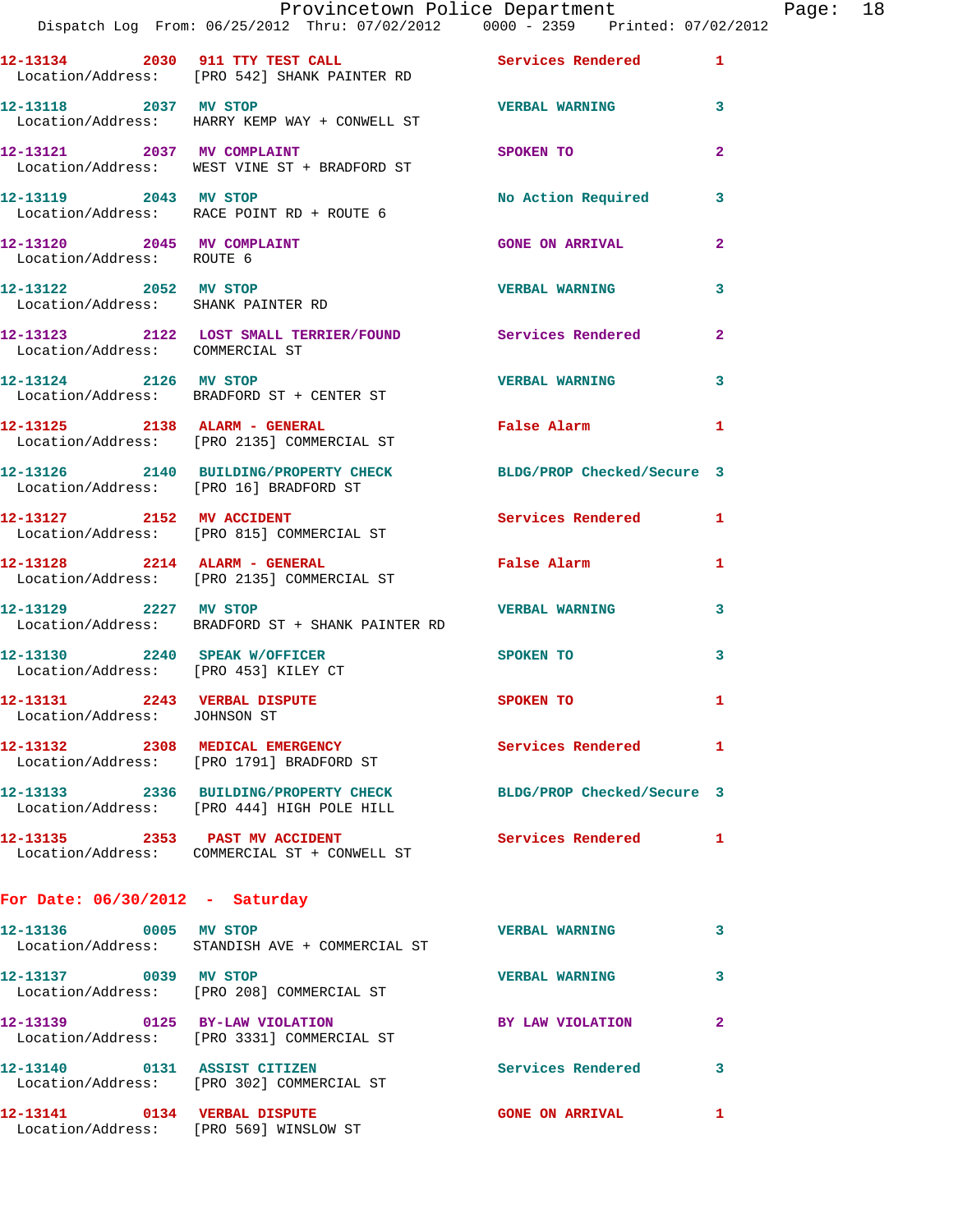**12-13142 0139 BY-LAW VIOLATION BY LAW VIOLATION 2**  Location/Address: [PRO 3392] COMMERCIAL ST **12-13143 0146 MV COMPLAINT Services Rendered 2**  Location/Address: [PRO 2539] RYDER ST **12-13144 0153 FOUND BLACK IPHONE No Action Required 3**  Location/Address: [PRO 221] COMMERCIAL ST **12-13145 0211 BUILDING/PROPERTY CHECK Services Rendered 3**  Location/Address: [PRO 440] HARRY KEMP WAY **12-13146 0215 NOISE COMPLAINT SPOKEN TO 3**  Location/Address: [PRO 395] COMMERCIAL ST 12-13147 0256 LOBBY TRAFFIC Services Rendered 2 26 Location/Address: [PRO 542] SHANK PAINTER RD **12-13148 0313 BUILDING/PROPERTY CHECK BLDG/PROP Checked/Secure 3**  Location/Address: [PRO 519] RACE POINT RD **12-13149 0404 BUILDING/PROPERTY CHECK BLDG/PROP Checked/Secure 3**  Location/Address: [PRO 488] MAYFLOWER ST **12-13150 0426 BUILDING/PROPERTY CHECK Services Rendered 3**  Location/Address: [PRO 518] RACE POINT RD **12-13151 0431 MV OBSERVANCE / ASSIGNMENT Services Rendered 3**  Location/Address: [PRO 2577] BRADFORD ST **12-13152 0542 BUILDING/PROPERTY CHECK BLDG/PROP Checked/Secure 3**  Location/Address: [PRO 2] ALDEN ST **12-13153 0555 BUILDING/PROPERTY CHECK Services Rendered 3**  Location/Address: [PRO 1778] SHANKPAINTER RD **12-13154 0622 LOST TOYOTA KEY Services Rendered 3**  Location/Address: [PRO 542] SHANK PAINTER RD **12-13155 0633 SPEED DOLLY ASSIGNMENT Services Rendered 3**  Location/Address: [PRO 60] BRADFORD ST **12-13156 0636 BUILDING/PROPERTY CHECK BLDG/PROP Checked/Secure 3**  Location/Address: [PRO 530] SHANKPAINTER RD **12-13157 0700 TRESPASS Services Rendered 2**  Location/Address: [PRO 3449] CAPTAIN BERTIE RD **12-13183 0717 LOST SILVER BRACELET Services Rendered 3**  Location/Address: [PRO 542] SHANK PAINTER RD **12-13159 0737 FOUND DOG/RETURNED Services Rendered 2**  Location/Address: [PRO 208] COMMERCIAL ST **12-13161 0813 PARKING COMPLAINT / GENERAL Citation/Warning Issued 3**  Location/Address: RYDER ST **12-13160 0819 MV STOP VERBAL WARNING 3**  Location/Address: [PRO 1895] BRADFORD ST **12-13162 0854 BUILDING/PROPERTY CHECK BLDG/PROP Checked/Secure 3**  Location/Address: [PRO 512] PRINCE ST **12-13163 0856 BUILDING/PROPERTY CHECK Services Rendered 3**  Location/Address: [PRO 2513] ROUTE 6 **12-13164 0857 MV OBSERVANCE / ASSIGNMENT Services Rendered 3**  Location/Address: [PRO 2521] ROUTE 6

**12-13165 0907 MV STOP VERBAL WARNING 3**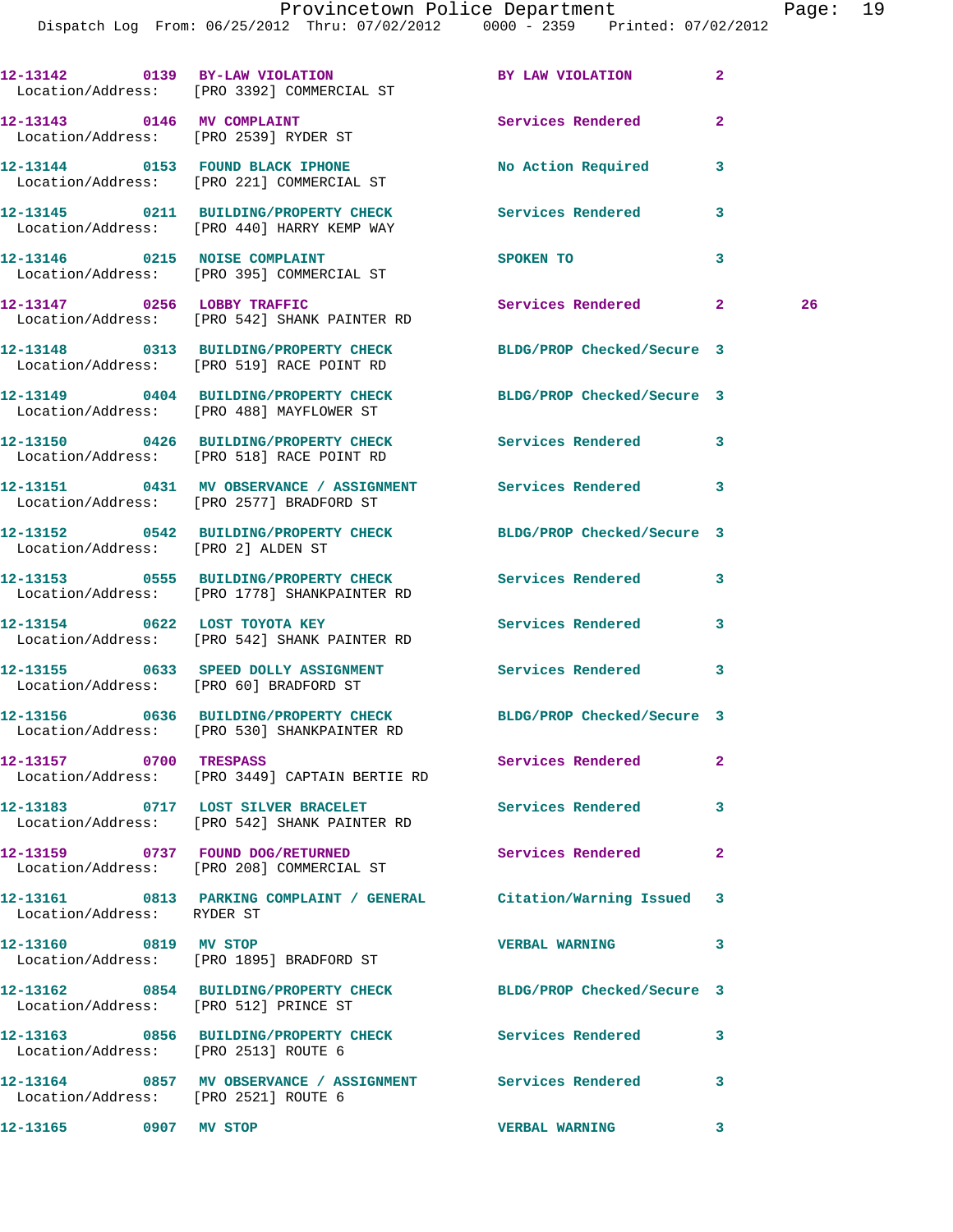|                                                               | Dispatch Log From: 06/25/2012 Thru: 07/02/2012 0000 - 2359 Printed: 07/02/2012                                | Provincetown Police Department |                | Page: 20 |  |
|---------------------------------------------------------------|---------------------------------------------------------------------------------------------------------------|--------------------------------|----------------|----------|--|
| Location/Address: ROUTE 6 + SNAIL RD                          |                                                                                                               |                                |                |          |  |
|                                                               | 12-13166 0915 TRAFFIC CONTROL<br>Location/Address: [PRO 597] COMMERCIAL ST                                    | No Action Required 3           |                |          |  |
|                                                               | 12-13167 0921 FOLLOW UP<br>Location/Address: [PRO 3207] COMMERCIAL ST                                         | Services Rendered              | $\overline{2}$ |          |  |
|                                                               | 12-13168 0928 TRAFFIC CONTROL<br>Location/Address: TREMONT ST + FRANKLIN ST                                   | Services Rendered 3            |                |          |  |
| 12-13169 0938 MV STOP<br>Location/Address: ROUTE 6 + SNAIL RD |                                                                                                               | <b>VERBAL WARNING</b>          | 3              |          |  |
|                                                               | 12-13170 0947 COMPLAINT/UNWANTED PHONE CALLS Services Rendered 3<br>Location/Address: [PRO 3711] GEORGES PATH |                                |                | 1        |  |
|                                                               | 12-13171 1004 911 GENERAL<br>Location/Address: [PRO 357] COMMERCIAL ST                                        | Services Rendered              | 1              |          |  |
| 12-13172 1011 MV ACCIDENT                                     | Location/Address: COMMERCIAL ST + HOWLAND ST                                                                  | Services Rendered 1            |                |          |  |
|                                                               | 12-13173 1051 BUILDING/PROPERTY CHECK<br>Location/Address: [PRO 3317] CEMETERY RD                             | BLDG/PROP Checked/Secure 3     |                |          |  |
|                                                               | 12-13174 1052 BUILDING/PROPERTY CHECK<br>Location/Address: [PRO 3318] CEMETERY RD                             | BLDG/PROP Checked/Secure 3     |                |          |  |
|                                                               | 12-13176 1113 PARK, WALK & TALK<br>Location/Address: COMMERCIAL ST + CENTER ST                                | Services Rendered              | $\mathbf{2}$   |          |  |
|                                                               | 12-13177 1114 FOUND WALLET/RETURNED<br>Location/Address: [PRO 175] COMMERCIAL ST                              | <b>Services Rendered</b>       | $\mathbf{3}$   |          |  |
|                                                               | 12-13179 1143 MEDICAL EMERGENCY<br>Location/Address: [PRO 1207] COMMERCIAL ST                                 | Transported to Hospital 1      |                |          |  |
| 12-13180 1145 LOST I-PHONE                                    | Location/Address: [PRO 1207] COMMERCIAL ST                                                                    | <b>Services Rendered</b>       | $\mathbf{3}$   |          |  |
| 12-13181 1213 MV STOP<br>Location/Address: ROUTE 6 + SNAIL RD |                                                                                                               | <b>VERBAL WARNING</b>          | 3              |          |  |
|                                                               | 12-13182 1244 MV OBSERVANCE / ASSIGNMENT Services Rendered 3<br>Location/Address: [PRO 391] COMMERCIAL ST     |                                |                |          |  |
| Location/Address: JOHNSON ST                                  | 12-13184 1252 LOST I-PHONE                                                                                    | Services Rendered 3            |                |          |  |
|                                                               | 12-13185 1259 MEDICAL EMERGENCY PATIENT REFUSAL<br>Location/Address: [PRO 2007] COMMERCIAL ST                 |                                | $\mathbf{1}$   |          |  |
|                                                               | 12-13186 1321 PARK, WALK & TALK<br>Location/Address: [PRO 2500] COMMERCIAL ST                                 | No Action Required 2           |                |          |  |
|                                                               | 12-13187 1334 FOUND CREDIT CARD CITI BANK SPOKEN TO<br>Location/Address: [PRO 196] COMMERCIAL ST              |                                | 3              |          |  |
|                                                               | 12-13188 1336 ALARM - GENERAL<br>Location/Address: [PRO 2018] COMMERCIAL ST                                   | SPOKEN TO                      | 1              |          |  |
| 12-13189 1338 DISTURBANCE<br>Location/Address: COMMERCIAL ST  |                                                                                                               | Services Rendered 1            |                |          |  |
| Location/Address: [PRO 3287] ROUTE 6                          | 12-13190 1355 BUILDING/PROPERTY CHECK BLDG/PROP Checked/Secure 3                                              |                                |                |          |  |
|                                                               | 12-13191 1421 LOST ANDROID PHONE<br>Location/Address: [PRO 542] SHANK PAINTER RD                              | Services Rendered 3            |                |          |  |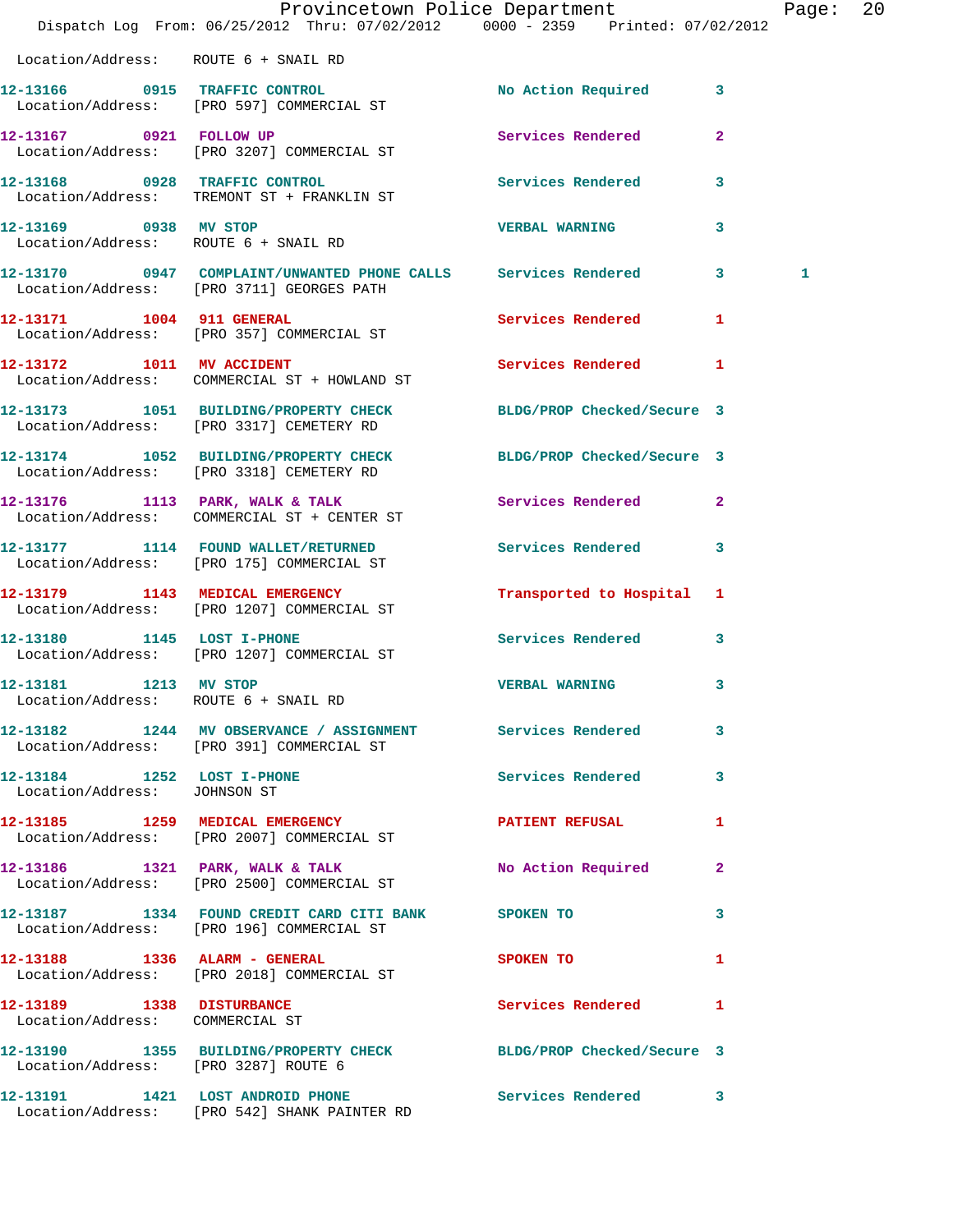|                                                                                  |                                                                                                            | Provincetown Police Department<br>Dispatch Log From: 06/25/2012 Thru: 07/02/2012 0000 - 2359 Printed: 07/02/2012 |              |
|----------------------------------------------------------------------------------|------------------------------------------------------------------------------------------------------------|------------------------------------------------------------------------------------------------------------------|--------------|
|                                                                                  |                                                                                                            |                                                                                                                  |              |
|                                                                                  |                                                                                                            | 12-13192   1423   BUILDING/PROPERTY CHECK   BLDG/PROP Checked/Secure   3<br>Location/Address: [PRO 571] ALDEN ST |              |
|                                                                                  | 12-13193 1512 HARASSMENT<br>Location/Address: [PRO 542] SHANK PAINTER RD                                   | SPOKEN TO                                                                                                        | $\mathbf{2}$ |
|                                                                                  | 12-13194 1523 BUILDING/PROPERTY CHECK<br>Location/Address: [PRO 2483] COMMERCIAL ST                        | BLDG/PROP Checked/Secure 3                                                                                       |              |
| 12-13195 1610 BIKE ACCIDENT<br>Location/Address: PROVINCELANDS RD                |                                                                                                            | Transported to Hospital 1                                                                                        |              |
|                                                                                  | 12-13196 1629 BUILDING/PROPERTY CHECK<br>Location/Address: [PRO 564] BAYBERRY AVE                          | BLDG/PROP Checked/Secure 3                                                                                       |              |
|                                                                                  | 12-13197 1630 FOUND NIKON CAMERA<br>Location/Address: [PRO 2543] MACMILLAN WHARF                           | <b>Services Rendered</b>                                                                                         | 3            |
|                                                                                  | 12-13198 1656 ASSIST AGENCY / MUTUAL AID Services Rendered<br>Location/Address: [PRO 2543] MACMILLAN WHARF |                                                                                                                  | 3            |
|                                                                                  | 12-13199 1707 MEDICAL EMERGENCY<br>Location/Address: [PRO 413] CONWELL ST                                  | <b>Services Rendered</b>                                                                                         | 1            |
| Location/Address: PROVINCELANDS RD                                               | 12-13200 1737 ASSIST LOST CITIZEN                                                                          | Services Rendered                                                                                                | 3            |
|                                                                                  | 12-13201 1739 ANIMAL CALL<br>Location/Address: [PRO 2977] COMMERCIAL ST                                    | SPOKEN TO                                                                                                        | $\mathbf{2}$ |
|                                                                                  | 12-13202 1753 BUILDING/PROPERTY CHECK<br>Location/Address: [PRO 519] RACE POINT RD                         | BLDG/PROP Checked/Secure 3                                                                                       |              |
| 12-13203 1754 MV STOP<br>Location/Address: ROUTE 6<br>Refer To Arrest: 12-153-AR |                                                                                                            | Arrest(s) Made                                                                                                   | 3            |
|                                                                                  | 12-13204 1813 SUSPICIOUS ACTIVITY<br>Location/Address: [PRO 530] SHANK PAINTER RD                          | <b>Services Rendered</b>                                                                                         | $\mathbf{2}$ |
|                                                                                  | 12-13205 1817 MV COMPLAINT/MOPED<br>Location/Address: BRADFORD ST + STANDISH AVE                           | Citation/Warning Issued                                                                                          | $\mathbf{2}$ |
|                                                                                  | 12-13206 1903 COMPLAINT/SMOKE BOMBS Services Rendered<br>Location/Address: [PRO 105] COMMERCIAL ST         |                                                                                                                  | 3            |
| Location/Address: [PRO 2521] ROUTE 6                                             |                                                                                                            | 12-13207 1911 MV OBSERVANCE / ASSIGNMENT No Action Required                                                      | 3            |
| 12-13208 1914 MV STOP<br>Location/Address: [PRO 2521] ROUTE 6                    |                                                                                                            | <b>VERBAL WARNING</b>                                                                                            | 3            |
|                                                                                  | 12-13209 1918 LOST BLACK I PHONE<br>Location/Address: [PRO 542] SHANK PAINTER RD                           | No Action Required                                                                                               | 3            |
| 12-13210 1932 MV STOP                                                            | Location/Address: CONWELL ST + BRADFORD ST                                                                 | <b>VERBAL WARNING</b>                                                                                            | 3            |
|                                                                                  | 12-13211 1944 BUILDING/PROPERTY CHECK<br>Location/Address: [PRO 2206] COMMERCIAL ST                        | BLDG/PROP Checked/Secure 3                                                                                       |              |
|                                                                                  | 12-13212 1946 VESSEL IN DISTRESS<br>Location/Address: [PRO 2543] MACMILLAN WHARF                           | Services Rendered                                                                                                | $\mathbf{2}$ |
| Location/Address: [PRO 2519] ROUTE 6                                             | 12-13213 1949 MV OBSERVANCE / ASSIGNMENT No Action Required                                                |                                                                                                                  | 3            |
| 12-13214 1953 MV STOP                                                            | Location/Address: SHANK PAINTER RD + ROUTE 6                                                               | <b>VERBAL WARNING</b>                                                                                            | 3            |
| 12-13215 1955 COMPLAINT                                                          |                                                                                                            | SPOKEN TO                                                                                                        | 3            |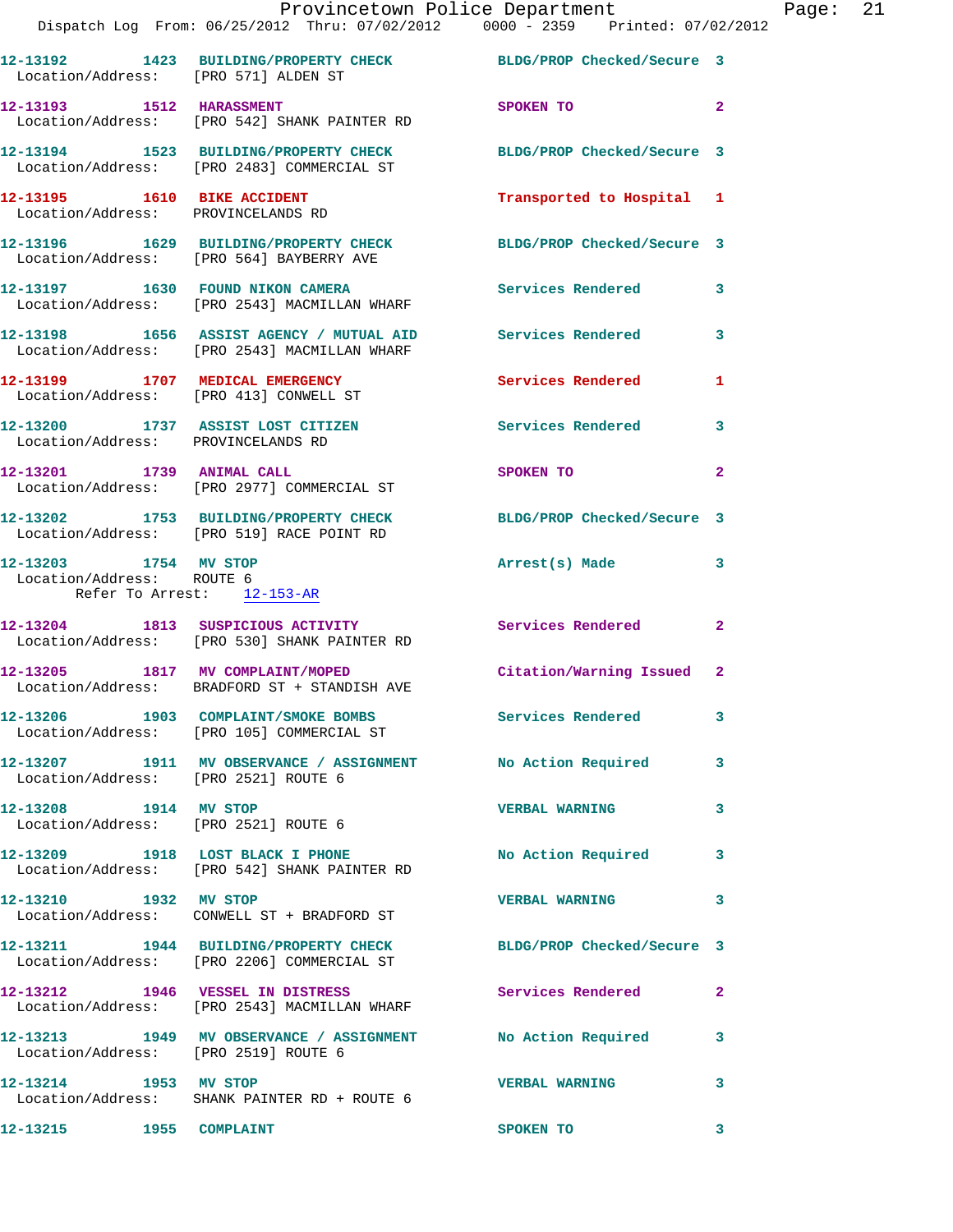|                                    | Provincetown Police Department<br>Dispatch Log From: 06/25/2012 Thru: 07/02/2012 0000 - 2359 Printed: 07/02/2012 |                           |              | Page: 22 |  |
|------------------------------------|------------------------------------------------------------------------------------------------------------------|---------------------------|--------------|----------|--|
|                                    | Location/Address: [PRO 249] COMMERCIAL ST                                                                        |                           |              |          |  |
| 12-13216 1959 MV STOP              | Location/Address: [PRO 3296] SHANK PAINTER RD                                                                    | <b>VERBAL WARNING</b>     | 3            |          |  |
|                                    | 12-13217 2005 COMPLAINT - STREET PERFORMERS SPOKEN TO<br>Location/Address: [PRO 306] COMMERCIAL ST               |                           | 3            |          |  |
|                                    | 12-13218 2008 BUILDING/PROPERTY CHECK BLDG/PROP Checked/Secure 3<br>Location/Address: [PRO 2898] JEROME SMITH RD |                           |              |          |  |
| 12-13219 2018 MV STOP              | Location/Address: [PRO 745] BRADFORD ST                                                                          | Citation/Warning Issued 3 |              |          |  |
| 12-13221 2034 MV STOP              | Location/Address: [PRO 30] BRADFORD ST                                                                           | <b>VERBAL WARNING</b>     | 3            |          |  |
| Location/Address: [PRO 2] ALDEN ST | 12-13222 2050 BUILDING/PROPERTY CHECK BLDG/PROP Checked/Secure 3                                                 |                           |              |          |  |
|                                    | 12-13223 2051 COMPLAINT/NOISE<br>Location/Address: [PRO 129] COMMERCIAL ST                                       | SPOKEN TO                 | 3            |          |  |
|                                    | 12-13224 2100 FOLLOW UP<br>Location/Address: [PRO 249] COMMERCIAL ST                                             | SPOKEN TO                 | $\mathbf{2}$ |          |  |
|                                    | 12-13225 2104 BUILDING/PROPERTY CHECK BLDG/PROP Checked/Secure 3<br>Location/Address: [PRO 2483] COMMERCIAL ST   |                           |              |          |  |
|                                    | 12-13226 2113 MV STOP<br>Location/Address: RYDER ST + COMMERCIAL ST                                              | <b>VERBAL WARNING</b>     | 3            |          |  |
|                                    | 12-13227 2117 BUILDING/PROPERTY CHECK BLDG/PROP Checked/Secure 3<br>Location/Address: [PRO 305] COMMERCIAL ST    |                           |              |          |  |
|                                    | 12-13228 2118 BUILDING/PROPERTY CHECK BLDG/PROP Checked/Secure 3<br>Location/Address: [PRO 175] COMMERCIAL ST    |                           |              |          |  |
| 12-13229 2125 MV STOP              | Location/Address: HIGH POLE HILL + BRADFORD ST                                                                   | <b>VERBAL WARNING</b>     | 3            |          |  |
|                                    | 12-13230 2133 BUILDING/PROPERTY CHECK BLDG/PROP Checked/Secure 3<br>Location/Address: [PRO 3292] COMMERCIAL ST   |                           |              |          |  |
|                                    | 12-13231 2134 BUILDING/PROPERTY CHECK BLDG/PROP Checked/Secure 3<br>Location/Address: [PRO 182] COMMERCIAL ST    |                           |              |          |  |
|                                    | 12-13232 2211 MISSING PERSON/BOLO<br>Location/Address: [PRO 208] COMMERCIAL ST                                   | Services Rendered         | 1            |          |  |
| 12-13233 2217 MV STOP              | Location/Address: [PRO 208] COMMERCIAL ST                                                                        | <b>VERBAL WARNING</b>     | 3            |          |  |
|                                    | 12-13234 2242 BOAT/HARBORMASTER<br>Location/Address: [PRO 2543] MACMILLAN WHARF                                  | SPOKEN TO                 | $\mathbf{2}$ |          |  |
|                                    | 12-13235 2242 COMPLAINT<br>Location/Address: [PRO 526] RYDER ST EXT                                              | No Action Required        | 3            |          |  |
| Location: DOWN TOWN                | 12-13236 2302 PARK, WALK & TALK                                                                                  | No Action Required        | 2            |          |  |
| 12-13239 2318 BAR CHECK            | Location/Address: [PRO 3398] COMMERCIAL ST                                                                       | No Action Required        | $\mathbf{2}$ |          |  |
|                                    | 12-13241 2319 MEDICAL EMERGENCY<br>Location/Address: [PRO 3276] COMMERCIAL ST                                    | Transported to Hospital 1 |              |          |  |
| 12-13242 2320 BAR CHECK            | Location/Address: [PRO 2737] COMMERCIAL ST                                                                       | No Action Required        | $\mathbf{2}$ |          |  |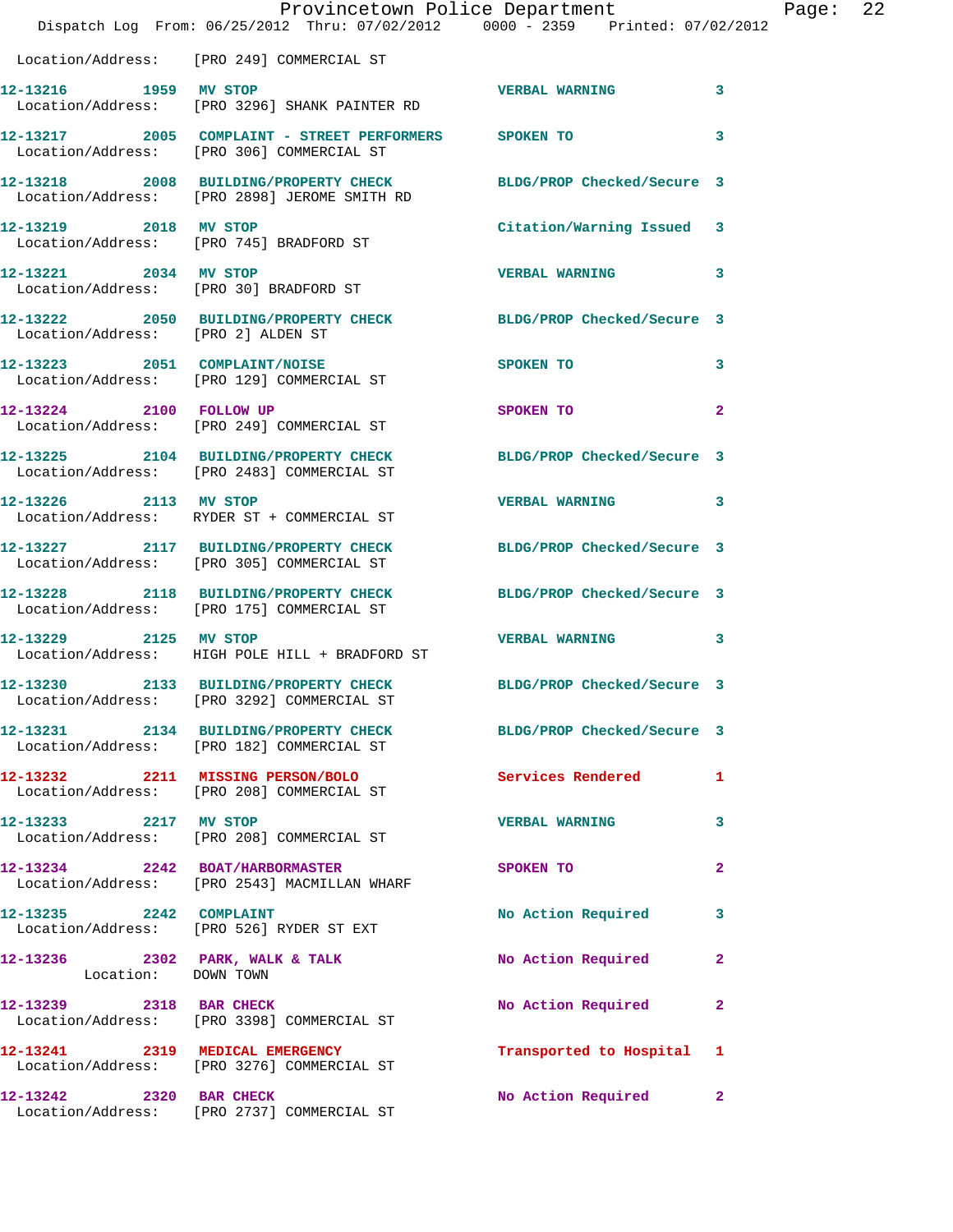|                                                                 |                                                                                                               | Provincetown Police Department |              | Page: 23 |  |
|-----------------------------------------------------------------|---------------------------------------------------------------------------------------------------------------|--------------------------------|--------------|----------|--|
|                                                                 | Dispatch Log From: 06/25/2012 Thru: 07/02/2012 0000 - 2359 Printed: 07/02/2012                                |                                |              |          |  |
| 12-13245 2324 BAR CHECK                                         | Location/Address: [PRO 3094] COMMERCIAL ST                                                                    | No Action Required             | $\mathbf{2}$ |          |  |
| 12-13246 2327 BAR CHECK                                         | Location/Address: [PRO 399] COMMERCIAL ST                                                                     | No Action Required             | $\mathbf{2}$ |          |  |
|                                                                 | 12-13247 2329 FOUND WALLET<br>Location/Address: [PRO 399] COMMERCIAL ST                                       | No Action Required             | 3            |          |  |
| 12-13244 2334 BAR CHECK                                         | Location/Address: [PRO 146] COMMERCIAL ST                                                                     | No Action Required             | $\mathbf{2}$ |          |  |
|                                                                 | 12-13248 2337 BAR CHECK<br>Location/Address: [PRO 253] COMMERCIAL ST                                          | No Action Required             | $\mathbf{2}$ |          |  |
|                                                                 | 12-13249 2338 BUILDING/PROPERTY CHECK BLDG/PROP Checked/Secure 3<br>Location/Address: [PRO 175] COMMERCIAL ST |                                |              |          |  |
| 12-13250 2339 BAR CHECK                                         | Location/Address: [PRO 3455] BRADFORD ST                                                                      | No Action Required             | $\mathbf{2}$ |          |  |
|                                                                 | 12-13252 2340 BAR CHECK<br>Location/Address: [PRO 3443] COMMERCIAL ST                                         | No Action Required             | $\mathbf{2}$ |          |  |
| 12-13253 2341 MV STOP<br>Location/Address: PRINCE ST            |                                                                                                               | <b>VERBAL WARNING</b>          | 3            |          |  |
| 12-13251 2343 BAR CHECK<br>Location/Address: [PRO 80] CARVER ST |                                                                                                               | No Action Required             | $\mathbf{2}$ |          |  |
| 12-13254 2344 BAR CHECK                                         | Location/Address: [PRO 221] COMMERCIAL ST                                                                     | No Action Required             | $\mathbf{2}$ |          |  |
|                                                                 | 12-13255 2349 MV STOP<br>Location/Address: [PRO 2818] CONWELL ST                                              | <b>VERBAL WARNING</b>          | 3            |          |  |
| 12-13256 2350 BAR CHECK                                         | Location/Address: [PRO 2675] COMMERCIAL ST                                                                    | No Action Required             | $\mathbf{2}$ |          |  |
|                                                                 | 12-13257 2352 BAR CHECK<br>Location/Address: [PRO 208] COMMERCIAL ST                                          | No Action Required             | $\mathbf{2}$ |          |  |
| 12-13258 2354 BAR CHECK                                         | Location/Address: [PRO 3276] COMMERCIAL ST                                                                    | No Action Required             |              |          |  |
| 12-13259 2357 BAR CHECK                                         | Location/Address: [PRO 484] MASONIC PL                                                                        | No Action Required             | $\mathbf{2}$ |          |  |
| 12-13260 2359 MV STOP                                           | Location/Address: MILLER HILL RD + BRADFORD ST                                                                | <b>VERBAL WARNING</b>          | 3            |          |  |
| For Date: $07/01/2012$ - Sunday                                 |                                                                                                               |                                |              |          |  |
| 12-13261 0001 BAR CHECK                                         | Location/Address: [PRO 2832] COMMERCIAL ST                                                                    | No Action Required             | $\mathbf{2}$ |          |  |
|                                                                 | 12-13262 0006 MV OBSERVANCE / ASSIGNMENT No Action Required<br>Location/Address: STANDISH ST + BRADFORD ST    |                                | 3            |          |  |
| 12-13263 0008 BAR CHECK                                         | Location/Address: [PRO 3633] COMMERCIAL ST                                                                    | No Action Required             | $\mathbf{2}$ |          |  |
| 12-13264 0012 MV STOP                                           | Location/Address: RYDER ST + BRADFORD ST                                                                      | <b>VERBAL WARNING</b>          | 3            |          |  |
|                                                                 | 12-13265 0014 BUILDING/PROPERTY CHECK<br>Location/Address: [PRO 530] SHANKPAINTER RD                          | BLDG/PROP Checked/Secure 3     |              |          |  |
| 12-13266 0019 MV STOP<br>Location/Address: [PRO 430] DYER ST    |                                                                                                               | No Action Required             | 3            |          |  |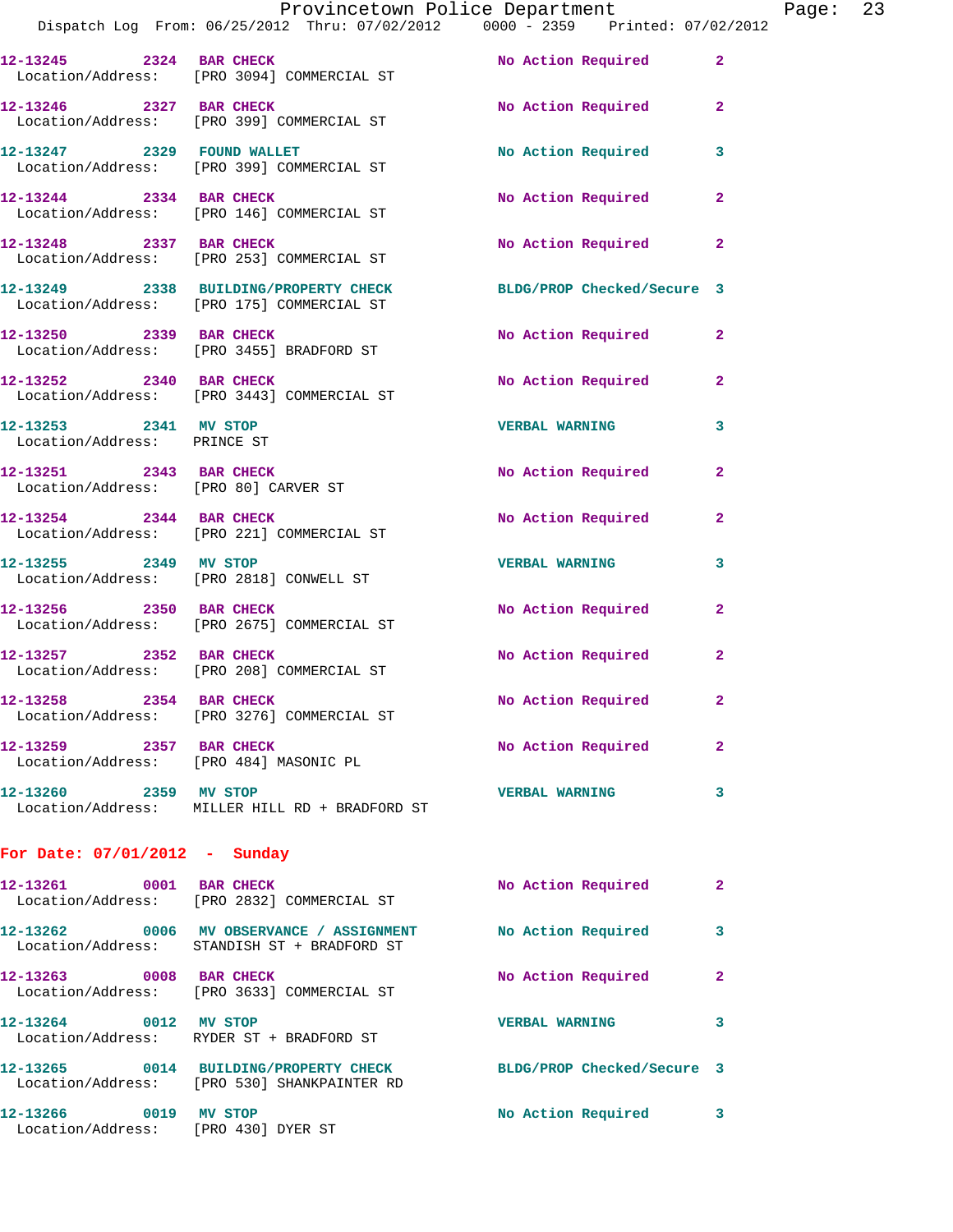Dispatch Log From: 06/25/2012 Thru: 07/02/2012 0000 - 2359 Printed: 07/02/2012

|                                                        | 12-13267 0024 MV STOP<br>Location/Address: CENTER ST + BRADFORD ST                                             | VERBAL WARNING 3           |              |    |
|--------------------------------------------------------|----------------------------------------------------------------------------------------------------------------|----------------------------|--------------|----|
|                                                        |                                                                                                                | VERBAL WARNING 3           |              |    |
|                                                        | 12-13269 0036 BUILDING/PROPERTY CHECK BLDG/PROP Checked/Secure 3<br>Location/Address: [PRO 1638] COMMERCIAL ST |                            |              |    |
|                                                        | 12-13270 0038 BUILDING/PROPERTY CHECK<br>Location/Address: [PRO 440] HARRY KEMP WAY                            | BLDG/PROP Checked/Secure 3 |              |    |
|                                                        | 12-13271 0040 BUILDING/PROPERTY CHECK<br>Location/Address: [PRO 3609] COMMERCIAL ST                            | BLDG/PROP Checked/Secure 3 |              |    |
|                                                        | 12-13272 0049 MV OBSERVANCE / ASSIGNMENT Services Rendered 3<br>Location/Address: BRADFORD ST + RYDER ST       |                            |              |    |
|                                                        | 12-13273 0059 LOBBY TRAFFIC<br>Location/Address: [PRO 542] SHANK PAINTER RD                                    | No Action Required 2       |              | 26 |
|                                                        | 12-13274 0101 MV COMPLAINT<br>Location/Address: BRADFORD ST + RYDER ST                                         | No Action Required         | $\mathbf{2}$ |    |
|                                                        | 12-13275 0109 BAR CHECK<br>Location/Address: [PRO 2737] COMMERCIAL ST                                          | No Action Required         | $\mathbf{2}$ |    |
|                                                        | 12-13276 0114 TRAFFIC CONTROL<br>Location/Address: CARVER ST + BRADFORD ST                                     | No Action Required 3       |              |    |
|                                                        | 12-13277 0121 MV STOP<br>Location/Address: STANDISH ST + BRADFORD ST                                           | <b>VERBAL WARNING</b>      | 3            |    |
|                                                        | 12-13279 0132 BY-LAW VIOLATION<br>Location/Address: [PRO 2543] MACMILLAN WHARF                                 | SPOKEN TO                  | $\mathbf{2}$ |    |
|                                                        | 12-13280 0133 MV STOP<br>Location/Address: GOSNOLD ST + COMMERCIAL ST                                          | <b>No Action Required</b>  | 3            |    |
|                                                        | 12-13283 0214 B & E BURGLARY<br>Location/Address: [PRO 191] COMMERCIAL ST                                      | Unfounded                  | $\mathbf{2}$ |    |
|                                                        | 12-13284 0229 BUILDING/PROPERTY CHECK<br>Location/Address: [PRO 306] COMMERCIAL ST                             | BLDG/PROP Checked/Secure 3 |              |    |
| 12-13285 0238 COMPLAINT<br>Location/Address: DEWEY AVE |                                                                                                                | Extinguished               | 3            |    |
| Location/Address: HARRY KEMP WAY                       | 12-13286 0250 ANIMAL CALL/LOOSE DOG                                                                            | No Action Required         | $\mathbf{2}$ |    |
| Location/Address: BRADFORD ST                          | 12-13287 0307 NOISE COMPLAINT                                                                                  | SPOKEN TO                  | 3            |    |
|                                                        | 12-13288 0329 BUILDING/PROPERTY CHECK<br>Location/Address: [PRO 488] MAYFLOWER AVE                             | BLDG/PROP Checked/Secure 3 |              |    |
| Location/Address: COOK ST                              | 12-13289 0329 MEDICAL EMERGENCY                                                                                | Transported to Hospital 1  |              |    |
|                                                        | 12-13290 0349 BUILDING/PROPERTY CHECK<br>Location/Address: [PRO 1638] COMMERCIAL ST                            | BLDG/PROP Checked/Secure 3 |              |    |
|                                                        | 12-13291 0513 BUILDING/PROPERTY CHECK<br>Location/Address: [PRO 444] HIGH POLE HILL                            | BLDG/PROP Checked/Secure 3 |              |    |
|                                                        | 12-13292 0515 BUILDING/PROPERTY CHECK<br>Location/Address: [PRO 3287] ROUTE 6                                  | BLDG/PROP Checked/Secure 3 |              |    |
|                                                        |                                                                                                                | <b>Services Rendered</b>   | 3            |    |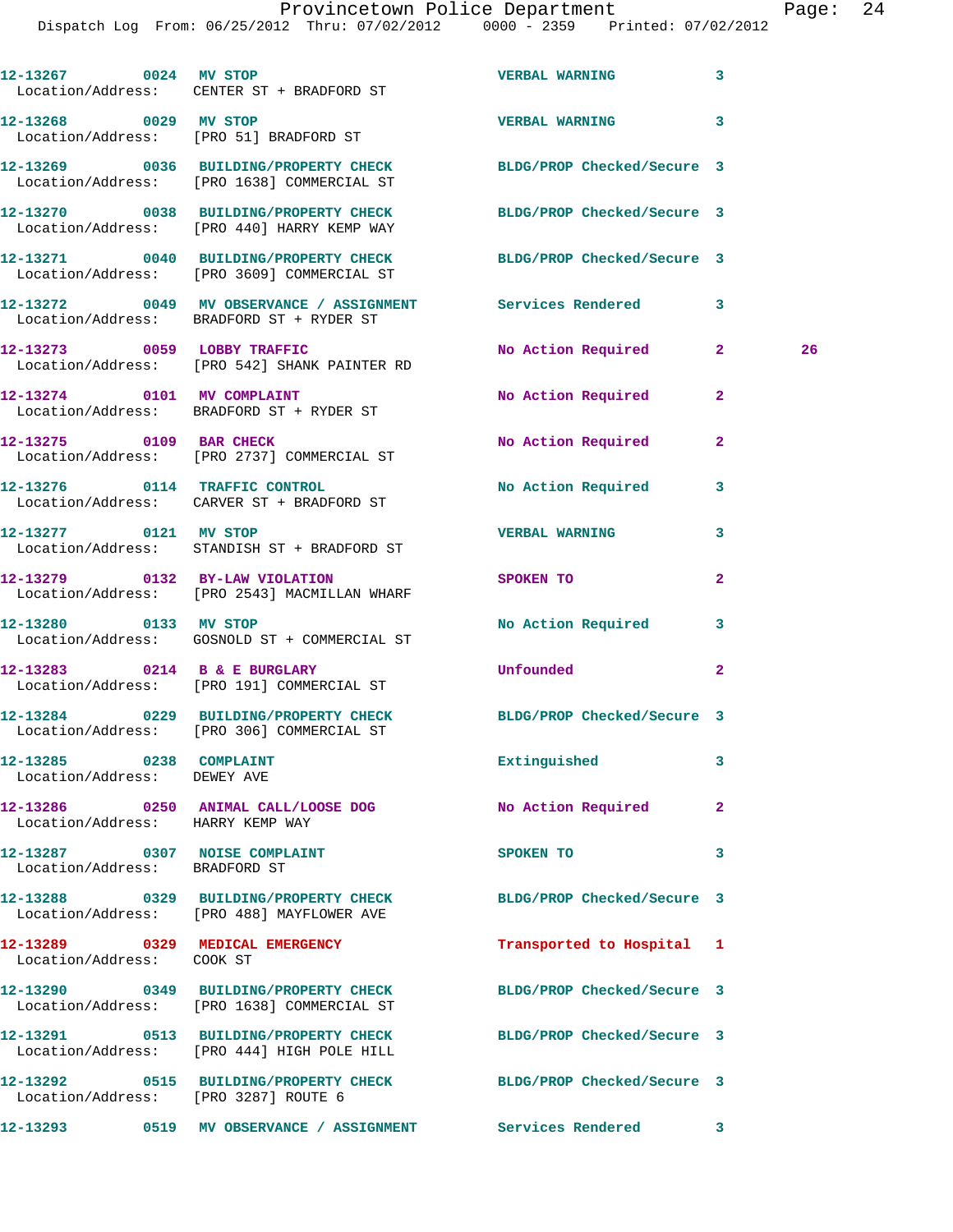|                                                               | Provincetown Police Department<br>Dispatch Log From: 06/25/2012 Thru: 07/02/2012 0000 - 2359 Printed: 07/02/2012 |                            |                |
|---------------------------------------------------------------|------------------------------------------------------------------------------------------------------------------|----------------------------|----------------|
| Location/Address: ROUTE 6 + SNAIL RD                          |                                                                                                                  |                            |                |
|                                                               | 12-13294 0535 BUILDING/PROPERTY CHECK<br>Location/Address: [PRO 512] PRINCE ST                                   | BLDG/PROP Checked/Secure 3 |                |
|                                                               | 12-13295 0551 BUILDING/PROPERTY CHECK BLDG/PROP Checked/Secure 3<br>Location/Address: [PRO 306] COMMERCIAL ST    |                            |                |
|                                                               | 12-13296 0625 SPEED DOLLY ASSIGNMENT<br>Location/Address: GOSNOLD ST + BRADFORD ST                               | No Action Required         | 3              |
|                                                               | 12-13297 0716 B & E BURGLARY<br>Location/Address: [PRO 444] HIGH POLE HILL                                       | Services Rendered          | 2              |
| 12-13298 0735 GENERAL INFO                                    |                                                                                                                  | <b>Services Rendered</b>   | 3              |
| 12-13299 0818 LOST WALLET                                     | Location/Address: [PRO 542] SHANK PAINTER RD                                                                     | <b>Services Rendered</b>   | 3              |
|                                                               | 12-13300 0834 BOAT B&E/UNFOUNDED<br>Location/Address: [PRO 3259] MACMILLAN WHARF                                 | Unfounded                  | $\overline{2}$ |
|                                                               | 12-13301 0905 BUILDING/PROPERTY CHECK Services Rendered<br>Location/Address: [PRO 2483] COMMERCIAL ST            |                            | 3              |
| Location/Address: [PRO 2521] ROUTE 6                          | 12-13302 0934 MV OBSERVANCE / ASSIGNMENT Services Rendered                                                       |                            | 3              |
| 12-13303 0943 MV STOP<br>Location/Address: [PRO 2479] ROUTE 6 |                                                                                                                  | <b>VERBAL WARNING</b>      | 3              |
| 12-13304 0954 GENERAL INFO                                    |                                                                                                                  | Services Rendered          | 3              |
| 12-13305 1004 MV COMPLAINT                                    | Location/Address: [PRO 29] BRADFORD ST                                                                           | Could Not Locate           | 2              |
|                                                               | 12-13306 1016 LOST BLACK IPHONE<br>Location/Address: [PRO 542] SHANK PAINTER RD                                  | Services Rendered          | 3              |
| Location/Address: ROUTE 6 + SNAIL RD                          | 12-13307 1046 FOUND YELLOW LAB/RETURNED Services Rendered                                                        |                            | $\mathbf{2}$   |
| 12-13308 1114 FOUND WALLET                                    | Location/Address: [PRO 146] COMMERCIAL ST                                                                        | SPOKEN TO                  | 3              |
|                                                               | 12-13309 1130 BUILDING/PROPERTY CHECK BLDG/PROP Checked/Secure 3<br>Location/Address: [PRO 488] MAYFLOWER ST     |                            |                |
|                                                               | 12-13310 1139 PARKING /KIOSK ISSUE<br>Location/Address: [PRO 2483] COMMERCIAL ST                                 | <b>Services Rendered</b>   | 3              |
| 12-13311 1148 MV DISABLED                                     | Location/Address: [PRO 2483] COMMERCIAL ST                                                                       | Services Rendered          | $\mathbf{2}$   |
|                                                               | 12-13312 1151 ASSIST AGENCY / MUTUAL AID<br>Location/Address: [PRO 2490] PROVINCELANDS RD                        | No Action Required         | 3              |
| 12-13313 1205 VANDALISM                                       | Location/Address: [PRO 1719] COMMERCIAL ST                                                                       | <b>Services Rendered</b>   | 3              |
| Location/Address: [PRO 571] ALDEN ST                          | 12-13314 1300 BUILDING/PROPERTY CHECK                                                                            | BLDG/PROP Checked/Secure 3 |                |
|                                                               | 12-13315 1301 BUILDING/PROPERTY CHECK<br>Location/Address: [PRO 3317] CEMETERY RD                                | BLDG/PROP Checked/Secure 3 |                |
|                                                               | 12-13316 1301 BUILDING/PROPERTY CHECK<br>Location/Address: [PRO 3318] CEMETERY RD                                | BLDG/PROP Checked/Secure 3 |                |
| 12-13317 1335 MV COMPLAINT                                    | Location/Address: [PRO 1435] STANDISH ST                                                                         | Services Rendered          | $\mathbf{2}$   |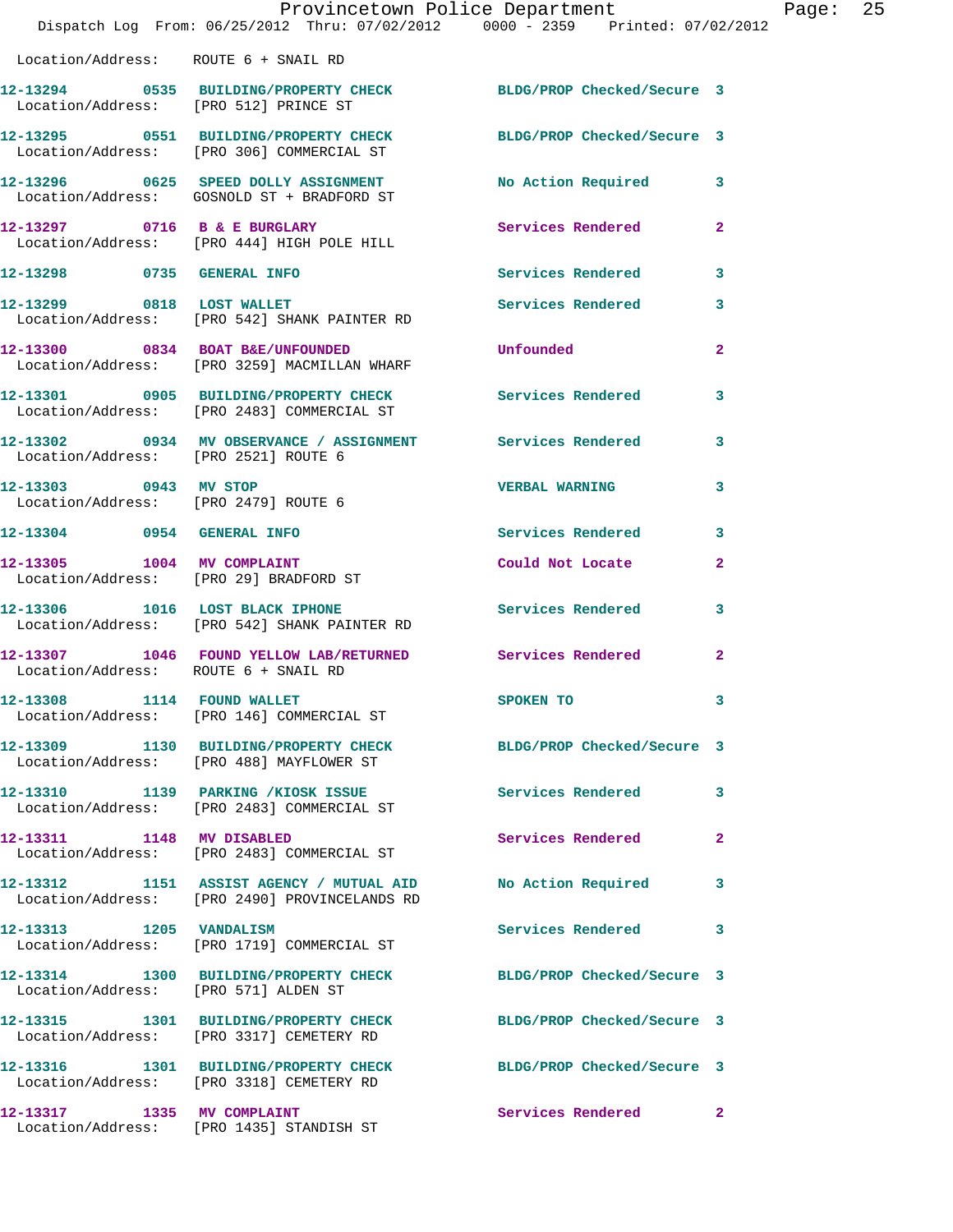|                                                                  | 12-13318 1341 LOST WALLET<br>Location/Address: [PRO 542] SHANK PAINTER RD                              | Services Rendered          | $\overline{\mathbf{3}}$ |              |
|------------------------------------------------------------------|--------------------------------------------------------------------------------------------------------|----------------------------|-------------------------|--------------|
|                                                                  | 12-13319 1346 NOISE COMPLAINT<br>Location/Address: [PRO 331] COMMERCIAL ST                             | No Action Required         | 3                       |              |
|                                                                  | 12-13320 1347 SUSPICIOUS ACTIVITY<br>Location/Address: [PRO 3163] WINTHROP ST                          | <b>GONE ON ARRIVAL</b>     | $\overline{a}$          |              |
| 12-13321 1505 NOISE COMPLAINT<br>Location/Address: COMMERCIAL ST |                                                                                                        | SPOKEN TO                  | 3                       |              |
|                                                                  | 12-13322 1507 LOST WALLET/FOUND<br>Location/Address: [PRO 3609] COMMERCIAL ST                          | <b>Services Rendered</b>   | 3                       | $\mathbf{2}$ |
|                                                                  | 12-13323 1520 MEDICAL EMERGENCY<br>Location/Address: [PRO 2490] PROVINCELANDS RD                       | <b>PATIENT REFUSAL</b>     | 1                       |              |
|                                                                  | 12-13324 1544 BIKE ACCIDENT<br>Location/Address: [PRO 285] COMMERCIAL ST                               | <b>SPOKEN TO</b>           | $\overline{a}$          |              |
|                                                                  | 12-13325    1617    ALARM - GENERAL<br>Location/Address: [PRO 2935] COMMERCIAL ST                      | <b>Services Rendered</b>   | 1                       |              |
|                                                                  | 12-13326 1622 MEDICAL EMERGENCY<br>Location/Address: [PRO 2977] COMMERCIAL ST                          | PATIENT REFUSAL            | 1                       |              |
|                                                                  | 12-13327 1634 VANDALISM<br>Location/Address: [PRO 1863] FRANKLIN ST                                    | Services Rendered          | 3                       |              |
|                                                                  | 12-13328 1722 BUILDING/PROPERTY CHECK<br>Location/Address: [PRO 2898] JEROME SMITH RD                  | BLDG/PROP Checked/Secure 3 |                         |              |
|                                                                  | 12-13329 1737 PARK, WALK & TALK<br>Location/Address: [PRO 146] COMMERCIAL ST                           | <b>Services Rendered</b>   | $\overline{2}$          |              |
| 12-13330 1737 MV DISABLED                                        | Location/Address: BRADFORD ST + ALDEN ST                                                               | Services Rendered          | $\overline{a}$          |              |
|                                                                  | 12-13331 1749 SPEED DOLLY ASSIGNMENT Services Rendered<br>Location/Address: [PRO 542] SHANK PAINTER RD |                            | $\overline{\mathbf{3}}$ |              |
| Location/Address: [PRO 571] ALDEN ST                             | 12-13332 1825 BUILDING/PROPERTY CHECK BLDG/PROP Checked/Secure 3                                       |                            |                         |              |
| Location/Address: [PRO 3222] ALDEN ST                            | 12-13333 1826 MEDICAL EMERGENCY                                                                        | Transported to Hospital    | 1                       |              |
| Location/Address: [PRO 2519] ROUTE 6                             | 12-13334 1855 MV OBSERVANCE / ASSIGNMENT No Action Required                                            |                            | 3                       |              |
|                                                                  | 12-13335 1857 TRAFFIC CONTROL<br>Location/Address: [PRO 146] COMMERCIAL ST                             | Services Rendered          | 3                       |              |
| 12-13336 1901 MV STOP                                            | Location/Address: [PRO 2368] SHANK PAINTER RD                                                          | <b>VERBAL WARNING</b>      | 3                       |              |
|                                                                  | 12-13337 1909 BUILDING/PROPERTY CHECK<br>Location/Address: [PRO 3317] CEMETERY RD                      | BLDG/PROP Checked/Secure 3 |                         |              |
|                                                                  | 12-13338 1928 MEDICAL EMERGENCY<br>Location/Address: RYDER ST + COMMERCIAL ST                          | Services Rendered          | 1                       |              |
|                                                                  | 12-13340 1935 BY-LAW VIOLATION<br>Location/Address: [PRO 182] COMMERCIAL ST                            | <b>VERBAL WARNING</b>      | 2                       |              |
| 12-13341 1950 MV DISABLED                                        | Location/Address: PRINCE ST + BRADFORD ST                                                              | Services Rendered          | $\mathbf{2}$            |              |
|                                                                  | 12-13342 1953 BUILDING/PROPERTY CHECK BLDG/PROP Checked/Secure 3                                       |                            |                         |              |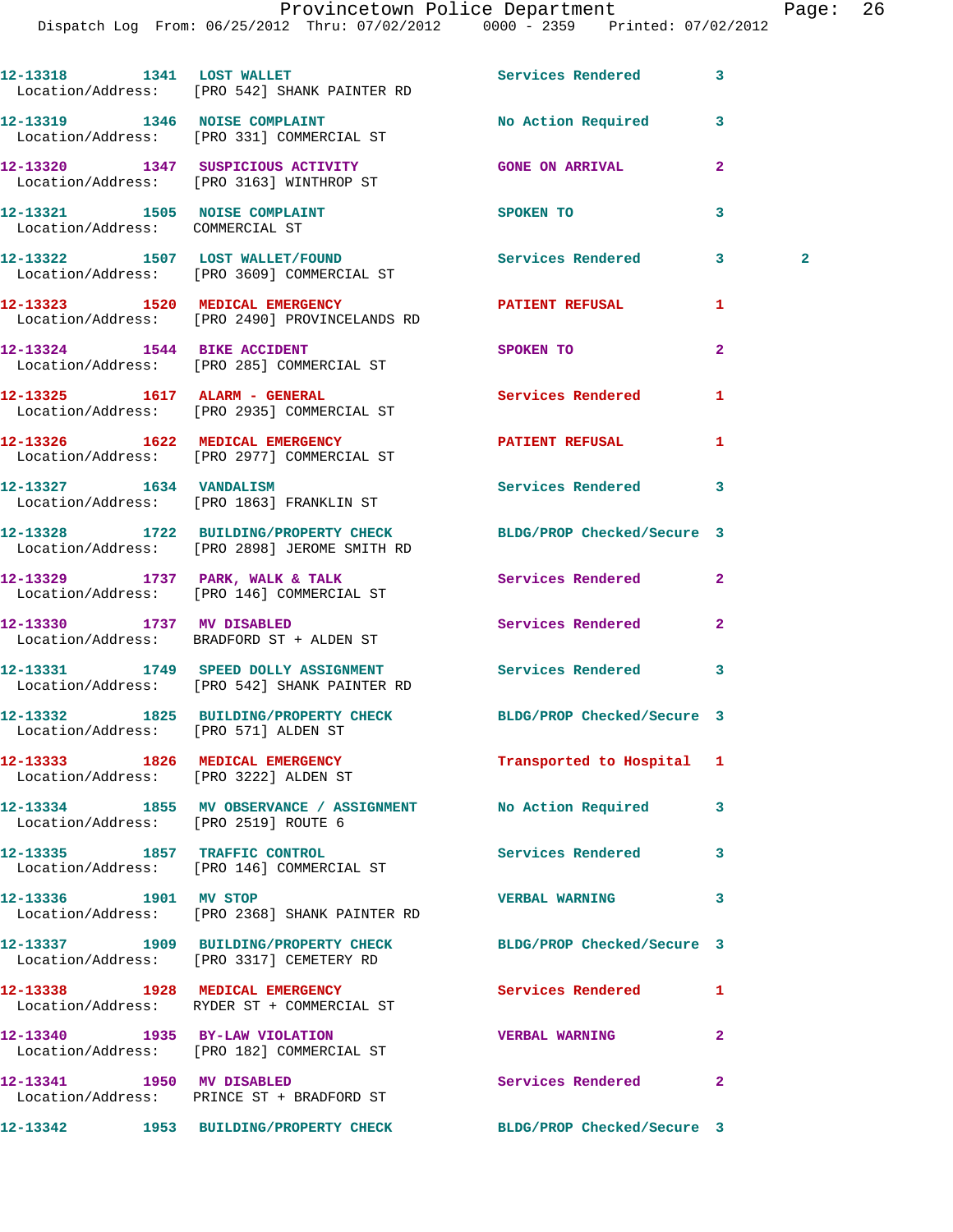|                                                                    | Provincetown Police Department<br>Dispatch Log From: 06/25/2012 Thru: 07/02/2012 0000 - 2359 Printed: 07/02/2012 |                            |              |
|--------------------------------------------------------------------|------------------------------------------------------------------------------------------------------------------|----------------------------|--------------|
|                                                                    | Location/Address: [PRO 175] COMMERCIAL ST                                                                        |                            |              |
|                                                                    | 12-13343 1959 BUILDING/PROPERTY CHECK<br>Location/Address: [PRO 440] HARRY KEMP WAY                              | BLDG/PROP Checked/Secure 3 |              |
|                                                                    | 12-13344 2016 COMPLAINT - STREET PERFORMERS LICENSING VIOLATION<br>Location/Address: [PRO 306] COMMERCIAL ST     |                            | 3            |
| 12-13346 2101 MV STOP                                              | Location/Address: [PRO 32] BRADFORD ST                                                                           | <b>VERBAL WARNING</b>      | 3            |
|                                                                    | 12-13347 2109 FOUND LEATHER PURSE<br>Location/Address: ROUTE 6 + SHANK PAINTER RD                                | <b>Services Rendered</b>   | 3            |
|                                                                    | 12-13350 2126 ASSIST CITIZEN<br>Location/Address: [PRO 542] SHANK PAINTER RD                                     | <b>Services Rendered</b>   | 3            |
| 12-13351 2129 BAR CHECK                                            | Location/Address: [PRO 208] COMMERCIAL ST                                                                        | LICENSING/NO ACTION        | $\mathbf{2}$ |
|                                                                    | 12-13352 2132 BUILDING/PROPERTY CHECK BLDG/PROP Checked/Secure 3<br>Location/Address: [PRO 306] COMMERCIAL ST    |                            |              |
| Refer To Accident: 12-36-AC                                        | 12-13353 2143 CAR VS FOOT<br>Location/Address: [PRO 165] COMMERCIAL ST                                           | Citation/Warning Issued    | 1            |
| 12-13354 2148 BAR CHECK                                            | Location/Address: [PRO 178] COMMERCIAL ST                                                                        | LICENSING VIOLATION        | $\mathbf{2}$ |
| 12-13355 2154 NOISE COMPLAINT                                      | Location/Address: [PRO 1587] PEARL ST                                                                            | Peace Restored             | 3            |
| 12-13356 2201 BAR CHECK                                            | Location/Address: [PRO 382] COMMERCIAL ST                                                                        | LICENSING/NO ACTION        | $\mathbf{2}$ |
|                                                                    | 12-13357 2204 BUILDING/PROPERTY CHECK<br>Location/Address: [PRO 488] MAYFLOWER AVE                               | BLDG/PROP Checked/Secure 3 |              |
| Location/Address: [PRO 569] WINSLOW ST                             | 12-13358 2205 BUILDING/PROPERTY CHECK                                                                            | BLDG/PROP Checked/Secure 3 |              |
| 12-13359<br>2211 MV STOP<br>Location/Address: ROUTE 6 + CONWELL ST |                                                                                                                  | Citation/Warning Issued    |              |
| Location/Address: [PRO 2] ALDEN ST                                 | 12-13360 2227 BUILDING/PROPERTY CHECK BLDG/PROP Checked/Secure 3                                                 |                            |              |
| 12-13361 2228 NOISE COMPLAINT<br>Location/Address: CREEK RD        |                                                                                                                  | Could Not Locate           | 3            |
|                                                                    | 12-13362 2244 PARKING COMPLAINT / GENERAL<br>Location/Address: [PRO 2512] JEROME SMITH RD                        | SPOKEN TO                  | 3            |
|                                                                    | 12-13363 2249 BY-LAW VIOLATION<br>Location/Address: [PRO 204] COMMERCIAL ST                                      | Citation/Warning Issued    | $\mathbf{2}$ |
| Location/Address: [PRO 444] HIGH POLE                              | 12-13364 2301 BUILDING/PROPERTY CHECK                                                                            | BLDG/PROP Checked/Secure 3 |              |
|                                                                    | 12-13365 2333 BUILDING/PROPERTY CHECK<br>Location/Address: [PRO 2206] COMMERCIAL ST                              | BLDG/PROP Checked/Secure 3 |              |
| For Date: $07/02/2012$ - Monday                                    |                                                                                                                  |                            |              |
|                                                                    | 12-13367 0007 BUILDING/PROPERTY CHECK<br>Location/Address: [PRO 3256] COMMERCIAL ST                              | BLDG/PROP Checked/Secure 3 |              |

**12-13368 0008 BUILDING/PROPERTY CHECK BLDG/PROP Checked/Secure 3** 

Location/Address: [PRO 2898] JEROME SMITH RD

Page:  $27$ <br>012